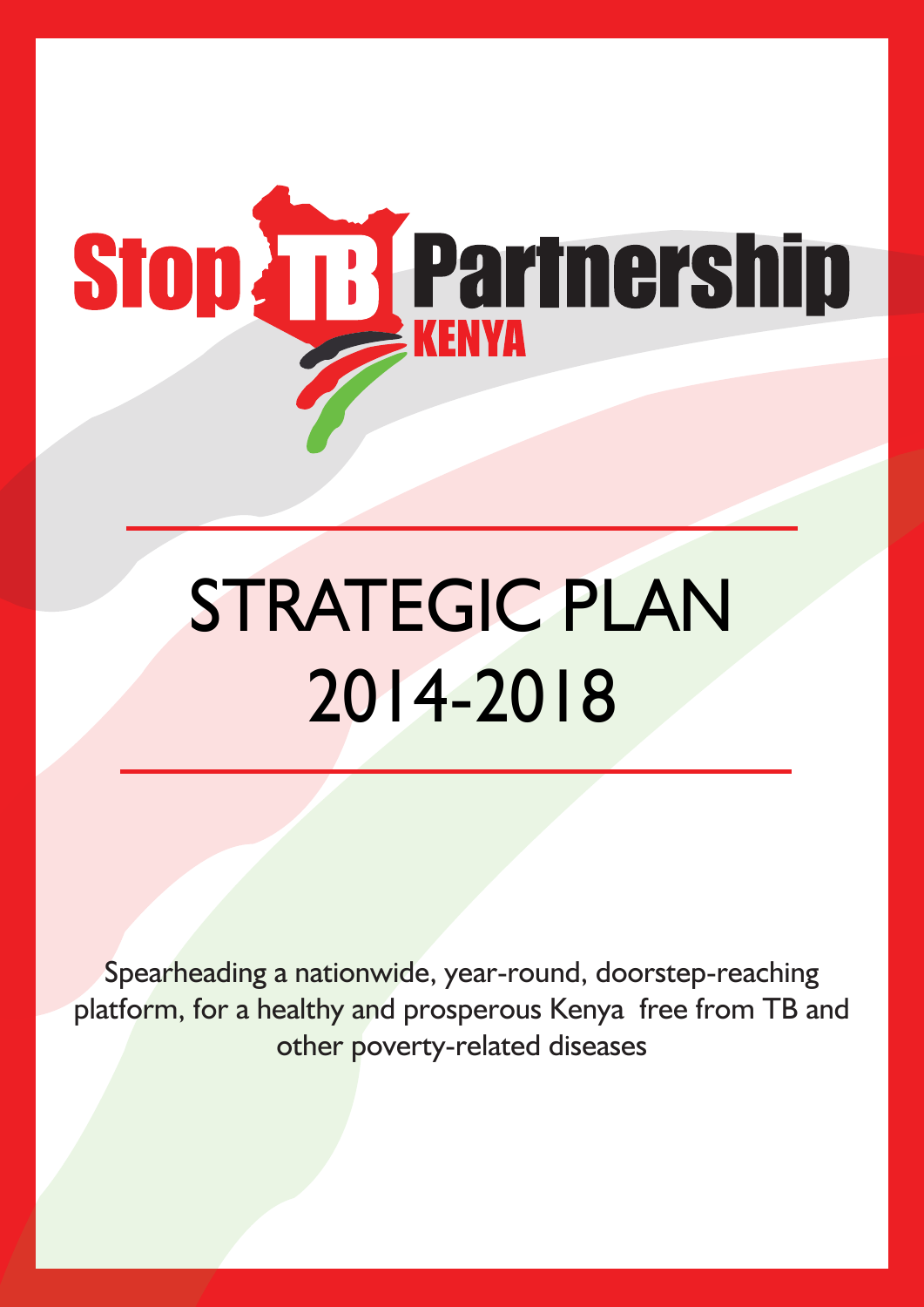**Vision**

A healthy and prosperous Kenya free of Tuberculosis and other poverty-related diseases.

## **Mission**

To spearhead a nationwide year-round doorstep-reaching platform for Government, Business Community, Patient Community and all Kenyans to make Kenya free of TB and other povertyrelated diseases wherever they live, learn, work, worship, play, congregate, travel, visit, migrate or in special settings.

"Do something, Do more, Do better, Together"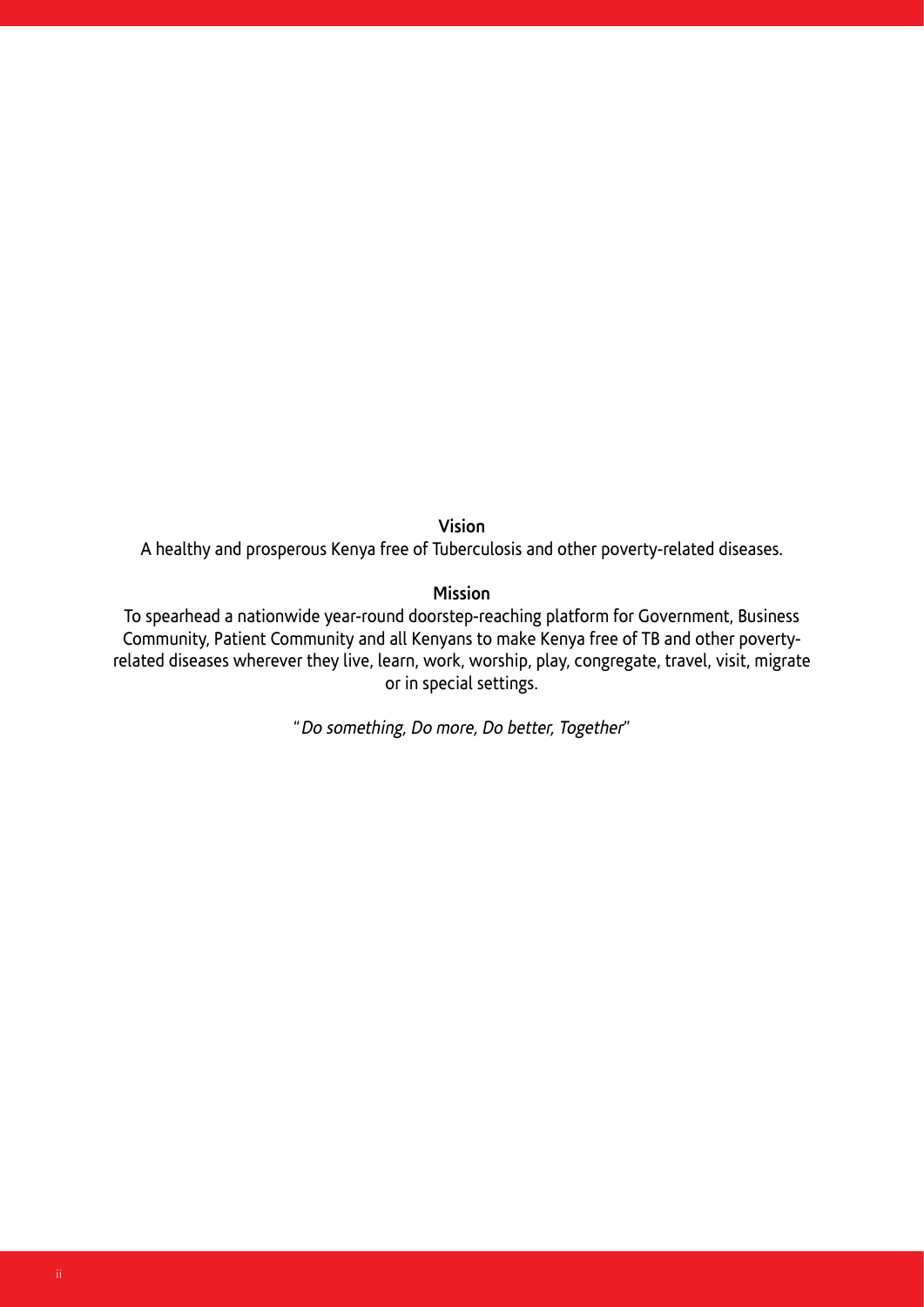Stop TB Partnership - Kenya 2015 All rights reserved.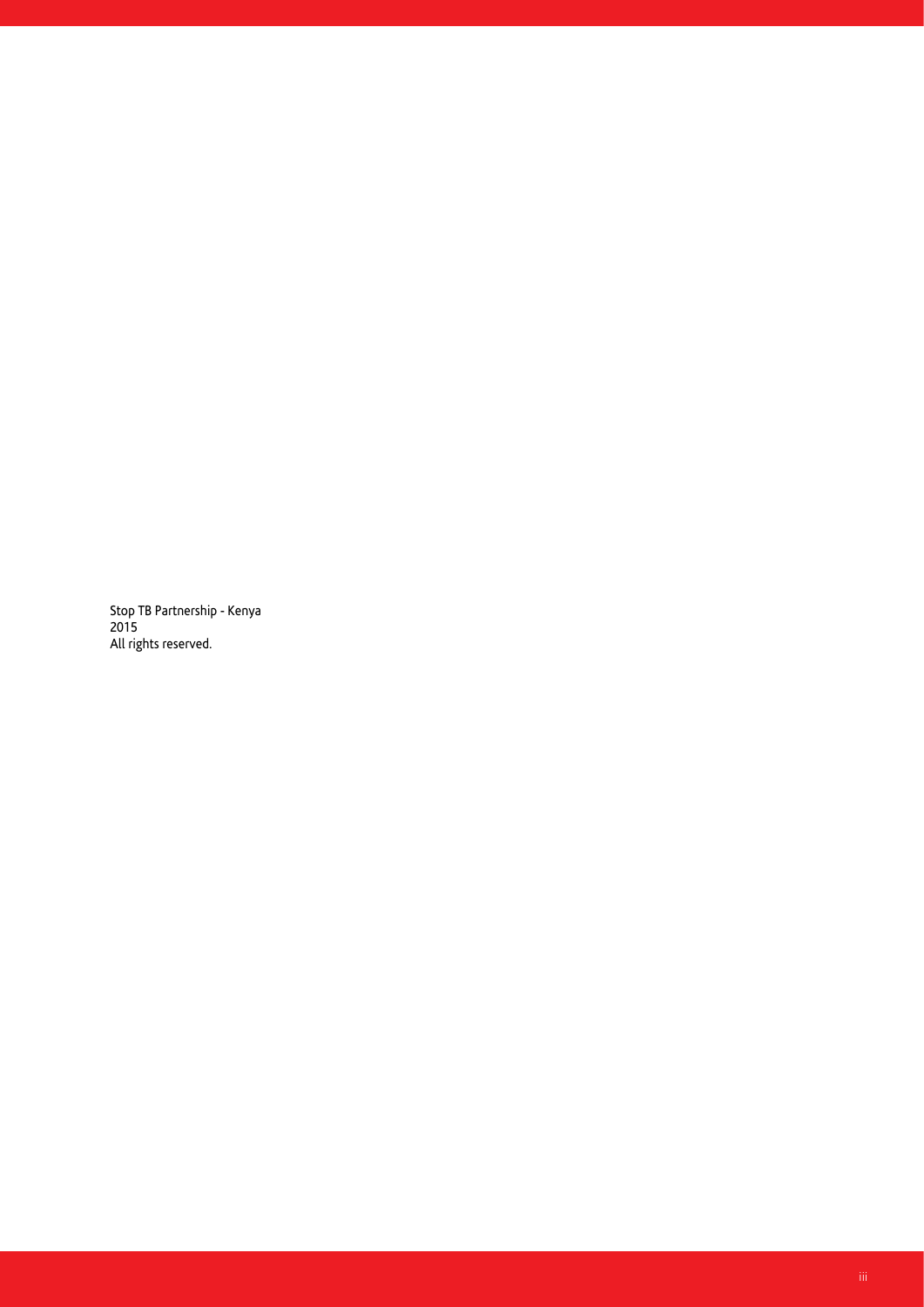## **Contents**

| Acknowledgment<br>$\label{eq:1} \begin{minipage}{0.9\textwidth} \begin{minipage}{0.9\textwidth} \centering \begin{tabular}{ c c c c c } \hline & \multicolumn{1}{ c }{0.9\textwidth} \centering \begin{tabular}{ c c c c c } \hline & \multicolumn{1}{ c }{0.9\textwidth} \centering \centering \end{tabular} & \multicolumn{1}{ c }{0.9\textwidth} \centering \begin{tabular}{ c c c c c } \hline & \multicolumn{1}{ c }{0.9\textwidth} \centering \centering \end{tabular} & \multicolumn{1}{ c }{0$ | vi   |
|--------------------------------------------------------------------------------------------------------------------------------------------------------------------------------------------------------------------------------------------------------------------------------------------------------------------------------------------------------------------------------------------------------------------------------------------------------------------------------------------------------|------|
| Abbreviations                                                                                                                                                                                                                                                                                                                                                                                                                                                                                          | vii  |
|                                                                                                                                                                                                                                                                                                                                                                                                                                                                                                        | viii |
|                                                                                                                                                                                                                                                                                                                                                                                                                                                                                                        |      |
|                                                                                                                                                                                                                                                                                                                                                                                                                                                                                                        |      |
| Chapter 3: Aspirations, Commitments And Policy Direction [11] [12] [12] [13] Chapter 3: Aspirations, Commitments And Policy Direction                                                                                                                                                                                                                                                                                                                                                                  |      |
|                                                                                                                                                                                                                                                                                                                                                                                                                                                                                                        | -11  |
|                                                                                                                                                                                                                                                                                                                                                                                                                                                                                                        | -25  |
| Chapter 6: Risk And Risk Management                                                                                                                                                                                                                                                                                                                                                                                                                                                                    | 38   |
|                                                                                                                                                                                                                                                                                                                                                                                                                                                                                                        | -40  |

## **List of Tables and Figures**

| Table 1: Four categories and postulated attributes of people who bear the burden of TB            | 3  |
|---------------------------------------------------------------------------------------------------|----|
| Table 2: Proposed duty-bears to address TB, 2014-2018 and beyond                                  | 4  |
| Table 3: SWOT analysis of STOP TB Partnership Kenya up to June 2014                               | 5  |
| Table 4: Gap analysis on selected issues to identify causes and effects                           |    |
| Table 5: Funding for TB control in Kenya in 2012 (USD)                                            | 8  |
|                                                                                                   | 10 |
| Table 7: Phased roll-out of the platform to Counties and Diaspora                                 | 11 |
| Table 8: Categorization of counties and planning parameters for each target setting               | 12 |
| Table 9: Total number target settings                                                             | 13 |
| Table 10: Roles, responsibilities & accountabilities between TB-ICC and STOP TB Partnership Kenya | 26 |
| Table 11: Delineation of roles between business community and STOP TB Partnership Kenya           | 27 |
|                                                                                                   | 29 |
|                                                                                                   | 30 |
| Table 14: STOP TB Champions, Ambassadors and Advocates at county level                            | 30 |
|                                                                                                   | 31 |
| Table 16: Healthy Living Volunteers by target settings                                            | 31 |
| Table 17: Staff and volunteers at the STOP TB Partnership Kenya Secretariat                       | 33 |
|                                                                                                   | 36 |
| Table 19: Format for summary reporting of progress on activities                                  | 37 |
|                                                                                                   | 38 |
| Table 21: Financing and funding sources for healthy and prosperous Kenya fund                     | 40 |
| Table 22: Indicative Five-Year Budget                                                             | 41 |

| Figure 1: Organizational chart for Healthy and Prosperous Kenya at national level  | 28 |
|------------------------------------------------------------------------------------|----|
| Figure 2: Organizational chart for Healthy and Prosperous Settings at county level | 29 |
|                                                                                    | 32 |
|                                                                                    | 35 |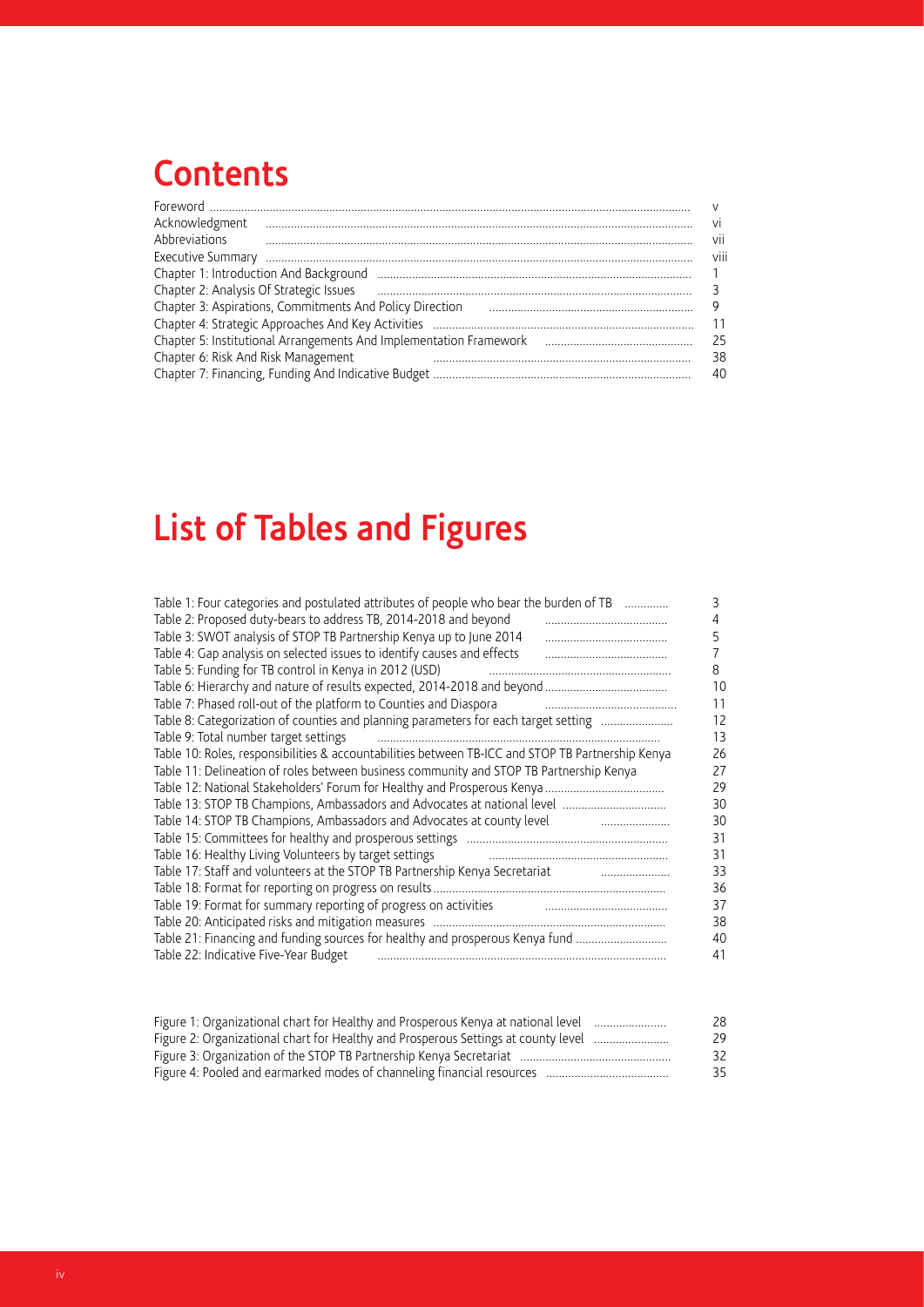## **Foreword**

The attainment of the highest level of health goes beyond the health sector. It gives us a great privilege to introduce to you the first strategic plan of the STOP TB Partnership, Kenya 2014-2018.

This plan addresses social determinants of health that go beyond the health sector. The plan taps into the comparative advantage of the business and corporate world; builds on the aspirations, commitments and determination of the Government and the people of Kenya; and weaves these with the aspirations of patients and their families who are the core of the Partnership. The STOP TB Partnership, Kenya spearheads a year-round doorstep-reaching platform for a healthy and prosperous Kenya free from TB and other poverty-related diseases. It recognizes the main root causes of diseases as poverty and ignorance. We urge all Kenyans to strive to be healthy and prosperous with the longest possible high quality life expectancy from womb to tomb.

Mr. James Macharia Wainaina Cabinet Secretary Ministry of Health, Kenya

Dr. Muhwa Jeremiah Chakaya Chair, Coordinating Board STOP TB Partnership, Kenya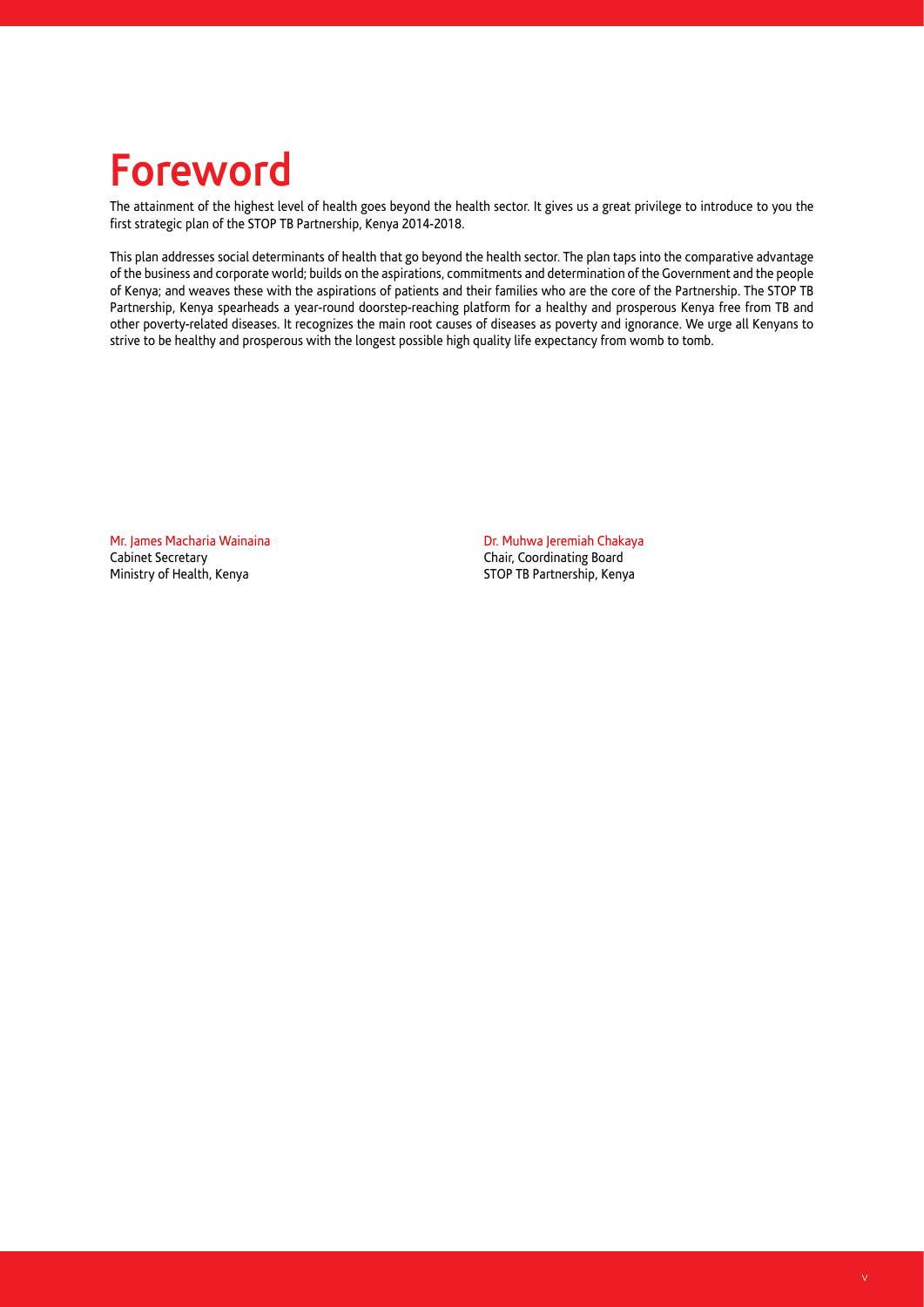## **Acknowledgement**

We are most grateful to the American People who, through the United States Agency for International Development (USAID), made it possible for us to develop this strategic plan.

The following are acknowledged for their participation in the strategic planning design workshop, May 29-31, 2014, Tafaria Castle, Nyahururu: Chris Apollo (Intro Networks – Africa); Dr. Grace Gitonga (KAPTLD); Dr. Hellen Meme (KEMRI); Evaline Kibuchi; Gladys Muhunyo; Imelda Namayi (NCCK); Lucy Chesire; Samuel Misoi (NTLD-Program); Wariara Mugo (MSF); Consolata Wangeci, Dr. Brenda Mungai, Dr. Paul Wekesa; Dr. Samuel Kinyanjui; Rose Wandia; and Ruth Wanjala (CHS).

The following are acknowledged for their participation in the strategic planning validation workshop, June 24-25, 2014, Sarova PanAfric Hotel, Nairobi: Eunice Ombati and Enos Omuli (LANCET); Ann Mikia (INTERNEWS); Preston Izulla (PSI Kenya); Justin Kurui (Kenya Community Health Network); Daniel Mwaura (SWHAP); Safari Kithi (AKMLSO); Anthony Gitau (NOVARTIS); Beatrice Kemuma and Beatrice Ongoto (KITA); Wangari Wanguru (MSF); Wariara Mugo (MSF); Melba Katindi (KELIN); Terry Ritich (AIDS Law Project); Rachel Malowa and Catherine Mutua (TAC); Michele Martini, Kerry Kyaa, and Vyona Ooro (IOM); Margaret Mungai (AMREF Health Africa); Agnes Irungu (Kenya Police Service); Rahab Mwaniki (RASD); Imelda Namayi (NCCK); David Siso (GOAL Kenya); Lucy Kiruri (NACC); Mark Rabudi (KHBC); Dr. Maureen Syowai (ICAP); Dr. Hellen Meme (KEMRI); Velma Barasa (Bayer Health); Dr. Muhwa Jeremiah Chakaya (KAPTLD); Samuel Misoi (NTLD-Program; Terry Omulama (COTU); Dr. Salome Wanjohi (AAR); Janice Njoroge, Ruth Wanjala, Rose Wandia, Dr. Brenda Mungai, and Dr. Samuel Kinyanjui (CHS).

We acknowledge the following members of the strategic planning Reference Group for their contribution and advise into this process: Dr. Joel Kangangi (WHO), Dr. Muhwa Jeremiah Chakaya (STOP TB Partnership, Kenya); Dr. Paul Wekesa (CHS); Dr. Samuel Kinyanjui (CHS/TB-ARC); Samuel Misoi (NTLD-Program/ STOP TB Partnership, Kenya); Dr. Jackson Kioko (NTLD Programme); Dr. Joseph K. Sitienei (DCDPC); Dr. Grace Njeri-Gitonga (STOP TB Partnership, Kenya); Dr. Brenda Mungai (CHS/TB-ARC); Rose Wandia (CHS/ STOP TB Partnership, Kenya); Dr. Evans Amukoye (KEMRI).

Specific individuals have made exemplary contributions to the development of this strategic plan: Dr. Eliab Seroney Some, the Lead Consultant, for conceptualizing, facilitating, and writing the strategic plan; Dr. Paul Wekesa, Chief Executive Officer, Centre for Health Solutions – Kenya, for including support to STOP TB Partnership Kenya in their Request For Application to USAID in April 2013 and for attending all meetings of the Strategic Plan Formulation Team and Reference Group; Dr. Samuel Kinyanjui, Chief of Party, USAID funded TB-ARC activity; Dr. Muhwa Jeremiah Chakaya - Chair, Coordinating Board of STOP TB Partnership – Kenya, for leading the Strategic Plan Formulation Team and Reference Group. Dr. Joseph K. Sitienei - Head, Division of Communicable Disease Prevention and Control for being a key informant and sharing key documents related to the partnership. Dr. Jackson Kioko, Head, National Leprosy, Tuberculosis and Lung Diseases Program, for being a key informant and presenting progress on the current national strategic plan 2011 – 2015.

Dr. Grace Njeri-Gitonga - Head, STOP TB Partnership Secretariat – for providing all documents related to STOP TB Partnership Kenya - for participating in the strategic planning design workshop. Mr. Samuel Misoi - Partnership Secretariat – for being a key informant and participating in all the strategic planning workshops. Ms. Rose Wandia (Partnership Secretariat), Mr. Joseph Ruiru, Ms. Ruth Wanjala and Ms. Consolata Wangechi all of CHS for providing administrative and logistical support during the development of the strategic plan.

We recognize that this first strategic plan for the STOP TB Partnership – Kenya would not be without the vision and contributions of the following founding partner organizations and their representatives: Ministry of Health, National Tuberculosis, Leprosy and Lung Disease Program (NTLD-Program) (Dr. Joseph Sitienei, Mr. Samuel Misoi, Ms. Jacinta Omariba, J. Kemunto); Malteser International (Mr. Paul Ochieng); KAPTLD (Dr. Muhwa Jeremiah Chakaya, Dr. Grace Karanja); ACTION Project/TAC (Ms. Lucie Chesire); AMREF (Mr. Julius Tome); KNCV/TB CARE1 (Professor Salaniponi, Dr. Ombeka); Global Business Coalition On HIV/AIDS Tuberculosis and Malaria (Ms. Julie Cege); PATH (R. Ngiela); NetMA Plus (C. Apina); KANCO (E. Kibuchi); TB Advocates (C. Apollo); and ATS (Prof. P. Hopwell, Fran Do Melle).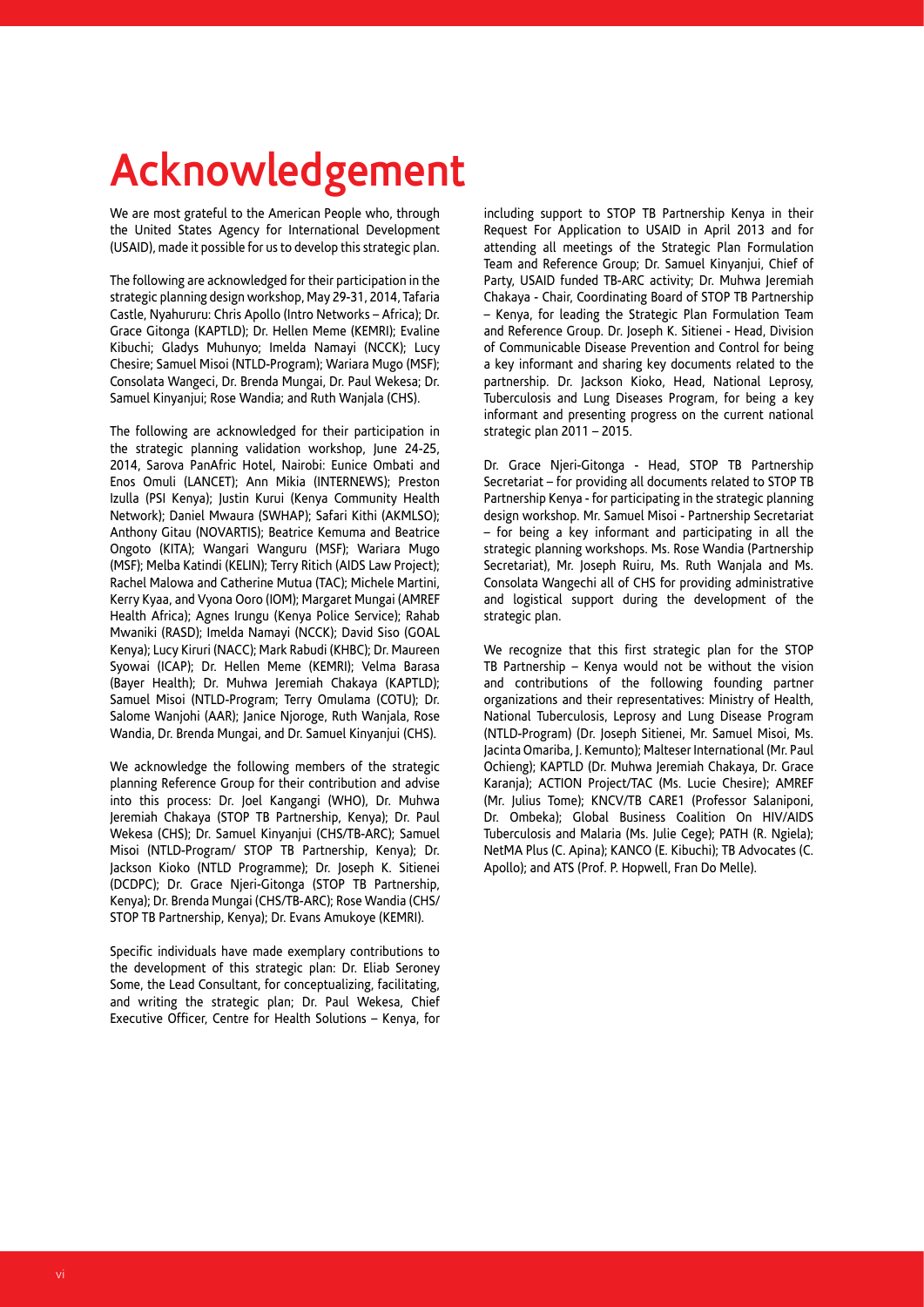## **Abbreviations**

| <b>ACSM</b>            | Advocacy, Communication and Social Mobilization                       |
|------------------------|-----------------------------------------------------------------------|
| <b>ART</b>             | Anti-retroviral therapy                                               |
| AU                     | Africa Union                                                          |
| <b>BPA</b>             | <b>Basic Partnership Agreement</b>                                    |
| <b>CCM</b>             | Country Coordinating Mechanism                                        |
| <b>CDC</b>             | <b>Centers for Disease Control</b>                                    |
| <b>CEE</b>             | Community Engagement and Empowerment                                  |
| <b>CHS</b>             | Centre for Health Solutions - Kenya                                   |
| <b>CPT</b>             | Co-trimoxazole Preventive Therapy                                     |
| <b>CRC</b>             | Convention on the Rights of the Child                                 |
| CS.                    | Cabinet Secretary                                                     |
| <b>CSO<sub>S</sub></b> | Civil Society Organizations                                           |
| <b>DLTLD</b>           | Division of Leprosy Tuberculosis and Lung Diseases                    |
| <b>DMS</b>             | Director of Medical Services                                          |
| <b>FBOs</b>            | Faith-based organizations                                             |
| <b>GDP</b>             | <b>Gross Domestic Product</b>                                         |
| <b>GFATM</b>           | Global Fund for AIDS Tuberculosis and Malaria                         |
| <b>HBC</b>             | High burden countries                                                 |
| <b>HLV</b>             | <b>Healthy Living Volunteers</b>                                      |
| IEC                    | Information, Education and Communication                              |
| <b>IPT</b>             | Isoniazid preventive therapy                                          |
| <b>KANCO</b>           | Kenya AIDS NGOs Consortium                                            |
| <b>KAPLTD</b>          | Kenya Association for Prevention of Tuberculosis and Lung Diseases    |
| <b>KHSSP</b>           | Kenya Health Sector Strategic and Investment Plan                     |
| <b>MDGs</b>            | Millennium Development Goals                                          |
| MDR-TB                 | Multi-drug resistant TB                                               |
| <b>MOOC</b>            | Mass Online Offered Courses                                           |
| MoV                    | Means of Verification                                                 |
| <b>NGOs</b>            | Non-governmental organizations                                        |
| NTLD-Program           | National TB, Leprosy, and Lung Disease Program                        |
| <b>PESTER</b>          | Political, Economic, Social, Technological, Environmental, Regulatory |
| <b>PHC</b>             | Primary Health Care                                                   |
| <b>PR</b>              | <b>Public Relations</b>                                               |
| PS.                    | Principal Secretary                                                   |
| <b>PTB</b>             | <b>Pulmonary Tuberculosis</b>                                         |
| <b>SWOT</b>            | Strengths, Weaknesses, Opportunities, Threats analysis                |
| <b>TB ARC</b>          | Tuberculosis Accelerated Response and Care                            |
| TВ                     | Tuberculosis                                                          |
| <b>TBCAP</b>           | Tuberculosis Coalition for Technical Assistance                       |
| <b>TB-ICC</b>          | TB Inter-agency Coordinating Committee                                |
| <b>USAID</b>           | United States Agency for International Development                    |
| <b>WHO</b>             | World Health Organization                                             |
| <b>X-DRTB</b>          | Extensively drug-resistant TB                                         |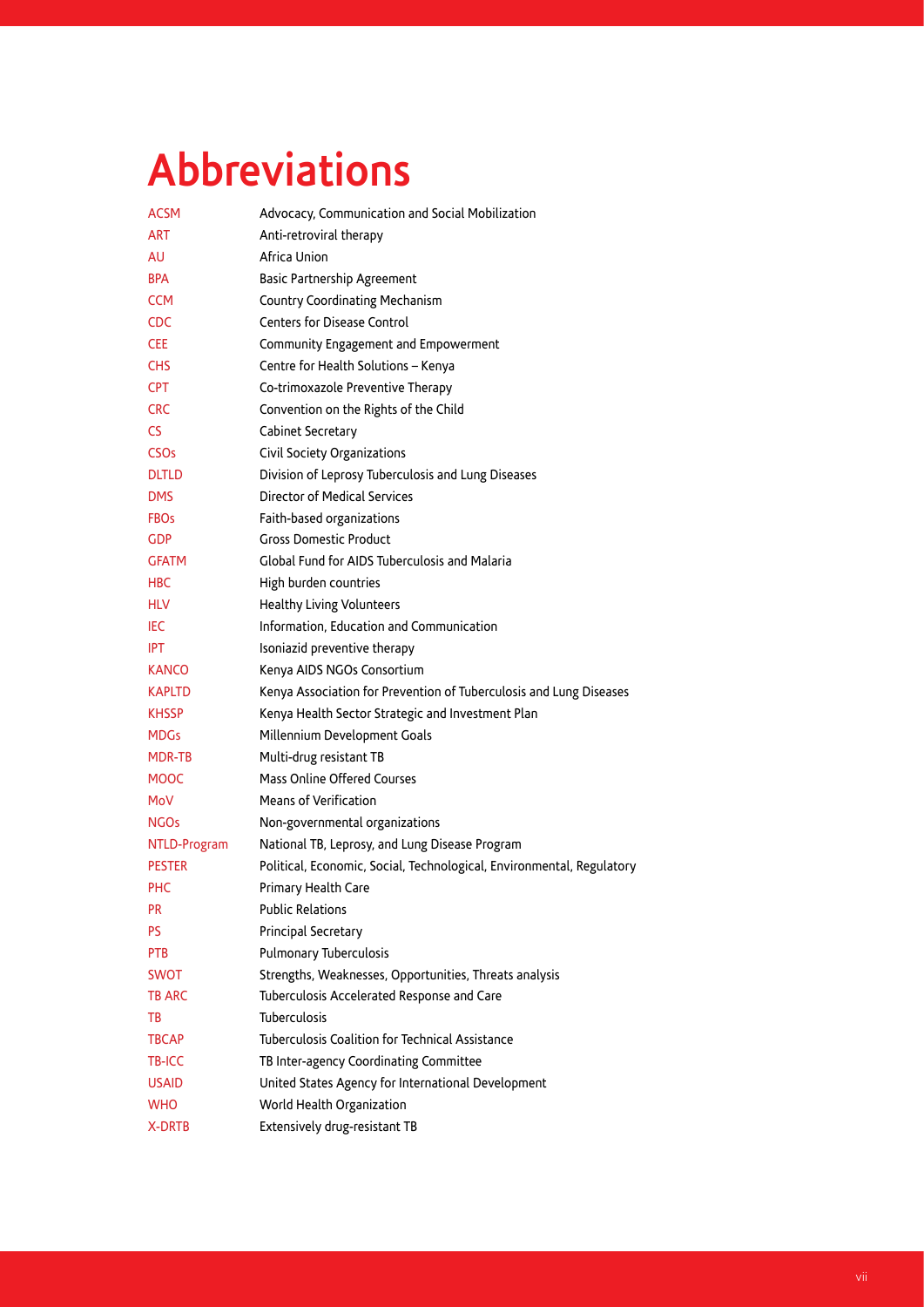## **Executive Summary**

The STOP TB Partnership Kenya is a movement of individuals and organizations from the Government of Kenya, business and corporate community, patient community and the people of Kenya for the elimination of TB and reduction of poverty-related diseases in Kenya. It mirrors the Global Stop TB Partnership, which is composed of donors, national and international organizations, government and nongovernmental organizations, affected communities and academic institutions working together to reduce the toll of TB worldwide and ultimately achieve a world free of TB. Stop TB Partnership Kenya recognizes the policy and leadership role of the Ministry of Health (MoH) at all levels and will unreservedly support and partner with MoH to discharge its mandate.

**What does STOP TB Partnership Kenya want to achieve?**  The vision of STOP TB Partnership Kenya is a healthy and prosperous Kenya free of Tuberculosis and other povertyrelated diseases. Its mission is to spearhead a nationwide year-round doorstep-reaching platform for all Kenyans to individually and collectively address social determinants of TB and other poverty-related diseases through ten target settings. In line with the national strategic plan for TB control, STOP TB Partnership Kenya expects the following inspirational results: (1) mortality due to TB reduced by 3% by 2018 compared to 2014; (2) At least 90% of people with diagnosed TB are cured every year from 2017; (3) At least 90% of people with active TB are detected, diagnosed and put on treatment every year from 2017; (4) At least 90% of people with risk factors for TB are empowered to reduce their risk and vulnerability by December 2016; (5) At least 90% of people free of TB are informed to remain free every year; (6) At least 95% of people with TB and their families do not suffer excess illness and deaths during disasters or emergencies from 2017; (7) Reduced percentage of people aged 15-85 years old displaying one or more selected unhealthy behaviors; (8) At least 124 slums or informal settlements improved (one slum per urban center) by 2018. (9) At least 80% of houses in the 124 slums or in informal settlements have adequate lighting and ventilation.

**Why TB and other poverty-related diseases?** Tuberculosis can affect all people, but it is more concentrated among the poor. There is a direct correlation between levels of poverty and the burden of TB. Malnutrition, overcrowding, poorly ventilated houses and indoor air pollution from the use of biofuels are markers of poverty and are all directly associated with TB. Poor people go hungry and live in close quarters where TB flourishes. TB decreases people's capacity to work and, in addition, catastrophic out of pocket expenditures for TB care exacerbate their poverty. TB causes an economic loss of approximately US\$110 million per year from the Kenyan economy. TB and other poverty-related diseases have the same root causes – poverty, ignorance, lack of access to prompt care, etc.

**What are the aspirations, commitments and policy direction of the partnership?** The Vision of the STOP TB Partnership Kenya is to have a healthy and prosperous Kenya free of Tuberculosis and other poverty-related diseases. The Mission is to spearhead a nationwide year-round doorstepreaching platform for Government, Business Community, Patient Community and all Kenyans to make Kenya free of TB and other poverty-related diseases wherever they live, learn, work, worship, play, congregate, travel, visit, migrate or in special settings.

**What is the platform spearheaded by STOP TB Partnership Kenya?** When fully established, the Platform will be a nationwide year-round doorstep-reaching platform for a healthy and prosperous Kenya free from TB and other poverty-related diseases. The platform, to be established in phases, will, by December 2016, consist of tangible and measurable presence of the STOP TB Partnership – Kenya in partnership with leadership and management of the following settings: (1) Living settings (Villages, Estates and Neighborhoods); (2) Learning settings (Early Childhood Development Centers, Primary schools, secondary schools, Vocational Training Institutions, Commercial Colleges, University Colleges and Universities); (3) Work place settings; (4) Worship settings; (5) Congregate non-worship settings; (6) Sports settings (sports club and groups, stadia, swimming pools, etc.); (7) Visited places (attraction sites, waiting bays in hospitals, airports, etc.); (8) Travel and Transport setting (Bus/Matatu terminus and stops, train stations, airports or buses, trains and airplanes); (9) Migrant settings (Diaspora, refugee camps, labor migrants, international migrants, etc.); (10) Special settings (nomads, street people, internally displace persons, etc.)

**Who will manage the platform and how?** In order to achieve the aspirations, concerns and commitments of the partnership, the following groups of people will be mobilized and empowered to be change agents: (1) Healthy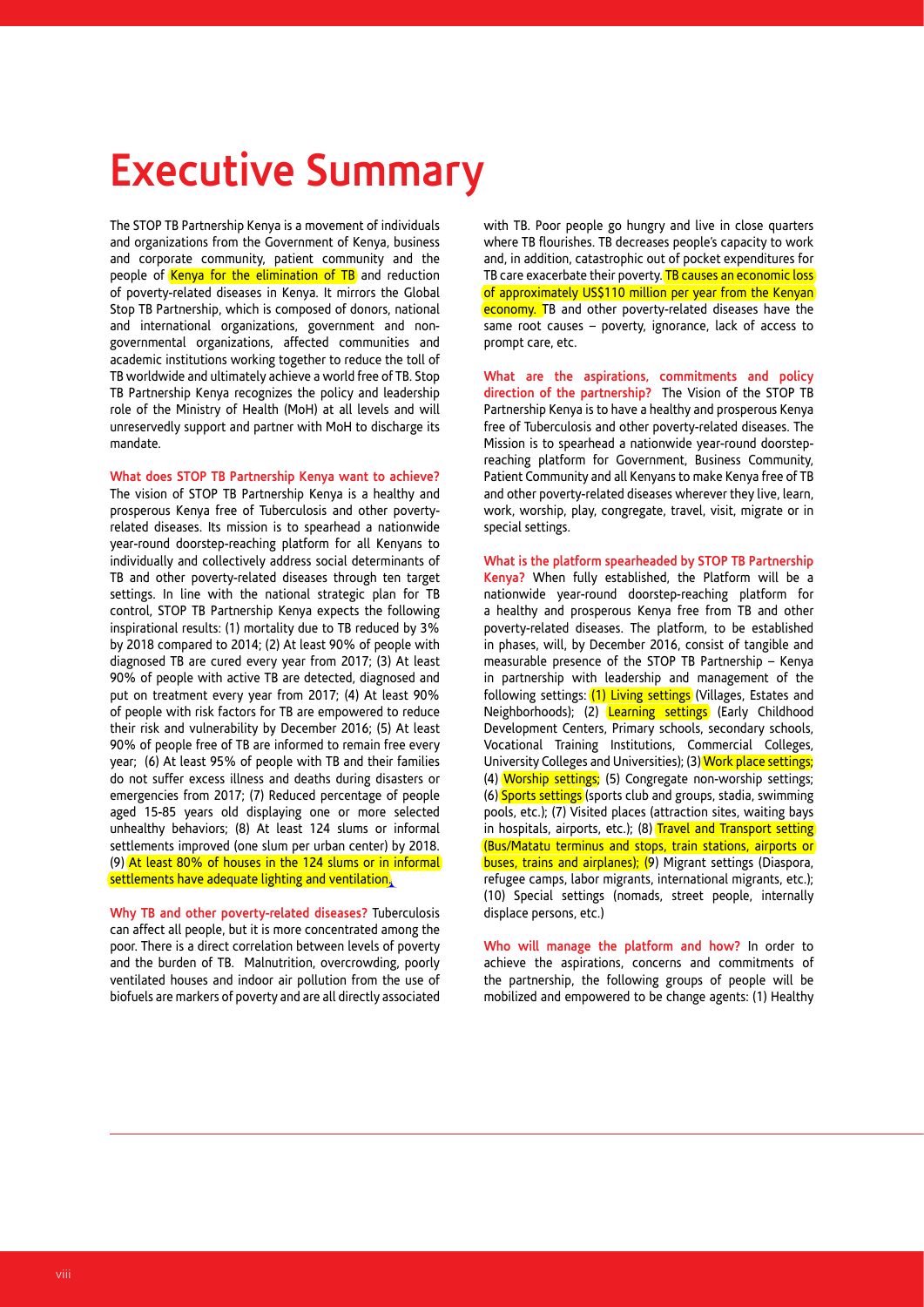Living Volunteers in every setting; (2) Administrators (Settings' Chief Executive Officers, Ward Administrators, Assistant Chiefs, Chiefs, etc.); (3) Leaders (Members of the Cabinet, Parliamentarians, Senators, Eminent Persons, Advocates, Magistrates, and Judges, Leaders of Professional Organizations, Associations and Institutions, etc.). The partnership will setup coordinating mechanisms at National, County, Sub-County Levels and in every setting. The overall coordination of the work of the partnership will be undertaken by the STOP TB Partnership Kenya Secretariat and technical working groups, which will take direction from the STOP TB Partnership Kenya Coordinating Board. The Board will under the guidance of a Group of Eminent Persons. The partnership will hold annual stakeholders' forums at the National and County levels and for each target setting. The activities of the Partnership at the National, County and Sub County levels and in all the settings will be captured, documented and placed in 'Libraries' for easy access by the public.

**What will the partnership do on a day-to-day basis?** STOP TB Partnership Kenya has two thrusts and core businesses: (a) high level advocacy and (b) mobilization and leveraging of resources. For the first thrust it will advocate for highlevel political and policy commitment. For the second thrust it will mobilize donor and local resources and partner with civil society, business community and other partners with comparative advantage for implementation. Implementation seeks to create and maintain the platform - the settings approach; spearhead nationwide, year-round, doorstepreaching platform that will deliver six information hits on healthy and prosperous living per person per day – 24/7/365.

**What are the strategic approaches of the STOP TB Partnership Kenya?** STOP Partnership Kenya has 11 strategic approaches/milestones: (1) Getting endorsement of the strategic plan; advocating and supporting the review of existing laws, regulations and rules for healthy settings; and setting mechanisms for partnership development, organization and management. (2) Setting mechanisms for governance, leadership, collaboration and partnership at each target setting. (3) Facilitating evidence-generation and knowledge management. (4) Supporting Ministry of Health to develop policies, guidelines, and minimum standards for each target setting. (5) Undertaking aggressive resource mapping, mobilization and channeling. (6) Setting systems and building capacity. (7) Providing products and services. (8) Conducting advocacy, communication, social mobilization and public relations activities. (9) Promoting and facilitating community engagement and empowerment. (10) Contributing to disaster and emergency preparedness and response. (11) Catalyzing planning, monitoring, review, evaluation and reporting.

**What is the organization and management of STOP TB Partnership Kenya?** STOP TB Kenya Partnership will have a Group of Eminent Persons (GEP) to spearhead the high level advocacy, a national Coordinating Boarding for governance and a Partnership Secretariat for management. Overall aspirations, commitments and policy direction will be set by a National Stakeholders' Forum with advice from the Group of Eminent Persons and the Coordinating Board. Each target setting will have a setting specific national stakeholders' forum. There will be STOP TB Partnership Kenya Coordinating Offices at County level to provide support to all the target settings in the county. At target settings, the Partnership will catalyze and facilitate formation of a committee for healthy and prosperous setting and recruitment of Healthy Living Volunteers. At Kenyan Diaspora level, Diplomatic missions, including those for AU, EU and UN, will facilitate formation of committees among Kenyan diaspora to spearhead their contributions towards making Kenya healthy and prosperous free of TB and other poverty-related diseases.

**How will the partnership mobilize and/or leverage resources?** The Partnership proposes to establish a Healthy and Prosperous Kenya Fund (HPKF). Under the HPKF the Partnership will mobilize or leverage US\$40 million per year for TB control, and US\$100 million per year to address social determinants of TB and other poverty-related diseases. The Partnership will seek a capitalization budget of US\$3 million to establish the platform and a five-year indicative programme budget of US\$10.1 million. The Partnership will mobilize and/or leverage financial resources through eight channels: (1) donor and corporate funding. (2) Funds generated by each target setting. (3) Business and corporate community social investments. (4) Direct contributions from Kenyans at home and abroad. (5) Budget allocations by national and county governments. (6) Fund-raising events. (7) Resources leveraged by the settings (8) Savings: allocation of health care and financial costs saved by investing in preventive interventions.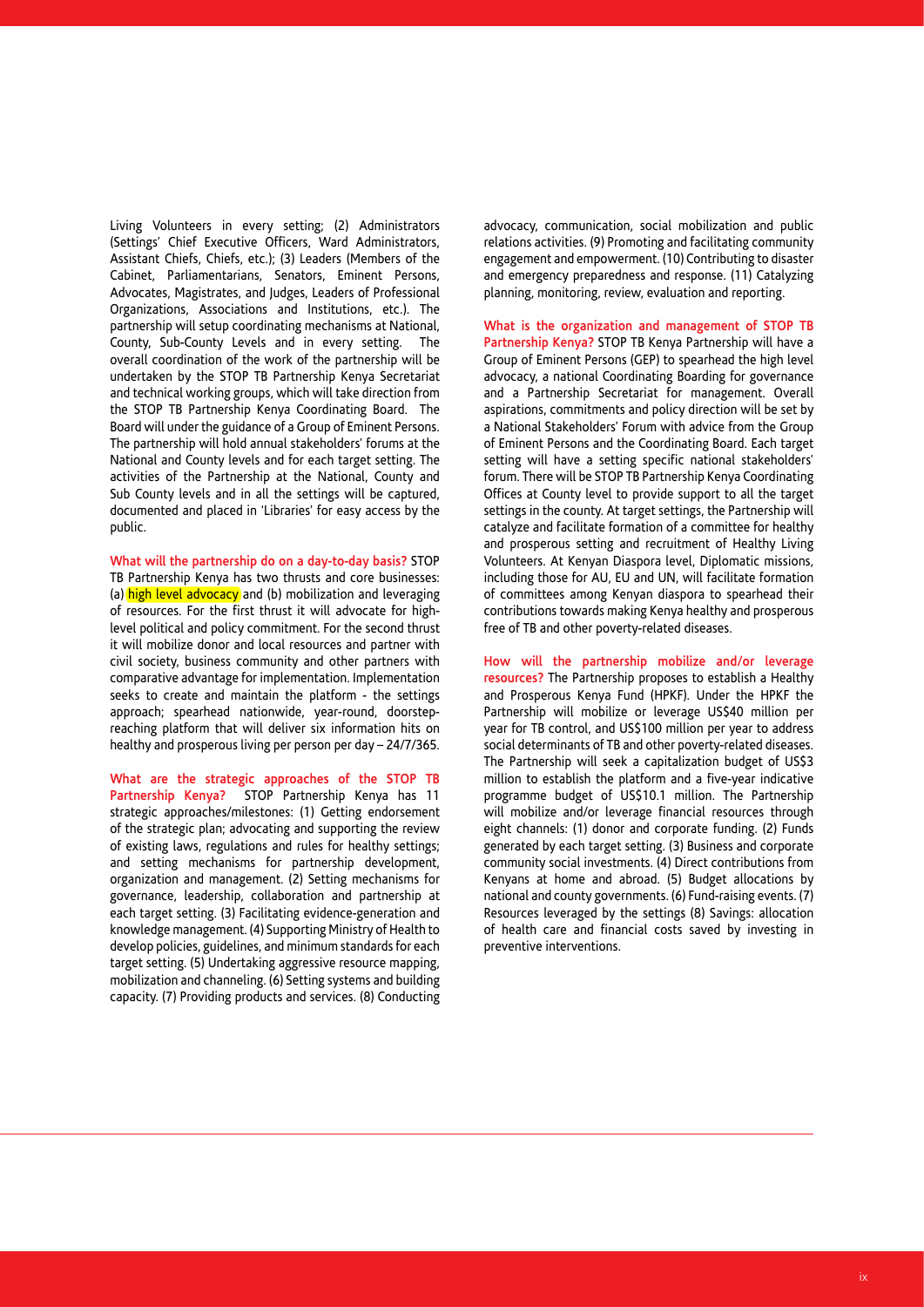## **Chapter 1 Introduction and Background**

## **1.1 About this Strategic Plan**

Since the pre-launch of the STOP TB Partnership – Kenya on August 10, 2010, members of the Coordinating Board and Partnership Secretariat were concerned about the lack of a roadmap towards creation of a movement to fight TB; lack of financial resources to develop the Partnership; and lack of clear guidance on scope, boundaries and accountabilities of the Partnership. In response and with financial support from USAID through the Centre for Health Solutions - Kenya, TB-ARC activity, this strategic plan was developed. It begins with presentation of the basic facts about TB, burden of TB, global and national response, and history of global and national STOP TB Partnerships (Chapter 1). Analysis of strategic issues based on the classic strategic planning steps is presented in Chapter 2. Aspirations, commitments, and overall direction of the Partnership are presented in Chapter 3. Chapter 4 presents the overall strategy and strategic approaches and key activities by milestones; followed by institutional arrangements and implementation framework (Chapter 5); risks and risk Management (Chapter 6); and financing, funding and indicative budget (Chapter 7). Annex 1 gives a summary of the strategic planning process.

## **1.2 Basic Facts about Tuberculosis**

TB is an infectious disease caused by bacteria known as Mycobacterium Tuberculosis. Although a human body may harbor the bacteria that cause tuberculosis, in most individuals the immune system usually prevents one from becoming sick. For this reason, there is a distinction between being infected and carrying the TB gems somewhere in the body in a dormant state called latent TB and becoming sick with TB called active TB. In latent TB, a person has TB infection, but the bacteria remain in the body in an inactive state and cause no symptoms. Latent TB is not contagious. However, it can turn into active TB when there is reduced immunity. Active TB makes one sick and when in the lungs can spread to others. Its signs and symptoms will depend on the organ that is involved and include: cough with or without sputum which may or may not have blood, unintentional weight loss, fatigue, fever, night sweats, chills, and loss of appetite. The TB bacteria are spread from person to person through microscopic droplets released into the air when someone with lung TB coughs, speaks, sneezes, spits, laughs or sings. People are likely to get tuberculosis from someone they live with, work with, or stay in close proximity. The risk of developing active TB is much higher among people with reduced immunity1 from: (1) HIV/AIDS; (2) poor diet; (3) excessive alcohol consumption; (7) long term use of some medications such as systemic steroids; (5) diabetes mellitus and (12) smoking. Other people at risk are the very young or those advanced in age and persons who live or work in overcrowded and poor ventilation places. Beyond this, the Partnership will act with other partners to influence other upstream factors that can exacerbate the above risk factors, e.g. chronic lack of sleep, obesity and lack of exercise.

## **1.3 The Burden of Tuberculosis**

TB remains a major global health problem. It ranks as the second leading cause of death from an infectious disease, after the human immunodeficiency virus (HIV). Globally, an estimated 8.6 million people developed TB in 2012. Tuberculosis occurs in all the countries of the World, however, nearly 80% of the global burden of TB is found in 22 countries<sup>2</sup>, which together comprise the global TB high burden countries. Nine countries in Sub –Saharan Africa belong to the 22 high burden countries (HBCs).

According to the Global Tuberculosis Control Report for 2013, while contributing 12.7% of world population, Africa contributes 24.5% of TB deaths and 78.1% of HIV-positive TB deaths. Kenya is among the 22 high burden countries . In 2012 Kenya reported about 100,000 TB cases, which was estimated to be about 76% of all TB cases that had occurred in the country that died of TB including 7, 700 people who were dually infected with TB and HIV. This works out at about 50 deaths per day making this disease a major cause of preventable deaths in Kenya. There has been a worrying trend of an increase in the number of TB patients who have TB germs that cannot be killed by the usual drugs, so called drug resistant TB. In 2012 the NTLD Programme reported that 225 people had multi drug resistant TB (MDR-TB) of whom 96% (216) were enrolled on treatment.

Studies<sup>3</sup> on the economic burden of TB document between three and four months work time lost annually due to Tuberculosis, and lost earnings of 20 to 30% of household income. Families of persons who die from TB lose about 15 years of income. TB and poverty are closely linked. Malnutrition, overcrowding, poor air circulation and sanitation-factors associated with poverty; increase both the probability of becoming infected and the probability of developing TB. Together, poverty and Tuberculosis form a vicious cycle: poor people go hungry and live in close, unhygienic quarters where TB flourishes; TB decreases people's capacity to work, and adds to treatment expenses, exacerbating their poverty.

Given 8.6 million sick persons globally in 2013 and assuming a 30% decline in average productivity, the toll amounts to approximately USD1 billion yearly. Two million annual deaths, with an average loss of 15 years' income, add an additional deficit of USD11 billion. Thus, TB causes approximately USD12 billion annually to disappear from the global economy. Using the same parameters TB causes approximately USD110 million per year to disappear from the Kenyan economy.

 $\_$  , and the set of the set of the set of the set of the set of the set of the set of the set of the set of the set of the set of the set of the set of the set of the set of the set of the set of the set of the set of th

<sup>1</sup> http://www.rediff.com/getahead/slide-show/slide-show-1-health-11-things-that-weaken-immune-system/20110104

<sup>2</sup> The 22 HBCs are Afghanistan, Bangladesh, Brazil, Cambodia, China, the Democratic Republic of the Congo, Ethiopia, India, Indonesia, Kenya, Mozambique, Myanmar, Nigeria, Pakistan, the Philippines, the Russian Federation, South Africa, Thailand, Uganda, the United Republic of Tanzania, Viet Nam and Zimbabwe.

<sup>3</sup> http://www.who.int/trade/distance\_learning/gpgh/gpgh3/en/index6.html accessed on 5 June 2014 at 2:15 pm.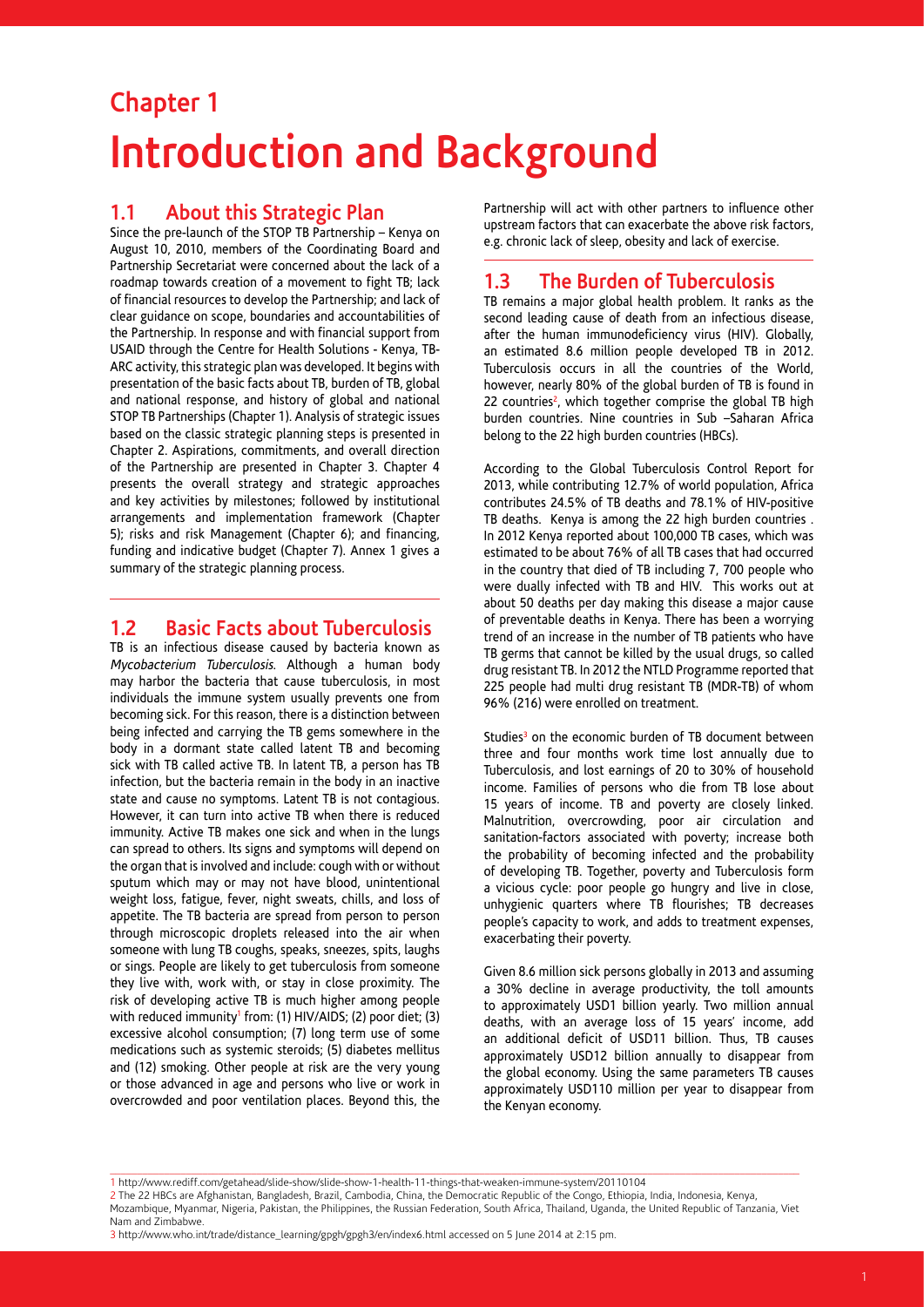## **1.4 Global Response to Tuberculosis**

According to WHO Tuberculosis Control Report for 2013, the current global picture of TB shows continued progress, but not fast enough. Notifications of TB cases have stabilized globally. In 2012, 6.1 million cases of TB were notified to national TB programs (NTPs). About 75% of the estimated 2.9 million missed cases were in 12 countries<sup>4</sup>. Undetected TB cases and treatment coverage gaps constitute a public health crisis. Globally in 2012, data from drug resistance surveys and continuous surveillance among notified TB cases suggest that 3.6% of newly diagnosed TB cases and 20% of those previously treated for TB had multi-drug resistant TB (MDR-TB). On average, an estimated 9.6% of MDR-TB cases have XDR-TB. Globally, only 48% of MDR-TB patients in the 2010 cohort of detected cases were successfully treated, reflecting high mortality rates and loss to follow-up. TB-HIV collaborative services are expanding, but global targets are not yet in sight. Globally, 46% of people with TB knew their HIV status (up from 40% in 2011). In the African Region that has the highest TB/HIV burden, 74% of People with TB knew their HIV status (up from 69% in 2011). The coverage of ART among people with TB who were known to be HIV-positive reached 57% in 2012, up from 49% in 2011.

International donor funding and more domestic investments are essential. Of the US\$7.8 billion per year required in low and middle-income countries in 2014 and 2015, about two thirds is needed for the detection and treatment of drug susceptible TB, 20% for treatment of MDR-TB, 10% for rapid diagnostic tests and associated laboratory strengthening, and 5% for collaborative TB/HIV activities. International donor funding reported by NTPs amounted to US\$0.8 billion in 2013, about three-quarters of which was from the Global Fund. To close resource gaps, at least US\$1.6 billion is needed in both 2014 and 2015. International donor funding is estimated to account for more than 50% of total funding in the group of 17 HBCs, excluding BRICS, and in all lowincome countries.

## **1.5 Global Stop TB Partnership**

STOP TB Partnership Kenya will mirror the Global stop TB Partnership. The World Health Assembly established the Global Stop TB Partnership in May 2000, following the Ministerial Conference on Tuberculosis and Sustainable Development in Amsterdam, the Netherlands.

It now comprises over 1200 organizations, including donors, national and international organizations, government and non-governmental organizations (NGOs), affected communities and academic institutions. The Partnership consists of a Partners' Forum, a Coordinating Board, a Partnership Secretariat hosted by the World Health Organization (WHO) in Geneva, Switzerland, and seven Working Groups. The Partnership's mission is to: (1) ensure that every person with TB has access to accurate diagnosis, effective treatment and cure; (2) stop the transmission of TB; (3) reduce the social and economic toll of TB; (4) develop and implement new preventive, diagnostic and therapeutic tools and strategies to stop TB.

## **1.6 STOP TB Partnership Kenya**

The idea of establishing a STOP TB Partnership in Kenya was mooted in 2004 by the National Tuberculosis Programme (NTP) together with WHO, USAID and CDC among other originating partners. It was included as an activity in the 2006-2010 strategic plan of the National TB, Leprosy and Lung Disease Program. The originating partners were also members of the TB Inter-agency Coordinating Committee (TB-ICC) and there was an understandable push back because it was felt that the new initiative would overburden the same people. However, with increase in funding for TB control from several sources including the GFATM and other development partners, a lot more partners joined the fight against TB and could not all be accommodated at the TB-ICC table. The idea of forming the Partnership was re-introduced in 2009 by the NTLD-Program Director, with technical support obtained from the American Thoracic Society though the USAID funded Tuberculosis Coalition for Technical Assistance (TBCAP). Through in country consultations and the technical support from ATS, the STOP TB Partnership Kenya idea progressed and ultimately led to the registration of the partnership under the Societies Act on August 17, 2011.

According to the Constitution and Rules of STOP TB Partnership Kenya<sup>5</sup>, the Society is established to create a social movement for public awareness, community empowerment and policy action to: (a) mobilize resources for use in TB prevention, care and control in Kenya at the national, provincial, and district levels including but not limited to fundraising towards supporting the functions of the Society, reinforcing the campaign through strategic partnerships with stakeholders in health, both regionally and globally, and developing capacity on the eradication of tuberculosis. (b) Promote appropriate technical norms and standards for TB prevention, care and control in Kenya at national, provincial and district levels as part of the efforts towards the eradication of tuberculosis globally. (c) Perform advocacy activities concerned with elimination of tuberculosis including providing scientific and public health education and information about TB prevention, care and control for the policy makers on national, regional and international levels, raising public awareness levels on TB, and contributing to global debates and advocacy campaigns on TB. (d) Provide a framework for increasing participation in TB prevention, care and control activities by all interested parties, with emphasis on building awareness in and participation of patients, their families and care givers.

 $\_$  , and the set of the set of the set of the set of the set of the set of the set of the set of the set of the set of the set of the set of the set of the set of the set of the set of the set of the set of the set of th 4 In order of total numbers, these were India (31% of the global total), South Africa, Bangladesh, Pakistan, Indonesia, China, Democratic Republic of the Congo, Mozambique, Nigeria, Ethiopia, the Philippines and Myanmar.

<sup>5</sup> Drawn by Mboya & Wangong'u Advocates, Lonhro House 7th Floor, Standard Street, P.O. Box 74041-00200 Nairobi (File Ref: K178/002/M/2010/P)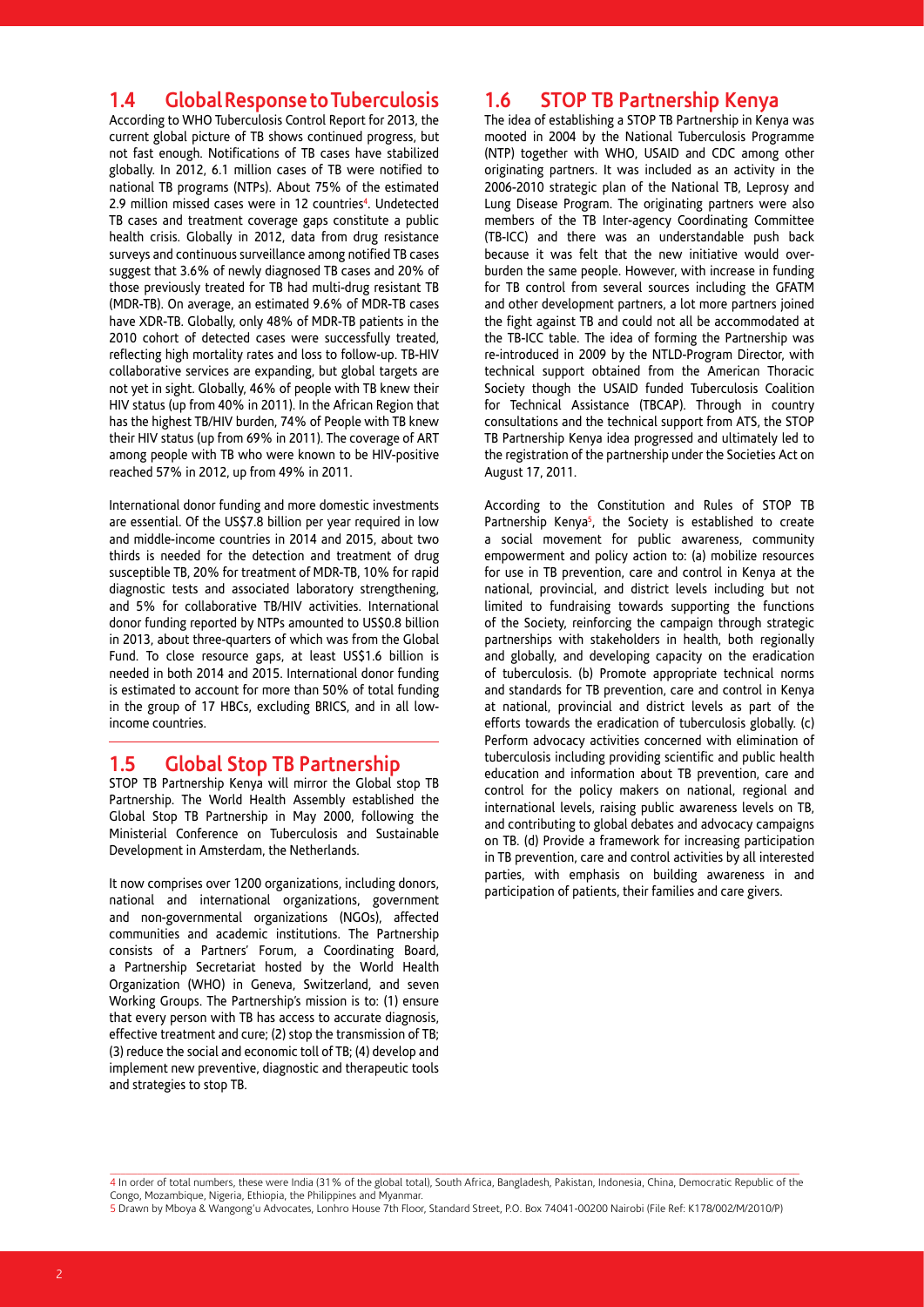## **Chapter 2 Analysis of Strategic Issues**

## **2.1 Customer Needs and Stakeholder Analysis**

Tuberculosis can affect all people, but is more associated with poverty. Table 1 shows the four categories of persons who bear the greatest burden of TB in Kenya. The impact of TB on persons not on treatment or undetected is 70% chance of death and spreading the disease to household contacts, loss of productivity, and stigma and discrimination. Without a concerted effort to develop a strong TB service under a good TB control program, people with TB may experience long periods of illness due to non-diagnosis or misdiagnosis, which can lead to catastrophic health care costs. Poor TB care and control programming can also fuel drug resistant TB, which multiplies the health, social and economic costs of TB many times over. The impact of TB at business and national levels include reduced purchasing power, loss of skilled and experienced workers, and loss of productivity, increased cost of replacement and training and increased cost of health care.

Based on the current knowledge of TB epidemiology in Kenya, we have identified four categories of persons who bear the burden of TB with attributes shown Table 1. This categorization ensures continuum of care from curative to prevention and promotive services based on estimated numbers and needs and concerns individual, family and community levels.

| Table 1: Four categories and postulated attributes of people who bear the burden of TB |                                                                                                                                                                                                                                                                                                   |                                                                                                                                                                                                                       |                                                                                                                                                                                                               |                                                                                                                                                                                                                              |                                                                                                                                                                                   |
|----------------------------------------------------------------------------------------|---------------------------------------------------------------------------------------------------------------------------------------------------------------------------------------------------------------------------------------------------------------------------------------------------|-----------------------------------------------------------------------------------------------------------------------------------------------------------------------------------------------------------------------|---------------------------------------------------------------------------------------------------------------------------------------------------------------------------------------------------------------|------------------------------------------------------------------------------------------------------------------------------------------------------------------------------------------------------------------------------|-----------------------------------------------------------------------------------------------------------------------------------------------------------------------------------|
| <b>Attributes</b>                                                                      |                                                                                                                                                                                                                                                                                                   | Persons A:<br>On treatment                                                                                                                                                                                            | <b>Persons B: Undetected</b>                                                                                                                                                                                  | Persons C:<br><b>With risk factors</b>                                                                                                                                                                                       | Persons D:<br><b>Free of TB</b>                                                                                                                                                   |
| 1. Categories of people bearing<br>the burden of TB per year.                          |                                                                                                                                                                                                                                                                                                   | Persons with active TB<br>diagnosed and on treatment                                                                                                                                                                  | Persons with latent TB and/or<br>Persons with active TB but<br>risk factors for TB<br>neither diagnosed nor put on<br>treatment                                                                               |                                                                                                                                                                                                                              | Persons without latent TB (free<br>of TB)                                                                                                                                         |
| 2. Estimated number 2012                                                               |                                                                                                                                                                                                                                                                                                   | 100,000                                                                                                                                                                                                               | 30,000                                                                                                                                                                                                        | 14.3 million                                                                                                                                                                                                                 | 28.8 million                                                                                                                                                                      |
| 3. Needs and concerns                                                                  |                                                                                                                                                                                                                                                                                                   | • 5 % chance of dying<br>Shorter period of illness<br>Transport costs<br>Fees for diagnosis<br>$\bullet$<br>Loss of productivity<br>Co-infection with HIV<br>Risk of MDR-TB<br>$\bullet$<br>Stigma and discrimination | • 70% chance of dying in<br>one year<br>Long ill health<br>$\bullet$<br>Spreading TB to 25-50%<br>of household contacts<br>Cost of self-medication<br>Misdiagnosis<br>Transport costs<br>Loss of productivity | • Increasing risk to active TB<br>Ignorance of TB and its<br>control<br>• Consequence of ignorance,<br>e.g., unhealthy behaviors                                                                                             | Risk of being infected<br>Ignorance of TB and its<br>control<br>Consequences of<br>$\bullet$<br>ignorance, e.g., unhealthy<br>behaviors                                           |
| 4. Postulated<br>characteristics.<br>needs and<br>concerns at<br>various levels:       | Individual<br>• Male or female 25-45s<br>Rural /slum dweller<br>80% Literate<br>40% HIV infected<br>More likely female<br>80% Casual laborer<br>Has a cell phone<br>Casual worker<br>Has some features of<br>Refugee<br>Persons B and C<br>Prisoner<br>its control<br>Has cell phone<br>$\bullet$ |                                                                                                                                                                                                                       | Very young or very old<br>Unknown HIV status<br>Low knowledge of TB and<br>All features of Person C                                                                                                           | • Health worker or newly<br>employed or Diabetic or<br>Cancer patient or Smoker<br>or Alcoholic<br>Visits crowded places<br>$\bullet$<br>Uses crowded vehicles<br>• Low knowledge of TB and<br>its control<br>• Has a laptop | Employer/business persons<br>Highly mobile<br>Rich childhood<br>$\bullet$<br>Child of TB advocate<br>Employee in low cadre<br>$\bullet$<br>Low knowledge of TB and<br>its control |
|                                                                                        | Family                                                                                                                                                                                                                                                                                            | • Married with 5 children,<br>but lives alone<br>Low income<br>Food & Nutrition insecure<br>Cooks occasionally                                                                                                        | Extended family and<br>polygamous<br>Supports parents at home<br>Has a radio<br>Low income<br>Food & Nutrition insecure<br>Cooks occasionally                                                                 | • Family member with TB<br>• Has TV<br>+/- House help<br>• Large proportion of family<br>income spend on risk<br>factors                                                                                                     | Nuclear family with high<br>income<br>Spouse employed<br>Has house-help<br>Has health insurance<br>Use private health services<br>Rural church/mosque<br>going                    |
|                                                                                        | Community                                                                                                                                                                                                                                                                                         | · Informal settlement<br>Crowded house<br>$\bullet$<br>No social amenities<br>Poor sanitation<br>Low knowledge of TB<br>Ouack "doctors"                                                                               | · Informal settlement<br>High stigma and<br>discrimination<br>· Inaccessible health<br>services<br>Practices faith healing<br>Low knowledge of TB                                                             | • Has access to health<br>services<br>Drug stock-outs frequent<br>• Presence of churches,<br>mosques and other<br>religious groupings<br>• Low knowledge of TB                                                               | Low density area<br>Uses private health<br>services<br>$\bullet$<br>Gated community<br>$\cdot$<br>Drives to social and<br>religious places<br>Low knowledge of TB                 |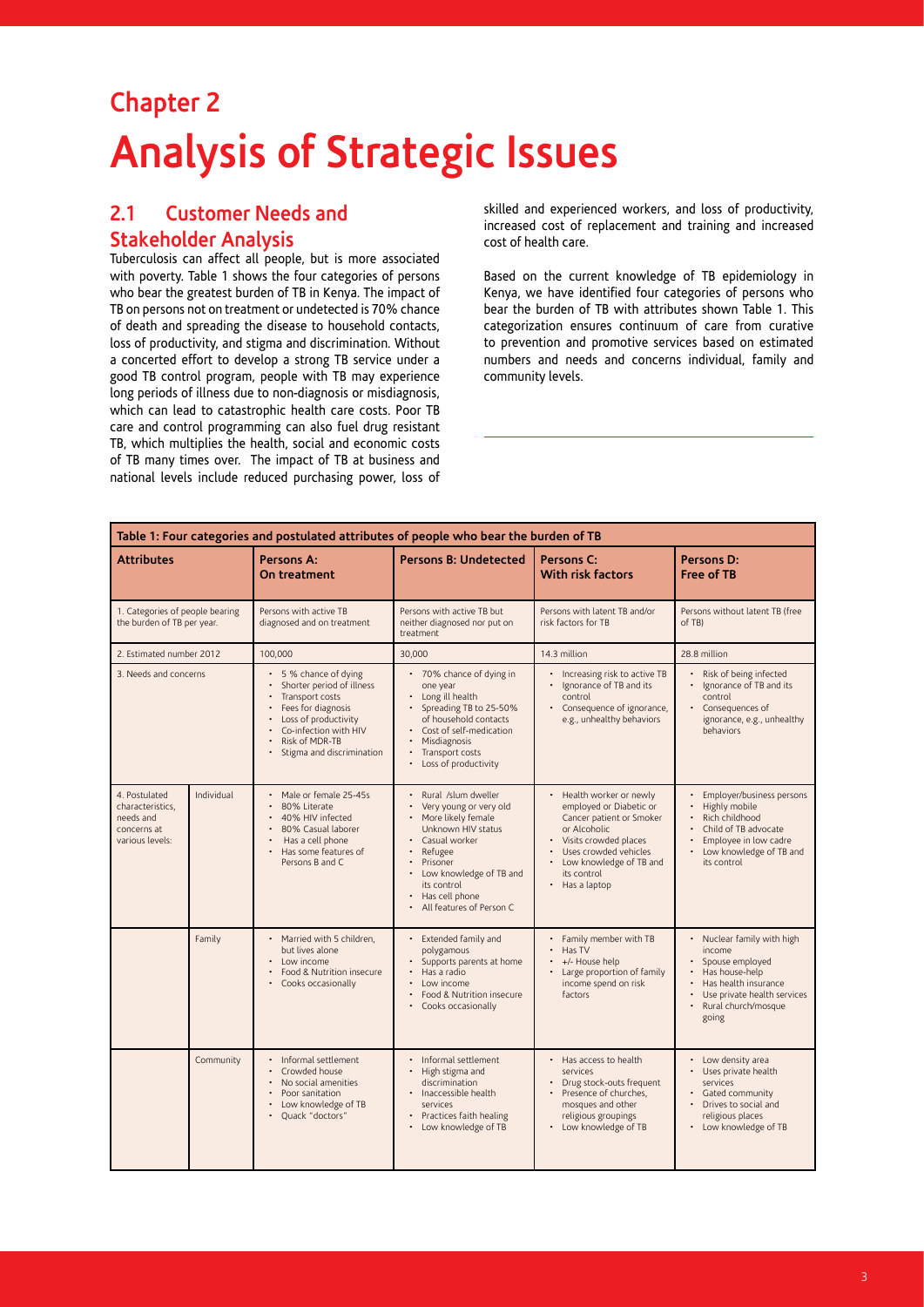Given the characteristics, needs and concerns in Table 1, Table 2 shows proposed duty bearers to be mobilized and empowered to address the burden of TB among the four categories of people who bear the burden of TB.

| Table 2: Proposed duty-bears to address TB, 2014-2018 and beyond                           |                                                                                                                                                                                                                                                             |                                                                                                                                                                                                                                                                                                                                                |                                                                                                                                                                                                        |                                                                                                                                                                 |  |  |  |
|--------------------------------------------------------------------------------------------|-------------------------------------------------------------------------------------------------------------------------------------------------------------------------------------------------------------------------------------------------------------|------------------------------------------------------------------------------------------------------------------------------------------------------------------------------------------------------------------------------------------------------------------------------------------------------------------------------------------------|--------------------------------------------------------------------------------------------------------------------------------------------------------------------------------------------------------|-----------------------------------------------------------------------------------------------------------------------------------------------------------------|--|--|--|
| Rights holder/ Duty-<br>bearers                                                            | Persons A:<br>On treatment                                                                                                                                                                                                                                  | Persons B: Undetected                                                                                                                                                                                                                                                                                                                          | Persons C:<br><b>With risk factors</b>                                                                                                                                                                 | Persons D:<br>Free of TB                                                                                                                                        |  |  |  |
| <b>Rights holders</b>                                                                      | 100,000 Kenyans with<br>active TB diagnosed and on<br>treatment                                                                                                                                                                                             | 30,000 Kenyans with active<br>TB but not yet diagnosed<br>nor put on treatment                                                                                                                                                                                                                                                                 | 14.4 million Kenyans with<br>latent TB and/or risk factors<br>for TB                                                                                                                                   | 28.8 million Kenyans with<br>without latent TB (free<br>of TB)                                                                                                  |  |  |  |
| <b>Duty-bearers targeting</b><br>individual persons                                        | 100,000 spouses or<br>significant others; Health<br>workers; 2,992 TB<br>treatment centers; HIV/<br>AIDS services provider;<br>MCH clinic health<br>worker; Pharmacist and<br>Pharmaceutical workers;<br>Mass media owners                                  | 30,000 Spouses or<br>Significant others; Private<br>sector pharmacists and<br>pharmaceutical workers;<br>Faith healing practitioners<br>from over 55 faith<br>denominations; Herbalists;<br>Transport operators; Mass<br>media owners                                                                                                          | 7.2 million spouses or<br>significant others; Private<br>sector pharmacists and<br>pharmaceutical workers;<br>Faith healing practitioners;<br>Herbalists; Transport<br>operators; Mass media<br>owners | 14.4 million spouses or<br>significant others<br>Transport operators<br>Mass media owners<br>Faith healing practitioners<br>from over 55 faith<br>denominations |  |  |  |
| <b>Duty-bearers targeting</b><br>communities                                               |                                                                                                                                                                                                                                                             | Community Health Workers; Peer Support Volunteers; Peer Educators; Village Health Committees; Council of Elders;<br>Ward Administrators; School Board of Governors; School Management; Parents-Teachers Associations; Officials of Self-<br>help groups; Estate or Neighborhood Welfare Committees                                             |                                                                                                                                                                                                        |                                                                                                                                                                 |  |  |  |
| <b>Duty-bearers targeting</b><br>institutions and<br>organizations                         |                                                                                                                                                                                                                                                             | Occupational Health & Safety Officers; Workshop Stewards; Unit, Departmental and Section/Division Heads; Football<br>captains; Football team managers; Transport operators; Local church councils; Local mosque councils; Local councils of<br>other religious organizations; Owners of where people congregate; Managers of Football stadiums |                                                                                                                                                                                                        |                                                                                                                                                                 |  |  |  |
| <b>Duty-bearers targeting</b><br>county, constituency<br>and ward levels                   | Health facility in-charges; 256 Sub-county TB coordinators; 1,450 Ward Administrators; Village Elders; 1,450 MCAs; 290<br>MPs; 47 County TB Coordinators; 47 County Health Directors; 47 County Health Executives; 67 Senators; 16 Women<br>Representatives |                                                                                                                                                                                                                                                                                                                                                |                                                                                                                                                                                                        |                                                                                                                                                                 |  |  |  |
| <b>Duty-bearers targeting</b><br>national level                                            | Manager, NTLD-Program; Director, DTLP; DMS-Health; PS-Health, Finance; CS-Health, Finance; Parliament-Chairs Budget<br>& Health Committees; Senate-Chairs Budget & Health Committee; Development partners; Corporate leaders; President                     |                                                                                                                                                                                                                                                                                                                                                |                                                                                                                                                                                                        |                                                                                                                                                                 |  |  |  |
| <b>Duty-bearers targeting</b><br>international arena.<br>include Kenyan<br><b>Diaspora</b> | CS-Foreign Affairs, East African Affairs; Kenyan Ambassadors; Officials of Kenyan Diaspora Chapters; Development<br>Partners; Kenyans travelling abroad                                                                                                     |                                                                                                                                                                                                                                                                                                                                                |                                                                                                                                                                                                        |                                                                                                                                                                 |  |  |  |

From the above customer needs and stakeholder analysis, the following issues will be strategic to the STOP TB Partnership Kenya:

- Approaches and interventions to make Kenya free of TB and other poverty-related diseases will have to be discussed and approved at the highest levels of Executive, Legislature, Judiciary, media, work places, business and corporate sectors, labor organizations, faith-based organizations, professional organizations, sports organizations, places of congregation, etc.
- The proposed duty-bears will need advocacy, lobbying, communication, social mobilization, managed relations, and capacity building and development, including revision of their mandates, responsibilities and accountabilities.
- There will be need for recognition, promotion and protection of the roles played by families, clans, organized community groups, ethnic communities, civil society organizations (CSOs), faith-based organizations (FBOs), councils of elders and other indigenous structures and mechanisms in addressing social determinants<sup>6</sup> of TB and other poverty-related diseases.

## **2.2 PESTER Trends and Analysis**

Social determinants of TB and other poverty-related diseases are influenced by political, economic, social, technological, environmental and regulatory (PESTER) factors. PESTER trends and analyses reveal that there will be favorable social and technological, neutral regulatory, and neutral to unfavorable economic and political factors in Kenya between 2014 and 2018. Strategic issues for STOP TB Partnership Kenya include:

- Opportunities offered by new health and health-related laws and bills at national and county assemblies to address social determinants of TB and other povertyrelated diseases.
- Opportunities offered by the new Constitution demanding citizen participation in budget debates
- Opportunities offered by development or revision of political parties' manifestos.

 $\_$  , and the set of the set of the set of the set of the set of the set of the set of the set of the set of the set of the set of the set of the set of the set of the set of the set of the set of the set of the set of th 6 Social determinants of health include income and social status; social support networks; education; employment/working conditions; social environments; physical environments; personal health practices and coping skills; healthy child development; gender; and culture.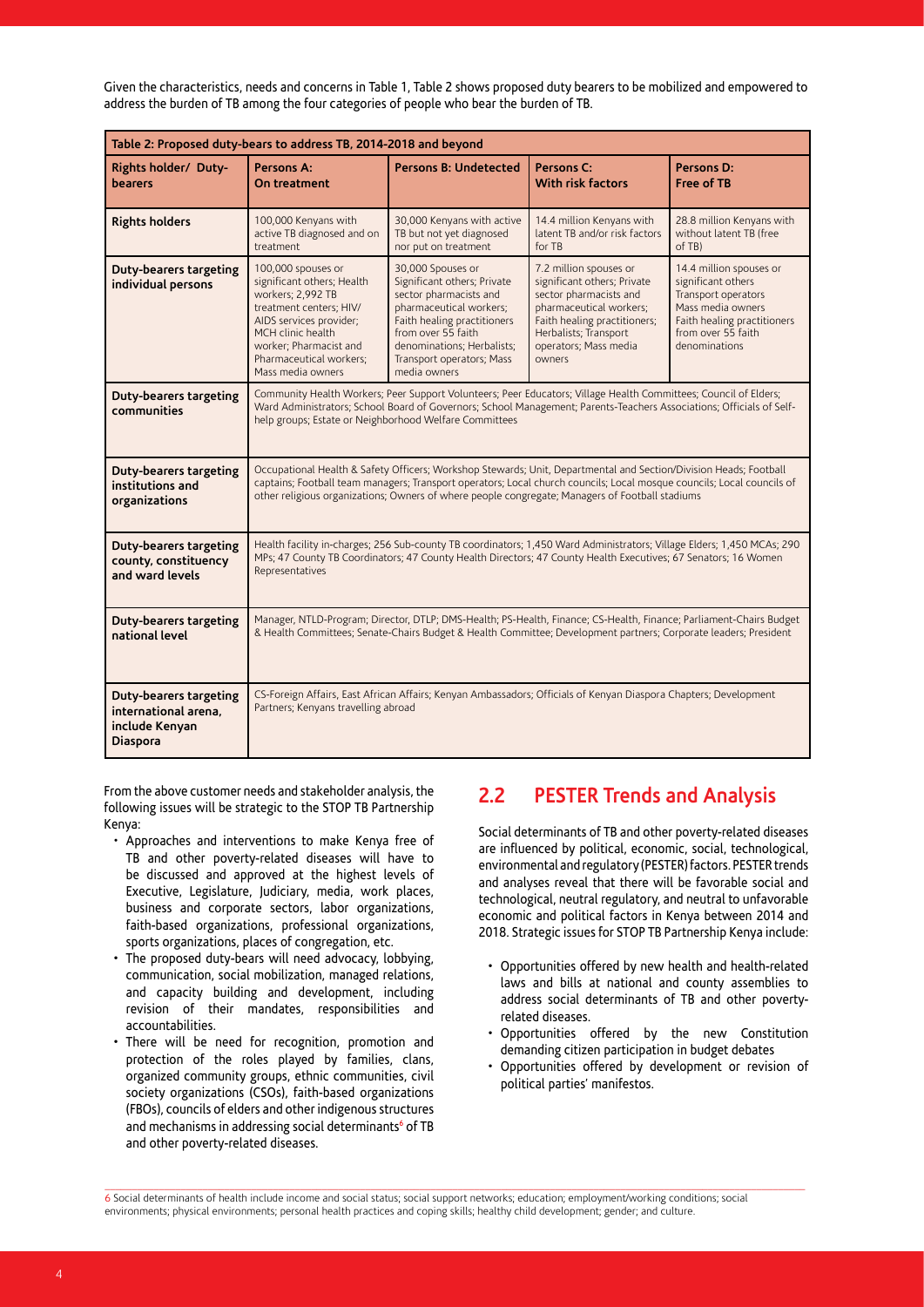## **2.3 Analysis of Competing Health Programs**

TB stakeholders reviewed 14 health programs<sup>7</sup> that target business and corporate sector for resources and selected five (Beyond Zero Campaign; Mater Hospital Heart Run; Hand washing campaign; Mpango wa Kando; Malaria Campaign) for detailed analysis. From the analysis of competing programs, the following will be strategic issues for the STOP TB Partnership Kenya:

• Creating, promoting and protecting a doorstep-reaching platform for all health programme initiatives to jointly address social determinants of health. According to World Health Organization8, "social determinants of health are the conditions in which people are born, grow, live, work and age. These circumstances are shaped by the distribution of money, power and resources at global, national and local levels." Most social determinants of health are related to poverty, inaccessibility of health care services and ignorance of the basic facts of the targeted disease conditions and their control measures.

- Ensuring that the created doorstep-reach platform is big enough to accommodate all health initiatives in person, place and time with a win-win attitude and solidarity with mechanisms, structures, processes and tools for integration, synergy and complementarity.
- Focusing on adding value to Government, business and corporate community, Patient Communities and ordinary Kenyans.

## **2.4 SWOT of STOP TB Partnership Kenya**

Table 3 presents an analysis of strengths, weakness, opportunities and threats (SWOT) of STOP TB Partnership Kenya.

| Table 3: SWOT analysis of STOP TB Partnership Kenya up to June 2014                                                                                                                                                                                                                             |                                                                                                                                                                                                                                                                                                                                                              |
|-------------------------------------------------------------------------------------------------------------------------------------------------------------------------------------------------------------------------------------------------------------------------------------------------|--------------------------------------------------------------------------------------------------------------------------------------------------------------------------------------------------------------------------------------------------------------------------------------------------------------------------------------------------------------|
| Goal: To bring together partners from all sectors – private, public, civil society and faith-based organizations, among others – on a<br>common platform towards supporting and strengthening TB prevention, care and control efforts.                                                          |                                                                                                                                                                                                                                                                                                                                                              |
| Strengths:<br>• Willing partners<br>• Committed Steering Committee<br>• Committed hosting organization (KAPLD)<br>• Preparation of annual work plans<br>• Registration of Partnership under Societies Act                                                                                       | Weaknesses:<br>• Not maximizing on willing partners<br>• Lack of initial capitation<br>• No strategic direction<br>• Conflict of interest of partners<br>• Inadequate number of Champions<br>• Government as key convener<br>• Inadequate time allocated to Partnership by staff                                                                             |
| Opportunities:<br>• Political will to establish an all inclusive partnership<br>Devolution, inter alia, bring services close to people<br>Existing public-private partnership for health initiatives<br>• General elections and campaigns<br>• Champions for TB from Global STOP TB Partnership | Threats:<br>• Negative or neutral perceptions of government, business<br>community, patients community and people on the Brand of<br>STOP TB Partnership - Kenya<br>• Global TB Partnership not buying into the doorstep-reach<br>platform<br>• Medicalization of TB<br>· Inadequate dialogue among partners<br>• Lack of independence from partners' agenda |

Given the above SWOT analysis, STOP TB Partnership Kenya notes the following:

- The overall strategy of the Partnership will be to focus on its strengths and opportunities to counter threats and speedily work on its weakness.
- The position of Government will be that of creating an enabling environment, removing political barriers, and ensuring representation and recognition at the

highest levels of national and county governments. The Business Community will be given space to play to their comparative advantage and strengths. Patient Community and the people of Kenya will be encouraged, promoted and protected to have a voice and say on all matters and deliberations of the STOP TB Partnership Kenya.

8 http://www.who.int/social\_determinants/en/

 $\_$  , and the set of the set of the set of the set of the set of the set of the set of the set of the set of the set of the set of the set of the set of the set of the set of the set of the set of the set of the set of th 7 These are Beyond Zero, keeping mothers alive, national road safety campaign, hand-washing campaigns, heart run, malezi bora, HIV/AIDS Mpango wa Kando, Jiggers campaign, kick polio out of Kenya, Pan-African Life cancer awareness campaign, Funza Kenya, Hangamiza Malaria, Tembea Kenya, and Tunza Jamii.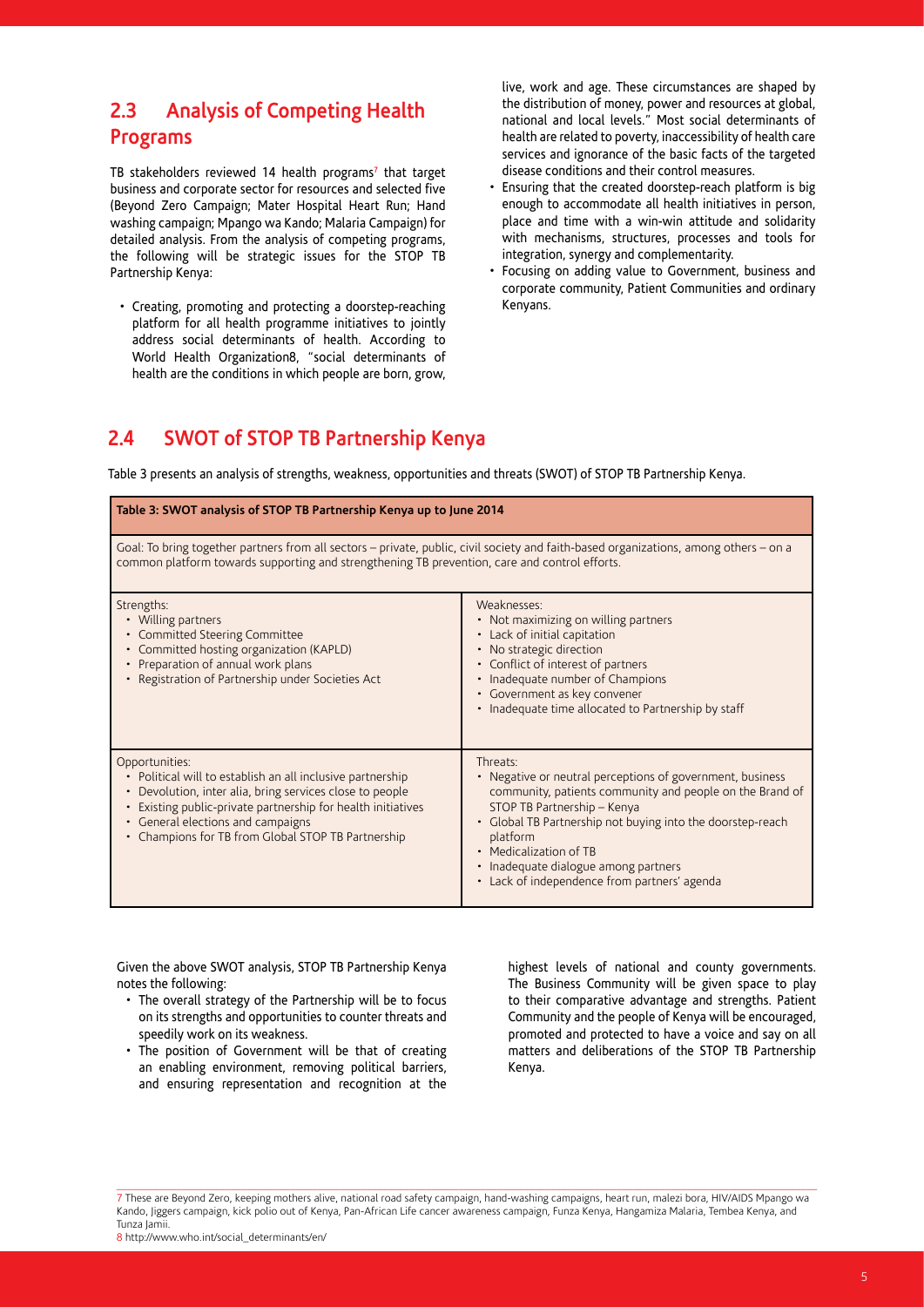## **2.5 Review of National Response to the TB disease burden**

The national response to the TB disease burden in Kenya is lead by the NTLD-Program, that is supported technically and financially by international partners, including but not limited to, the GFATM, USG (USAID, CDC), WHO, World Bank, JICA, Italian Government, among others. How the national response to TB in Kenya has performed in the past is presented in the recent mid-term review of the national TB control program . The added value of STOP TB Partnership Kenya to the mid-term review is the gap analysis of selected challenges and constraints undertaken during the strategic planning workshops (Table 4). One should begin with core issue or gap and drill down for causes and up for effects.

| Table 4: Gap analysis on selected issues to identify causes and effects |                                                                                                                                                                                                                                                                                                                                                                                                                                                               |                                                                                                                                                                                                                                                            |                                                                                                                                                                                                                                                                                                                                                                       |  |  |
|-------------------------------------------------------------------------|---------------------------------------------------------------------------------------------------------------------------------------------------------------------------------------------------------------------------------------------------------------------------------------------------------------------------------------------------------------------------------------------------------------------------------------------------------------|------------------------------------------------------------------------------------------------------------------------------------------------------------------------------------------------------------------------------------------------------------|-----------------------------------------------------------------------------------------------------------------------------------------------------------------------------------------------------------------------------------------------------------------------------------------------------------------------------------------------------------------------|--|--|
| Level 5: Long-term effects 2                                            | Persons A:<br>On treatment                                                                                                                                                                                                                                                                                                                                                                                                                                    | <b>Persons B: Undetected</b>                                                                                                                                                                                                                               | Persons C:<br><b>With risk factors</b>                                                                                                                                                                                                                                                                                                                                |  |  |
| <b>Rights holders</b>                                                   | Reduced GDP leading to<br>reduction of provision of public<br>goods and services and reduced<br>government purchasing and<br>employment power.<br>Families spend less on education<br>and other investments<br>threatening their future survival<br>and competitiveness, setting a<br>cycle of poverty.                                                                                                                                                       | • Reduced GDP.<br>Reduced provision of health care<br>services<br>Reduced investment into<br>improving quality of health<br>care with consequence of more<br>people getting sick and more<br>impoverishment and entering<br>into the poverty-disease trap. | • Low profits to business and<br>corporate sector which in<br>turn leads to low tax base for<br>government and consequent<br>reduction of provision of public<br>goods and services leading<br>to sick and not so prosperous<br>country                                                                                                                               |  |  |
| Level 4: Long-term effects 1                                            | Reduced wealth creation and<br>increased vulnerability to<br>external shocks, such as food<br>and nutrition insecurity and high<br>cost of living                                                                                                                                                                                                                                                                                                             | Reduced wealth creation<br>Reduced fiscal space for health                                                                                                                                                                                                 | Reduced purchasing power<br>of the individuals, families or<br>households<br>Household vulnerable to food<br>and nutrition insecurity                                                                                                                                                                                                                                 |  |  |
| Level 3: Short-term effects 2                                           | Reduced productivity<br>Increased health care costs                                                                                                                                                                                                                                                                                                                                                                                                           | • Reduced productivity<br>• Increased health care costs                                                                                                                                                                                                    | Reduced productivity<br>Increased health care costs<br>Reduced family or household<br>income                                                                                                                                                                                                                                                                          |  |  |
| Level 2: Short-term effects 1                                           | Absenteeism from work or<br>livelihood while looking for<br>diagnosis and treatment                                                                                                                                                                                                                                                                                                                                                                           | • More people develop active TB<br>and more people absent from<br>work or livelihood while looking<br>for diagnosis and treatment                                                                                                                          | • More people have TB and other<br>diseases                                                                                                                                                                                                                                                                                                                           |  |  |
| Level 1: Immediate effects                                              | Develops coughing that lasts<br>two or more weeks, coughing up<br>blood or sputum, chest pain, or<br>pain with breathing or coughing<br>Needs urgent diagnosis and<br>treatment                                                                                                                                                                                                                                                                               | Infects those he or she comes in<br>contact with in places for living,<br>learning, working, worshiping,<br>playing or visiting                                                                                                                            | • Increased risk to (1) HIV/AIDS;<br>(2) chronic stress; (3) poor<br>diet; (4) excessive alcohol; (5);<br>(6) diabetes; (7) (8) on steroid<br>medications; (9) lack of proper<br>hygiene; (11) smoking.                                                                                                                                                               |  |  |
| <b>CORE ISSUES OR GAP</b>                                               | <b>PERSON DEVELOPS ACTIVE</b><br><b>TB</b>                                                                                                                                                                                                                                                                                                                                                                                                                    | PERSON WITH ACTIVE TB IN<br>POORLY VENTILATED AND<br><b>OVERCROWDED PLACES OR</b><br><b>VEHICLES</b>                                                                                                                                                       | <b>LACK OF AWARENESS AND</b><br><b>PRACTICE OF HEALTHY</b><br><b>BEHAVIORS</b>                                                                                                                                                                                                                                                                                        |  |  |
| <b>Level 1: Manifestations</b>                                          | Inhales large dose of bacterium<br>from someone with untreated,<br>active tuberculosis<br>Very young or advanced in<br>age and comes in contact with<br>people with active TB                                                                                                                                                                                                                                                                                 | • Cannot afford well ventilated<br>and lit living premises<br>• Cannot afford to travel in less<br>crowded vehicles<br>• Living, learning, working,<br>worshiping, playing or visiting<br>places that are poorly ventilated<br>and lighted                 | • Lack of access to right<br>information and knowledge on<br>healthy behaviors<br>Lack of role models of good<br>healthy behaviors from those<br>in leadership and positions of<br>influence,                                                                                                                                                                         |  |  |
| Level 2: Immediate causes                                               | • Contact with person with active<br>TB in poorly ventilated and<br>overcrowded places or vehicles<br><b>AND</b><br>Has (1) HIV/AIDS; (2) chronic<br>٠<br>stress; (3) poor diet; (4) excessive<br>alcohol; (5) conditions requiring<br>long-term steroid medications;<br>(6) lack of proper hygiene; (7)<br>smoking; AND<br>Has low income, lives in remote<br>area, or homeless, thus lacks<br>access to the medical care<br>needed to diagnose and treat TB | • Has low income<br>Living, learning, working,<br>worshiping, playing or visiting<br>places that do not meet<br>the minimum standards for<br>ventilation and lighting                                                                                      | • Rampant moral and ethical<br>decay<br>Tolerance and even admiration<br>of those practicing unhealthy<br>behaviors<br>Negative influence of advertising<br>of unhealthy foods<br>Lack of public campaigns on<br>healthy living, not just the<br>selected conditions. One could<br>be saved from malaria and die<br>from road traffic accidents or<br>HIV/AIDS and TB |  |  |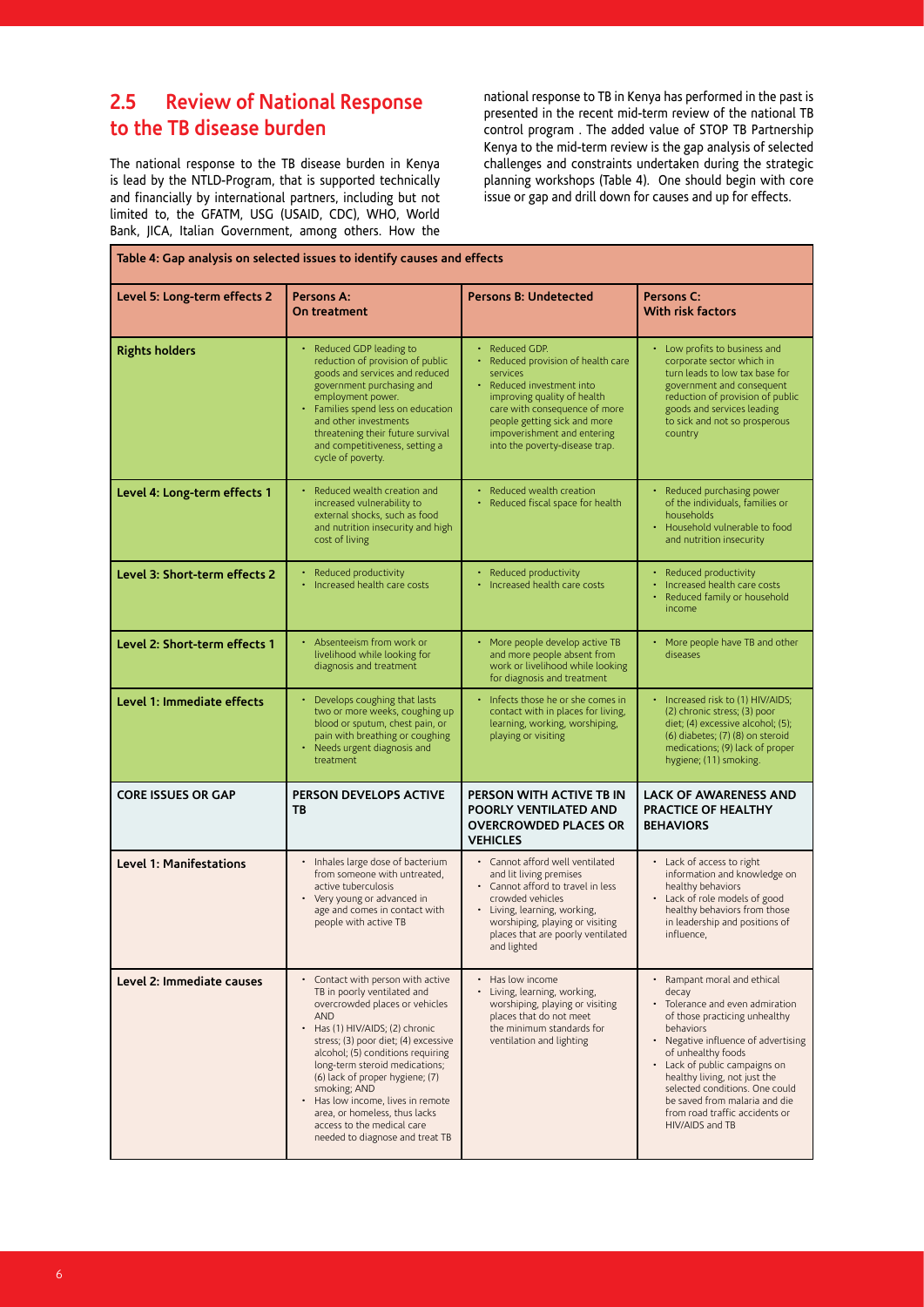| Table 4: Gap analysis on selected issues to identify causes and effects |                                                                                                                                                                                                                                                                                                                                                                                                                                                                                                                        |                                                                                                                                                                                                                                                                                                                                                                                |                                                                                                                                      |  |  |
|-------------------------------------------------------------------------|------------------------------------------------------------------------------------------------------------------------------------------------------------------------------------------------------------------------------------------------------------------------------------------------------------------------------------------------------------------------------------------------------------------------------------------------------------------------------------------------------------------------|--------------------------------------------------------------------------------------------------------------------------------------------------------------------------------------------------------------------------------------------------------------------------------------------------------------------------------------------------------------------------------|--------------------------------------------------------------------------------------------------------------------------------------|--|--|
| Level 3: Underlying causes                                              | • Person with active TB not<br>practicing infection control<br>measures<br>• Person not aware of the<br>presence of a person with<br>active TB<br>• Poorly ventilated and lighted<br>areas for living, learning,<br>working, worshipping,<br>playing or visiting or in poorly<br>ventilated and congested<br>vehicles<br>• Health care workers, prison<br>workers, immigration workers,<br>or workers in refugee camps<br>not practicing infection<br>control measures<br>• Person not practicing healthy<br>behaviors | Employed in low income<br>occupation<br>• Owners of the living, learning,<br>working, worshipping,<br>playing or visited places not<br>aware or cannot afford to<br>meet minimum standards for<br>ventilation and lighting<br>• Minimum standards for<br>ventilation and lighting not<br>enforced for living, learning,<br>working, worshipping, playing<br>or visited places. | • Lack of healthy policies and<br>appropriate policy instruments<br>to translate the policies to<br>action and results.              |  |  |
| Level 4: Basic causes                                                   | Inadequate education of<br>patients with active TB<br>• Lack of awareness and<br>practice of healthy behaviors                                                                                                                                                                                                                                                                                                                                                                                                         | • Has no knowledge and skills<br>or opportunities for higher<br>paying job<br>• Owners of the target setting<br>have low priority on the health<br>and well-being of tenants<br>• Enforcers of minimum building<br>standards have low priority on<br>the health and well-being of<br>occupants of premises                                                                     | Uninformed leadership and<br>those in positions of influence<br>especially to children and<br>youth in character formation<br>stages |  |  |
| Level 5: Root causes                                                    | • Overloaded health care<br>workers with knowledge and<br>skill gaps<br>Infection control measures not<br>$\ddot{\phantom{0}}$<br>fully utilized in most settings                                                                                                                                                                                                                                                                                                                                                      | · School dropout due<br>pregnancy, Parents or<br>guardians could not afford<br>education<br>• Lives in rural area with limited<br>job opportunities<br>• Lack of critical mass of<br>passionate and committed<br>advocates and champions for<br>healthy settings                                                                                                               | • Lack of a critical mass of<br>passionate and committed<br>advocates and champions                                                  |  |  |

**Source:** Format adopted and adapted from Human Rights Approach to programming causality analysis

STOP TB Partnership Kenya will deal with the following strategic issues arising from the mid-term review and the above gap analysis:

- Advocate and mobilize political, material and financial resources from business and corporate community and from all Kenyans, according to willingness and ability, for TB control.
- Advocate for: (1) removal of barriers to TB care and control by people living in slums, hard-to-reach areas, prisons, refugee camps and those determined by community or institution/organization duty-bearers as qualifying for financial assistance to prevent delayed care seeking due to financial and geographical barriers; (2) visible and effective TB diagnosis, treatment and follow-up among refugees who have a high burden of MDR-TB; (3) sustained political support and priority for

TB and other poverty-related diseases at national and county levels; (4) at least 25% of the total national health budget allocated to TB, up from 1%.

• Advocate and mobilize resources to support Key partners to alleviate the following: (1) Lack of investment in health services in hard to reach areas (2) Inadequate (number, distribution, knowledge and skills) human resources for TB and other poverty-related diseases (3) lack of awareness and investment in infection control in places Kenyan live, learn, work, worship, play and visit; (4) lack of effective enforcement of minimum building standards and low priority on the health and well-being of occupants of premises.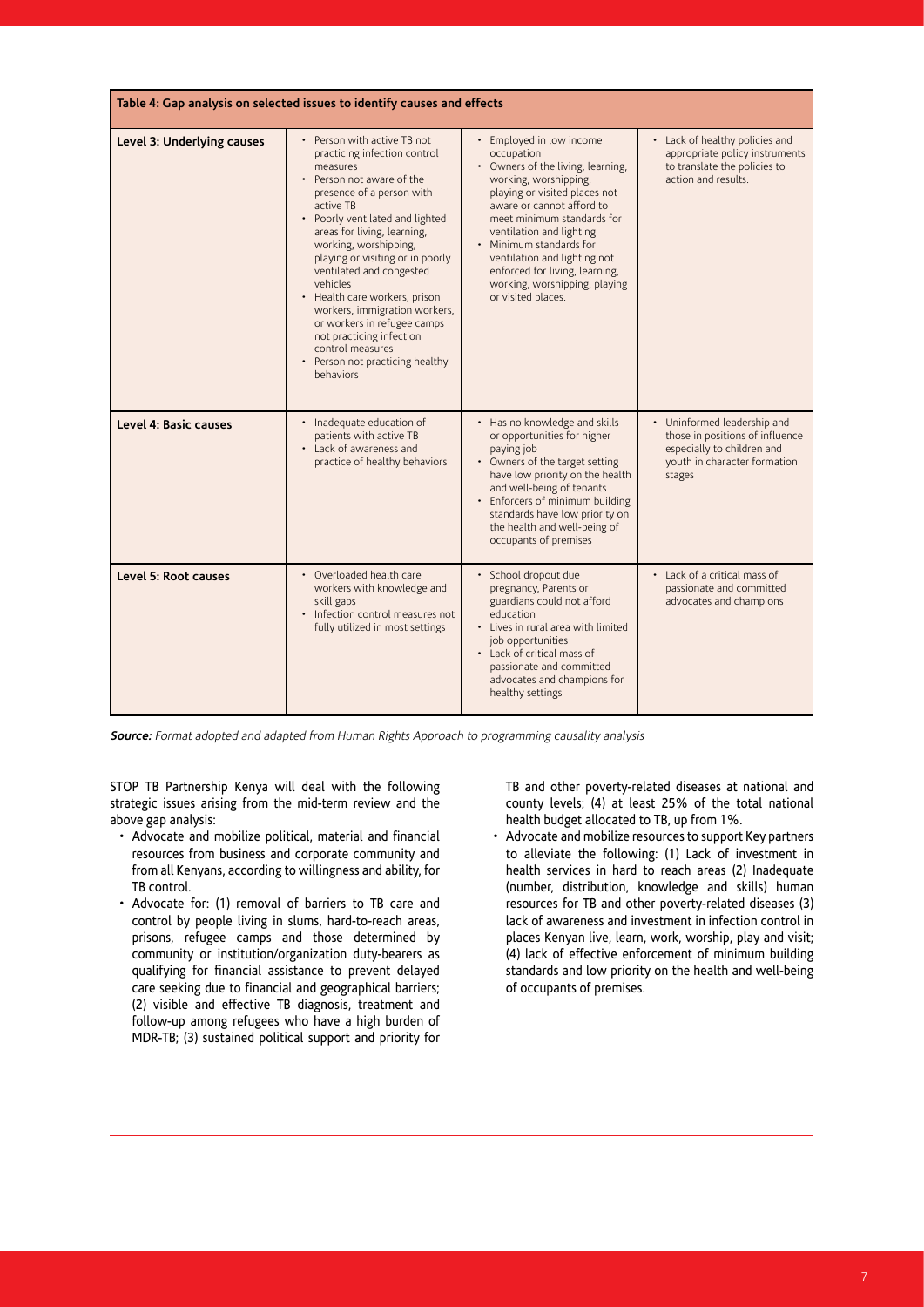## **2.6 TB Rights-holders and Dutybearers Capacity Assessment**

**Individual capacity:** A review of capacity of people with TB to attain early and prompt diagnosis and treatment with cure reveal the following strategic issues:

- Need for doorstep information, education, communication (IEC) and social mobilization (SM) that delivers at least six instances of information per day through all media (billboards, radio, TV, newspapers, mobile phone SMS, Radio/TV Talk and Road shows);
- Alleviation of financial, logistical and nutritional barriers to diagnosis and treatment;
- Ensuring that there is access to health care for people with TB from geographically remote areas;
- Ensuring that health workers are not overloaded and are motivated to do their work with excellence;
- Putting in place arrangements to hold people with TB accountable to the health system

Capacity of duty-bearers in the health sector is largely favorable to TB control except for a few elements: inappropriate attitude towards patients; not optimizing available tools for the job; the need to address sub-standard quality of care, due to such factors as overload and time pressure; weak mentorship and supervision as well as poor annual performance planning and appraisal. Capacity of duty-bearers in other sectors is largely unfavorable owing to: lack of clear mandate and legitimacy; lack of specific actions in their job descriptions for TB and other povertyrelated diseases; lack of awareness of basic and root causes of TB and other poverty-related diseases which are socially determined and mainly due to poverty and ignorance or inaction of perceived risks to health; lack of job aids and tools specific to non-health sectors in the fight against TB and other poverty-related diseases; lack of technical knowledge

## **2.7 Funding and Funding Gap Analysis**

Funding for TB control in Kenya in 2012 was as shown in Table 5. Out of the available US\$14.3 million from Government of Kenya (13%) and donors (87%), US\$8.3 million was actually spent, indicating an absorption capacity of approximately and competencies over and above those required by Law and regulations, such as occupation and safety regulations and smoking free premises;

**Institutional capacity:** TB stakeholders perceive an overall unfavorable institutional capacity to address TB and other poverty-related diseases in both health and non-health sectors in Kenya. This is largely attributed to lack of mainstreaming interventions to address basic and root causes of povertyrelated diseases. Health sector, however, has some favorable institutional capacity elements, such as resources, technical competence and policy and legal frameworks for service delivery. These can be used to provide leadership to other sectors.

To address TB and other poverty-related diseases successfully, STOP TB Partnership Kenya will advocate and support the following:

- Policy and legal provisions for all sectors and their institutions to mainstream interventions to address basic and root causes of TB and other poverty-related diseases;
- Designation of focal point persons with clear mandates and authority in each sector and institution to mainstream interventions to address basic and root causes of TB and other poverty-related diseases.
- Results-based annual performance planning and appraisal for all focal point persons for healthy behaviors and living in all sectors and their institutions;
- Preparation, distribution and supervised use of jobaids and tools for promotion and protection of healthy behaviors and healthy living in all sectors and their institutions;
- Raising awareness of healthy behaviors and healthy living and promoting and protecting the acquisition and practice of relevant technical knowledge and skills to address basic and root causes of poverty-related diseases.

60%. According to Global Tuberculosis control report for 2013, the national TB programme budget was US\$55 million with 24% (US\$13.2 million) funded domestically and 15% (US\$8.3 million) funded internationally, giving a funding gap of 61% (US\$33.6 million). The STOP TB Partnership Kenya will mobilize or leverage resources to fill this funding gap. This financial gap is small compared to the estimated US\$110 million loss to the Kenyan economy associated with TB.

| Table 5: Funding for TB control in Kenya in 2012 (USD)                                          |              |      |  |  |  |
|-------------------------------------------------------------------------------------------------|--------------|------|--|--|--|
| <b>Source</b>                                                                                   | Amount (USD) | $\%$ |  |  |  |
| Government                                                                                      | 1,792,115    | 13%  |  |  |  |
| Loans                                                                                           | $\mathbf{0}$ | 0%   |  |  |  |
| <b>GFATM</b>                                                                                    | 8,786,681    | 61%  |  |  |  |
| <b>CDC</b>                                                                                      | 726,412      | 5%   |  |  |  |
| TB Care (USAID)                                                                                 | 2,986,909    | 21%  |  |  |  |
| Total (USD)                                                                                     | 14,292,117   | 100% |  |  |  |
| Government                                                                                      | 1,792,115    | 13%  |  |  |  |
| <b>Donors</b>                                                                                   | 12,500,002   | 87%  |  |  |  |
| Total (USD)                                                                                     | 14,292,117   | 100% |  |  |  |
| Actual expenditure (USD)                                                                        | 8,305,488    | 58%  |  |  |  |
| Source: 2012 Annual Report, National Tuberculosis, Leprosy and Lung Disease Program, MoH, Kenya |              |      |  |  |  |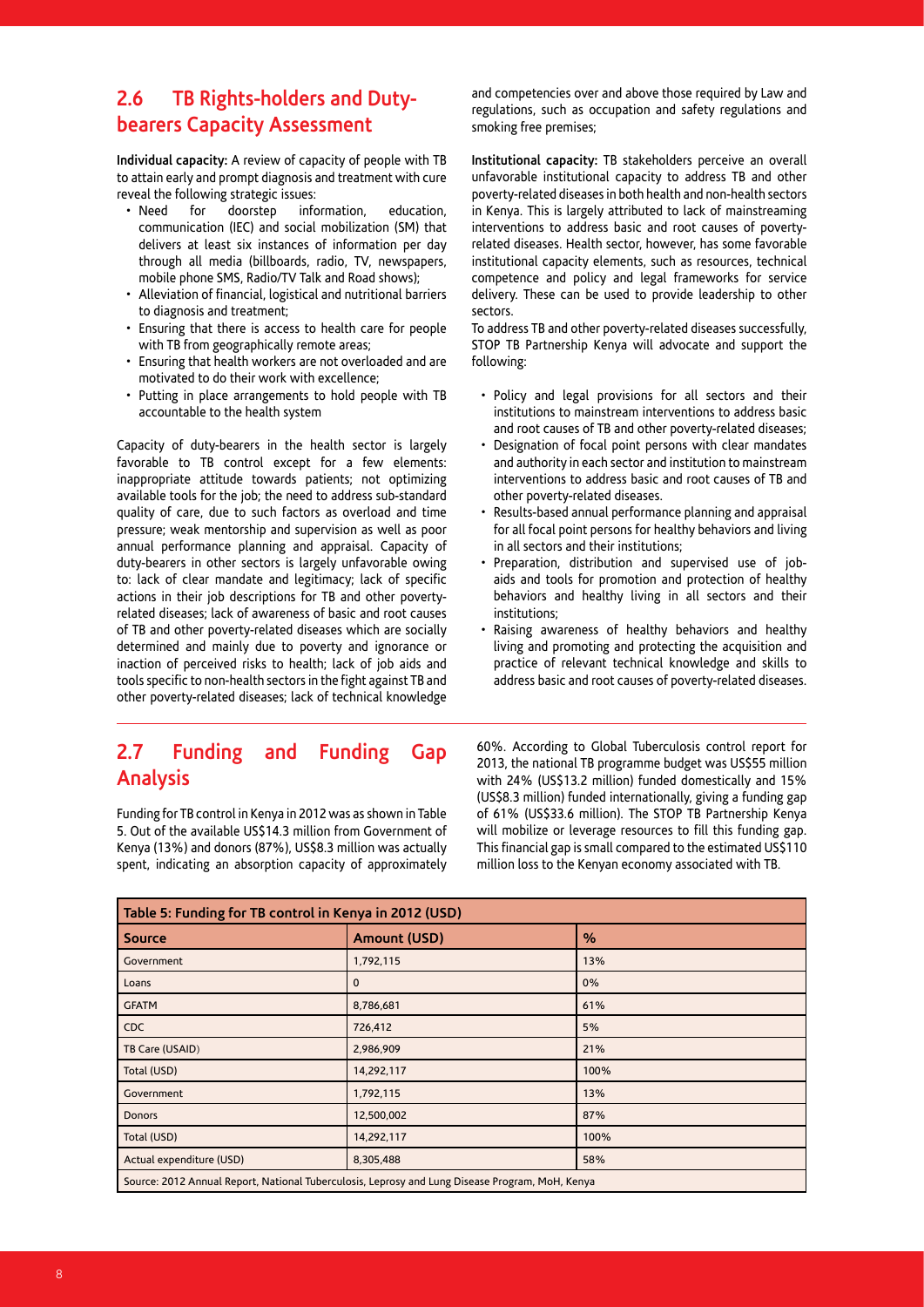## **Chapter 3**

## **Aspirations, Commitments and Policy Direction**

## **3.1 Alignment to Global and National Aspirations and**

## **Commitments**

Strategic plan for STOP TB Partnership Kenya has been aligned to the following global and national aspirations and commitments:

- **Universal Human Rights:** Article 3: Right to Life. Article 25: Right to Adequate Living Standard.
- **International Covenant on Economic, Social and Cultural Rights:** Article 12.1: "…right of everyone to the enjoyment of the highest attainable standard of physical and mental health."
- **Constitution of the World Health Assembly**: "The enjoyment of the highest attainable standard of health … without distinction of race, religion, political belief, economic or social condition."
- **Convention on the Rights of the Child (CRC)**: Article 5: Parents, family, community rights and responsibilities; Article 6: Life, survival and development; Article 24: Health care; Article 27: Standard of living.
- **Constitution of Kenya 201**0: Article 26: (1) Every person has the right to life. (2) The life of a person begins at conception. Article 41: (2) Every worker has the right (b) to reasonable working conditions. Article 42: Every person has the right to a clean and healthy environment Article 43. (1) Every person has the right (a) to the highest attainable standard of health (b) to accessible and adequate housing, and to reasonable standards of sanitation.
- **Vision 2030: VISION**: A globally competitive and prosperous nation with a high quality of life by 2030; STRATEGIES: 1. Economic pillar: To maintain a sustained economic growth of 10% per year over the next 25 years. 2. Social pillar: A just and cohesive society enjoying equitable social development in a clean and secure environment. 3. Political pillar: An issue-based, peoplecentered, results-oriented, and accountable democratic political system.
- **Kenya Health Policy 2012-2030: VISION**: A globally competitive, healthy and productive nation. MISSION: To deliberately build progressive, responsive and sustainable technologically driven, evidence-based and clientcentered health system for accelerated attainment of highest standard of health to all Kenyans.
- **Division of Leprosy Tuberculosis and Lung Diseases Strategic Plan, 2011-2015**: VISION: To reduce the burden of lung disease in Kenya and render Kenya free of Tuberculosis and Leprosy. MISSION: To sustain and improve Tuberculosis, Leprosy and lung disease control gains in order to accelerate the reduction of Tuberculosis incidence, intensify post-elimination Leprosy activities and control lung disease.
- **Global Stop TB Partnership: VISION**: A TB-free world. GOAL: To dramatically reduce the global burden of TB by 2015 in line with the Millennium Development Goals and the Stop TB Partnership targets.
- **The Post 2015 TB Strategy**: Vision A world free of TB: zero TB deaths, zero TB disease and zero suffering from TB

## **3.2 Vision, Mission, Motto, and Expected Results**

The aspirations, commitment and policy direction STOP TB Partnership Kenya for 2014-2018 and beyond is captured in its vision, mission and motto/tagline:

**Vision:** A healthy and prosperous Kenya free of Tuberculosis and other poverty-related diseases.

**Vision Statement:** A Kenya where children are conceived and born to grow and develop physically, mentally, and socially well to satisfy demands of life commensurate with age, culture, and personal responsibility, and reach their highest attainable state of health and contribute to the social, economic, emotional, spiritual and cultural well-being of their communities for a globally competitive and prosperous nation. A Kenya free of TB and other poverty-related diseases where every person with active TB has access to accurate diagnosis, effective treatment and cure; every person with active TB but not yet diagnosed gets detected early and empowered to access accurate diagnosis and effective treatment; every person at risk for TB is informed and empowered to reduce risk and vulnerability; and every person free of TB is informed and empowered to remain free of infection and risk factors. A Kenya where all actors in the fight against TB and other poverty-related diseases address social determinants of health, go beyond the health sector, identify needs and concerns of Kenyans, and mobilize and channel resources to needs in an accelerated, equitable and sustainable manner.

**Mission:** To spearhead a nationwide year-round doorstepreaching platform for Government, Business Community, Patient Community and all Kenyans to make Kenya free of TB and other poverty-related diseases wherever they live, learn, work, worship, play, congregate, travel, visit, migrate or in special settings.

**Mission Statement:** STOP TB Partnership Kenya is mandated by its Constitution, rules and regulations to spearhead a nationwide year-round doorstep-reaching platform for all Kenyans to individually and collectively address social determinants of health to make Kenya free of TB and other poverty-related diseases wherever they live, learn, work, worship, play, congregate, travel, visit, migrate or in special settings by (a) establishing servant and transformational leadership and good governance in all target settings; (b) advocating and mobilizing or leveraging significant technical, financial, logistical and material resources; (c) convening and synergizing political and policy dialogue for healthy policies, initiatives, programs and projects; (d) promoting multi-partner, multi-donor, multi-intervention, multi-year collaborations and partnerships; (e) ensuring capacity development and results-based performance appraisal of duty-bearers at all levels; (f) establishing a social movement to accelerate elimination of TB from Kenya and eliminate it by 2050; and (g) being non-partisan and free of discrimination in its operations.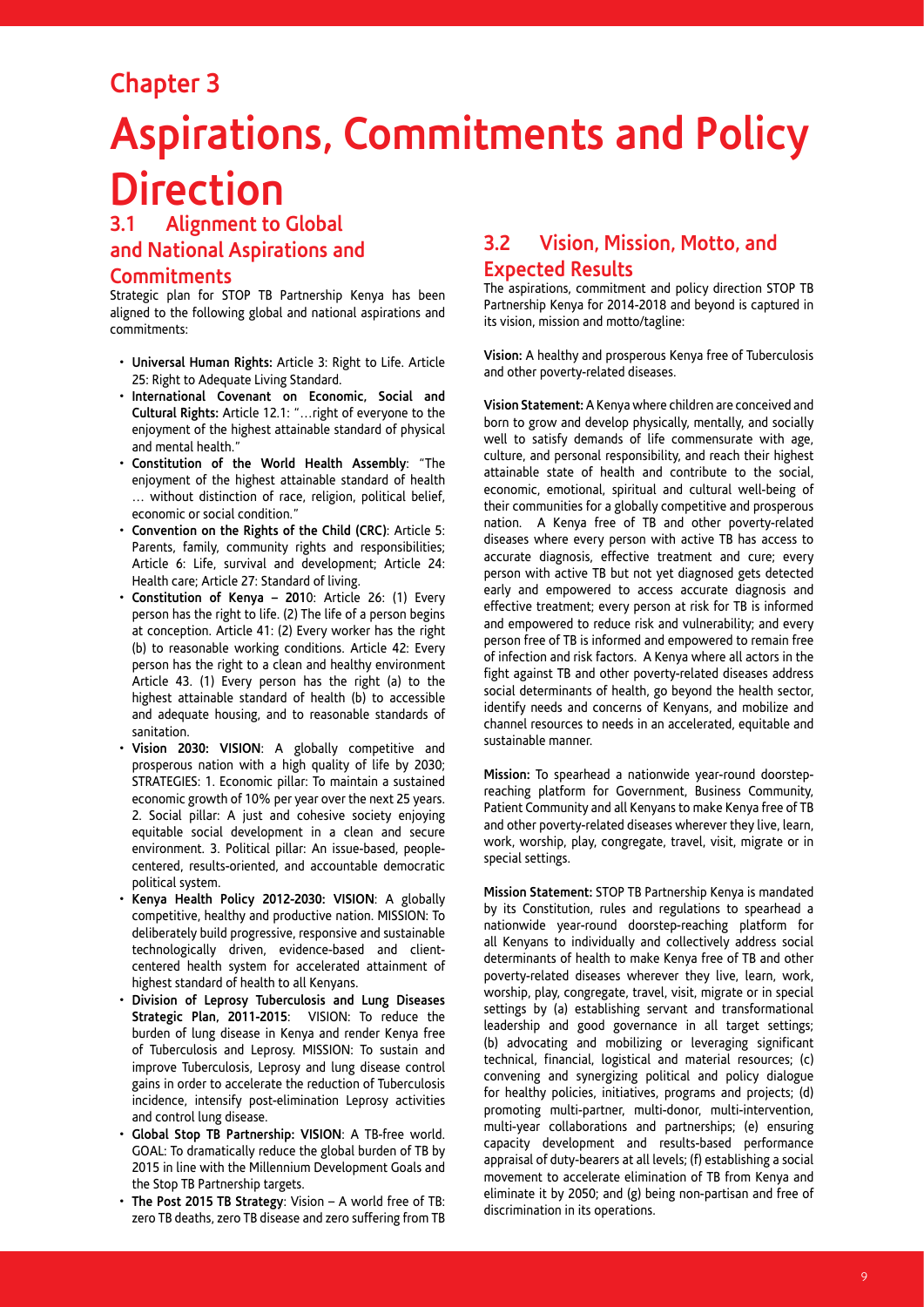**Motto:** "Do something, Do more, Do better, Together"

**Expected results:** Table 6 shows the expected inspirational results for the period 2014 to 2018 and beyond achieved through actions through the following settings to each individual and his or her family and community: (1) Living settings (Villages, Estates and Neighborhoods); (2) Learning settings (Early Childhood Development Centers, Primary schools, secondary schools, Vocational Training Institutions, Commercial Colleges, University Colleges and Universities); (3) Work place settings; (4) Worship settings; (5) Congregate non-worship settings; (6) Sports settings (sports club and groups, stadia, swimming pools, etc.); (7) Visited places (attraction sites, waiting bays in hospitals, airports, etc.); (8) Travel and Transport setting (Bus/Matatu terminus and stops, train stations, airports or buses, trains and airplanes); (9) Migrant settings (Diaspora, refugee camps, labor migrants, international migrants, etc.); (10) Special settings (nomads, street people, internally displace persons, etc.)

#### **Table 6: Hierarchy and nature of results expected, 2014-2018 and beyond**

#### **A. Positive changes in lives of people**

#### **Health Sector:**

(1) Mortality due to TB reduced to less than 3% by 2017 compared to% in 2014 (22 per 100,000).

(2) At least 90% of people with diagnosed TB are cured every year from 2017

(3) At least 90% of people with active TB are detected, diagnosed and put on treatment every year from 2017

(4) At least 90% of people with risk factors for TB are empowered to reduce risk and vulnerability by December 2016 (5) At least 90% of people free of TB are informed to remain free every year;

(6) At least 95% of people with TB and their families do not suffer excess illness, deaths, expenditure; suffering and destruction from TB related health disasters or emergencies from 2017.

#### **Other Sectors**

(1) Reduced percentage of people aged 15-85 years old displaying one or more of the following: (1) poor diet; (2) lack of proper hygiene (3) excessive alcohol consumption; (4) risk factors for diabetes such as obesity and (7) smoking;

(2) At least 60% the proportion of eligible TB patients access nutritional support, transport and, or other financial subsidies

#### **B. Positive changes in conditions that affect lives**

#### **Health Sector**

(1) At least 90% of people in target settings aware of healthy behaviors for each stage of life-cycle by 2018: (1) Pre-pregnancy; (2) Pregnancy; (3) Birth; (4) Infants (0-1½yrs)- not able to walk; (5) Toddlers (1½-3yrs)-walk; (6) Pre-school children/ECD (3-5yrs); (7) Primary school children (6-12yrs); (8) Secondary school students (13-18yrs); (9) students in tertiary education<br>institutions (19-25yrs); (10) Yo (2) At least 90% of people in target setting practice the minimum standards for each setting and for each stage of life cycle by 2018.

#### **Other sectors:**

(1) At least 124 slums or informal settlements improved (one slum per urban center) by 2018.

(2) At least 80% of houses in 124 slums or in informal settlements have adequate light and ventilation according to NEMA or Kenya Building Code Standards. Baseline: 65% in 2013. (3) Reduced proportion of target settings reporting (ii) poor diet; (iv) excessive alcohol; (vi) obesity; (vii) Lack of exercise; (vii) long-term use of illicit drugs (ix) lack of proper hygiene; (xi) smoking;

(4) Increased proportion of households with water and sanitation facilities within the compound in slum areas or informal settlements

#### **C. Positive changes in interventions to address conditions**

#### **Health Sector**

(1) At least 75% contacts of TB and MDR-TB traced and screened

(2) At least 90% of 2,992 TB treatment sites have minimum infection control measures

(3) At least 90% of 2,992 TB treatment sites are linked to MDR-TB isolation facilities

- (4) At least 90% of 2,992 TB treatment sites are linked to PMDT clinical teams (5) At least 90% of 2,992 TB treatment sites meet minimum standards for the linkage between community-based and facility-based TB care
- (6) Quarterly routine health checks, screening for chronic conditions, treatment of minor conditions and referral conducted in at least 124 slums and informal settlements from 2016 (7) Established hospitals, in collaboration with business and corporate community and medical schools or schools of public health, provide regular outreach services in at least six hard-toreach areas or areas with hardships.

#### **Other sectors:**

(1) Improved roads within at least 124 slums or informal settlements

(2) Improved solid waste collection and disposal in at least 124 slums or informal settlements

(3) Improved disposal of human excreta, e.g., through manually exhaustible ventilated improved pit latrines, in at least 124 slums or informal settlements

(4) Presence of windows adequate for lighting and air circulation ensured in at least 124 slums or informal settlements

#### **D. Positive changes in capacity of individuals delivering interventions**

(1) Spearhead of Group of Eminent Persons for Healthy and Prosperous Kenya (n=15), STOP TB Partnership Kenya Coordinating Board (29), STOP TB Partnership Kenya Secretariat and Working Groups with 64 staff and 76 volunteers in 64 ISO Certified Offices formed, inducted and installed by March 2015.

(2) 371,375 Healthy Living Volunteers (5 per setting) recruited, trained and certified in various progressive categories. They will form lifetime cohorts. (3) 5,459 STOP TB Champions, Ambassadors and Advocates (3 per setting, Ward, Constituency and County and 3 per setting and Cabinet and 1 each for Parliament, Senate and Judiciary).

### **E. Positive changes in capacity of institutions delivering interventions**

- (1) Estimated 39,110 target settings [10,685 Villages/Estates/Neighborhoods; 2,705 Early Childhood Development Centers; 2,705 primary schools; 2,705 secondary schools; 2,705 institutions for tertiary education; 5,010 Work Places; 5,010 Worship places; 5,010 Congregate recreational places (bars, restaurants, discos, etc.); 611 Migrant populations settings; and 611 special settings];
- (2) 39,211 Committees for healthy and prosperous living at each target settings (39,110), county (47), and diaspora (54 –Kenya Diplomatic Missions) each with 7 members except 5 at diaspora and 15 County levels;
- (3) 58 annual stakeholders forums for political and policy dialogue for healthy and prosperous Kenya free of TB and other poverty related diseases (47 county forums; 1 Kenyan Diaspora forum; 9 target settings' national forums; and 1 national stakeholders forum);
- (4) 177 libraries (some virtual) with easily accessible and regularly updated data, information and knowledge databases on the burden of TB and other poverty-related diseases in Kenya by December 2017

### **F. Inputs needed by individuals and institutions**

- (1) Approximately USD3 million mobilized and/or leveraged to establish the platform by December 2015; (2) Approximately USD40 million per year mobilized and/or leveraged for national TB control programme from January 2016;
- (3) Approximately, USD100 million per year mobilized and/or leveraged from January 2015 to address manifestations, immediate, underlying, basic and root causes and mitigate immediate, short- and long-term effects of TB and other poverty-related diseases;

(4) At least 80% of funded results in each milestone are achieved or on track to be achieved at the end of every year from 2016;

(5) At least 80% of funded strategic interventions in each milestone are achieved or on track to be achieved at the end of every year from 2016.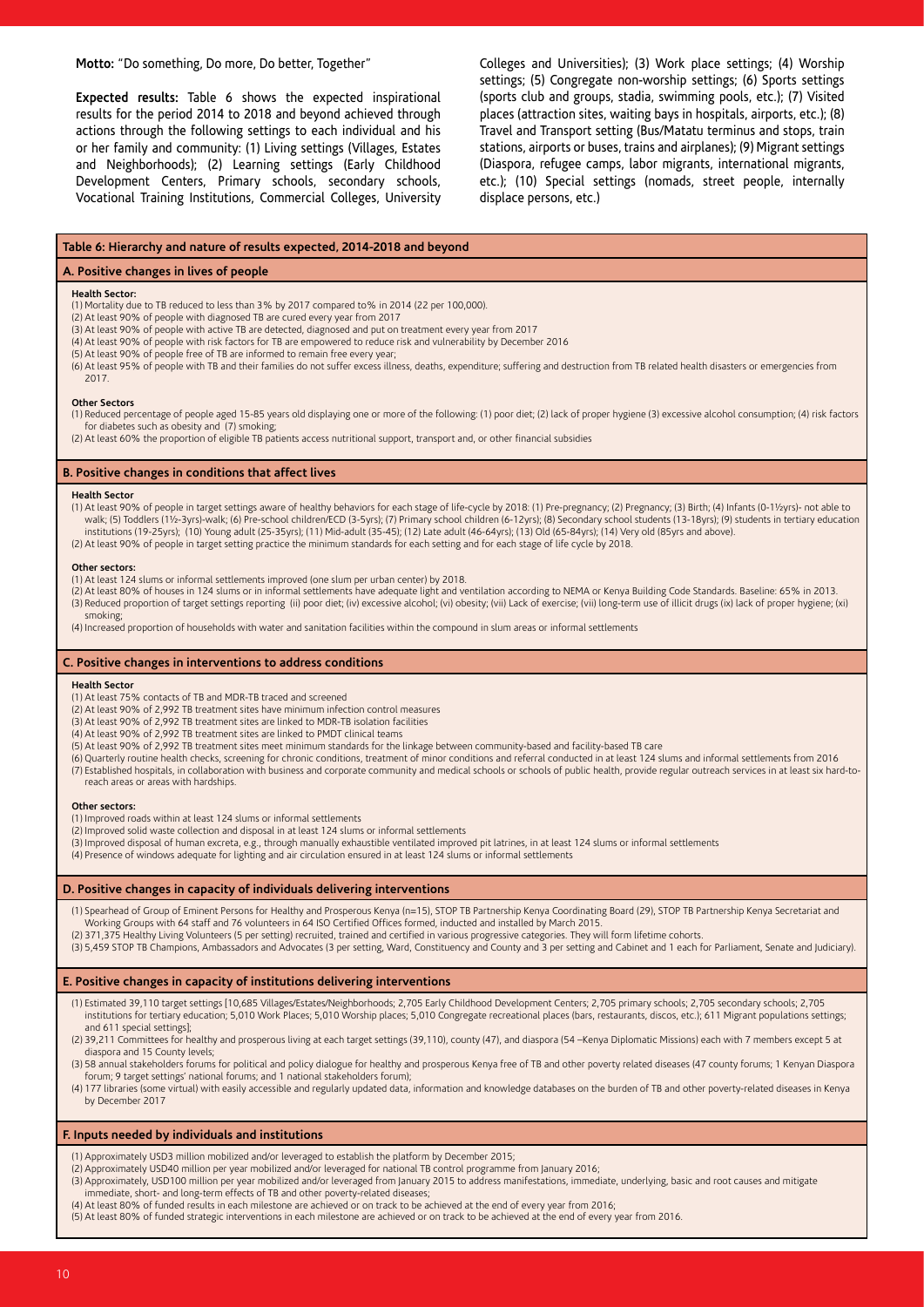## **Chapter 4 Strategic Approaches and Key Activities**

STOP TB Partnership Kenya has developed an overall strategy consisting of endorsement of the strategic plan, planning parameters and a roadmap within the target settings. It has also identified eleven strategic approaches/milestones to spearhead the establishment, operation and maintenance of the platform.

## **4.1 Overall Strategy**

**(1) Getting endorsement of the strategic plan by leaders, policy makers and programme managers:** Efforts will be made to get this strategic plan endorsed by three teams of leadership: Ministry of health, Cabinet and settings leadership teams. The thrust of dialogue with Ministry of Health Leadership Team is to present the fact that unless the root causes are addressed and effects mitigated, TB will not be eliminated from Kenya and the burden of poverty-related diseases will continue to increase health care costs, reduce people's purchasing power and retard economic development of Kenya. The thrust of dialogue with the Cabinet leadership team is to ensure political commitment to promote, protect and fulfill healthy and prosperous interventions in the 10 target settings and have commensurate allocation, disbursement and expenditure review of required resources. The thrust of dialogue with target settings<sup>10</sup> leadership is to get commitment to healthy and prosperous settings free of TB and other poverty-related diseases.

**(2) Rolling-out the platform in phases:** The Partnership will introduce the platform to all sectors, departments, institutions and organizations at national level and to all counties and Kenya Diaspora through Kenya diplomatic missions. The rollout will be in phases using the diffusion model of innovators, early adaptors, early majority, late majority and skeptics with a chasm between early adaptors and early majority (Table 7).

| Table 7: Phased roll-out of the platform to Counties and Diaspora |                 |                 |              |                            |  |  |
|-------------------------------------------------------------------|-----------------|-----------------|--------------|----------------------------|--|--|
| <b>Phases</b>                                                     |                 | <b>Counties</b> |              | <b>Diplomatic missions</b> |  |  |
|                                                                   |                 | <b>Number</b>   | <b>Total</b> |                            |  |  |
| Phase I:                                                          | Innovators      | 8               | 18           | ς                          |  |  |
|                                                                   | Early adaptors  | 10              |              | 5                          |  |  |
| Phase II:                                                         | Early majority  | 20              | 20           | 22                         |  |  |
| Phase III:                                                        | Late majority   | 8               | q            | 22                         |  |  |
|                                                                   | <b>Skeptics</b> | 3               |              | $\overline{2}$             |  |  |
| <b>Total</b>                                                      |                 | 47              | 47           | 54                         |  |  |

**(3) Planning using estimated number of settings:** Platform establishment will be based on the total county population, total urban populations, number of Constituencies, number of Wards in a County and the estimated number of settings within the County that can be adequately managed within the implementation period of this strategic plan. This results into Counties being categorized broadly into high (5), medium (15) and low (27). Table 8 summarizes the estimated number of platforms that will be established at each setting within the counties. This categorization took into consideration the distribution of the 3 cities, 42 municipalities, 55 Town Councils and 115 Urban Areas that contribute 34% (14 million out of 38 million based on the 2009 census) of the Kenyan population. The number of counties, constituencies and wards are the actual numbers according to IEBC website. The STOP TB Partnership Kenya will establish a platform covering 39,110 settings by December 2016 as shown in Table 9:

(1)Settings in which people live shall consist of 10,685 villages, estates, informal settlements, or neighborhoods. It was not possible to obtain the exact number of total number of villages, estates and informal settlements in Kenya.

- (2) Learning settings shall consist of 10,820 Early Childhood Development Centers (ECD), primary schools, secondary schools and tertiary education institutions. The total number of primary schools in Kenya is estimated at 30,000.
- (3) Workplace settings shall consist of 5,010 public and private work places.
- (4) Worship places settings shall consist of 5,010 Christian, Islamic, Hindu and other faiths' denominational worship premises.
- (5) Congregate recreational places settings shall consist of 5,010 Bars, Clubs, Restaurants, etc.).
- (6) Playing or sports places settings shall consist of 206 sports places for all sports (football, athletics, rally, netball, basketball, rugby, boxing, wrestling, swimming, tennis, bowling, shooting, mountain climbing, etc.).
- (7) Visited places settings shall consist of 124 tourist sites, parks or other attractions.
- (8) Travel, tours and transport setting shall consist of 1,023 bus and Matatu routes and travel and tours firms.

 $\_$  , and the set of the set of the set of the set of the set of the set of the set of the set of the set of the set of the set of the set of the set of the set of the set of the set of the set of the set of the set of th 10 Target settings are where Kenyans live, learn, work, worship, congregate, play, visit or whenever they share means of travel and transport and when they become migrant and mobile populations or in special settings that do fit into any of the aforementioned.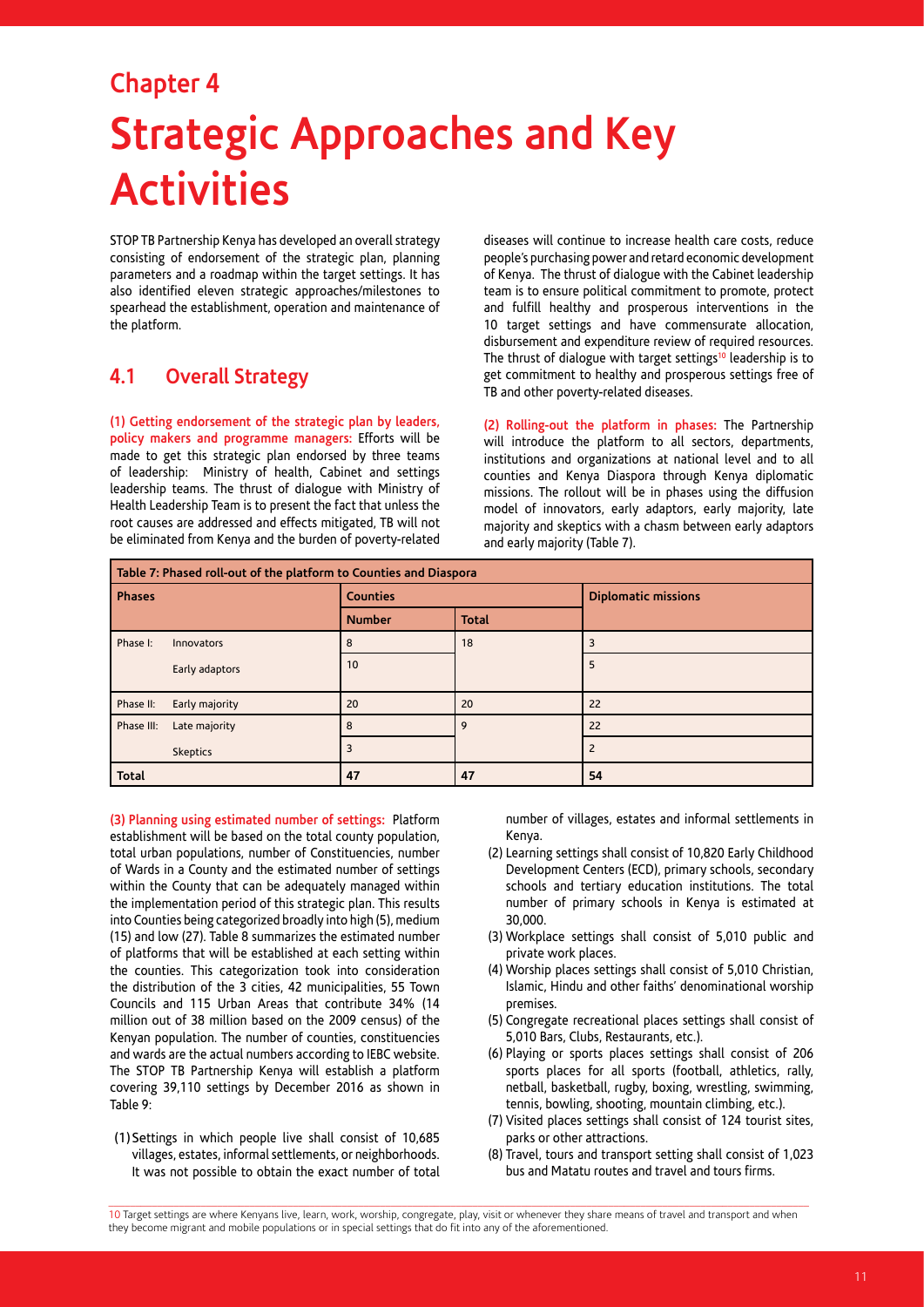- (9) Migrant and mobile populations settings shall consist of 611 villages, estates, informal settlements, worship places or workplaces containing asylum seekers; labor migrants (e.g., to tea, flower, sugar plantations); economic migrants; urban migrants; internally displaced persons; refugees; sex workers; pastoralists; transporters; uniformed personnel and irregular migrants. The Partnership defines a migrant as a person (a) living temporarily outside his or her county (constituency or ward) of origin for periods not exceeding six months or (b) living temporarily outside country of his or her origin for periods not exceeding six months.
- (10) Special settings shall consist of 611 villages, estates, informal settlements, worship places or workplaces containing crossborder populations, security and Special Forces, and most at risk or most vulnerable populations in unique and complex settings.

It was not possible to obtain the total number of settings for the country. Efforts will be made in each county to obtain the proportion of settings to be covered by the platform.

| Table 8: Categorization of counties and planning parameters for each target setting                                    |                        |                               |                              |                                                                                                                                                     |                                                                                                                                                                                                                                          |                                                                                                           |              |
|------------------------------------------------------------------------------------------------------------------------|------------------------|-------------------------------|------------------------------|-----------------------------------------------------------------------------------------------------------------------------------------------------|------------------------------------------------------------------------------------------------------------------------------------------------------------------------------------------------------------------------------------------|-----------------------------------------------------------------------------------------------------------|--------------|
| <b>Categorization of</b><br>counties                                                                                   | <b>High parameters</b> |                               | <b>Medium parameters</b>     |                                                                                                                                                     | Low parameters                                                                                                                                                                                                                           |                                                                                                           | <b>Total</b> |
|                                                                                                                        | <b>High High</b>       | <b>High Low</b>               | <b>Medium</b><br><b>High</b> | <b>Medium</b><br>Low                                                                                                                                | <b>Low High</b>                                                                                                                                                                                                                          | <b>Low Low</b>                                                                                            |              |
| Names of counties/major<br>urban centers in the<br>counties (better estimates<br>of number of settings in a<br>county) | Nairobi;<br>Mombasa    | Nakuru;<br>Eldoret;<br>Kisumu | Kakamega;<br>Nyeri           | Machakos;<br>Meru;<br>Kiambu;<br>Kerugoya/<br>Kutus;<br>Muranga;<br>Nyahururu;<br>Kajiado;<br>Kericho;<br>Kapsabet;<br>Kitale;<br>Bungoma;<br>Kisii | Kilifi; Kwale;<br>Lamu;<br>Wundanyi;<br>Embu; Kitui;<br>Makueni;<br>Mutomo:<br>Chuka;<br>Kabarnet;<br>Bomet;<br>Elgeyo-<br>Marakwet<br>(no specific<br>town);<br>Nanyuki;<br>Narok; Busia;<br>Homa Bay;<br>Migori;<br>Nyamira;<br>Siaya; | Hola; Garissa;<br>Mandera;<br>Wajir; Isiolo;<br>Marsabit;<br>Maralal;<br>Lodwar;<br>Kapenguria;<br>Vihiga |              |
| Actual No. of counties                                                                                                 | $\overline{c}$         | 3                             | $\overline{c}$               | 13                                                                                                                                                  | 19                                                                                                                                                                                                                                       | 8                                                                                                         | 47           |
| Actual No. of<br>constituencies                                                                                        | 23                     | 24                            | 18                           | 88                                                                                                                                                  | 98                                                                                                                                                                                                                                       | 39                                                                                                        | 290          |
| Actual No. of Wards                                                                                                    | 115                    | 120                           | 90                           | 440                                                                                                                                                 | 490                                                                                                                                                                                                                                      | 195                                                                                                       | 1,450        |
| 1. Living settings per<br>ward: Village/Estate/<br>Neighborhood                                                        | 10                     | 10                            | 10                           | 10                                                                                                                                                  | 5                                                                                                                                                                                                                                        | 3                                                                                                         | N/A          |
| 2. Learning settings per<br>constituency                                                                               | 40                     | 40                            | 40                           | 40                                                                                                                                                  | 40                                                                                                                                                                                                                                       | 20                                                                                                        | N/A          |
| <b>ECD</b>                                                                                                             | 10                     | 10                            | 10                           | 10                                                                                                                                                  | 10                                                                                                                                                                                                                                       | 5                                                                                                         | N/A          |
| Primary                                                                                                                | 10                     | 10                            | 10                           | 10                                                                                                                                                  | 10                                                                                                                                                                                                                                       | 5                                                                                                         | N/A          |
| Secondary                                                                                                              | 10                     | 10                            | 10                           | 10                                                                                                                                                  | 10                                                                                                                                                                                                                                       | 5                                                                                                         | N/A          |
| <b>Tertiary</b>                                                                                                        | 10                     | 10                            | 10                           | 10                                                                                                                                                  | 10                                                                                                                                                                                                                                       | 5                                                                                                         | N/A          |
| 3. Workplace settings per<br>county                                                                                    | 1000                   | 500                           | 200                          | 50                                                                                                                                                  | 20                                                                                                                                                                                                                                       | 10                                                                                                        | N/A          |
| 4. Worship settings per<br>county                                                                                      | 1000                   | 500                           | 200                          | 50                                                                                                                                                  | 20                                                                                                                                                                                                                                       | 10                                                                                                        | N/A          |
| 5. Playing settings per<br>county                                                                                      | 10                     | 10                            | 5                            | 5                                                                                                                                                   | 3                                                                                                                                                                                                                                        | 3                                                                                                         | N/A          |
| 6. Congregation settings<br>per county                                                                                 | 1000                   | 500                           | 200                          | 50                                                                                                                                                  | 20                                                                                                                                                                                                                                       | 10                                                                                                        | N/A          |
| 7. Visited settings per<br>county                                                                                      | 5                      | 5                             | 3                            | $\overline{3}$                                                                                                                                      | $\mathsf{2}$                                                                                                                                                                                                                             | $\overline{\mathbf{2}}$                                                                                   | N/A          |
| 8. Travel, tours and<br>transport settings per<br>constituency in cities and<br>per county in others                   | 33                     | 20                            | 10                           | $\overline{5}$                                                                                                                                      | $\sqrt{5}$                                                                                                                                                                                                                               | 3                                                                                                         | N/A          |
| 9. Migrant and mobile<br>population settings per<br>constituency in cities and<br>per county in others                 | 23                     | $\overline{2}$                | $\overline{c}$               | $\overline{2}$                                                                                                                                      | $\overline{c}$                                                                                                                                                                                                                           | $\mathbf{1}$                                                                                              | N/A          |
| 10. Special settings per<br>constituency in cities and<br>per county in others                                         | 23                     | $\overline{2}$                | $\overline{2}$               | $\overline{2}$                                                                                                                                      | $\overline{2}$                                                                                                                                                                                                                           | $\mathbf{1}$                                                                                              | N/A          |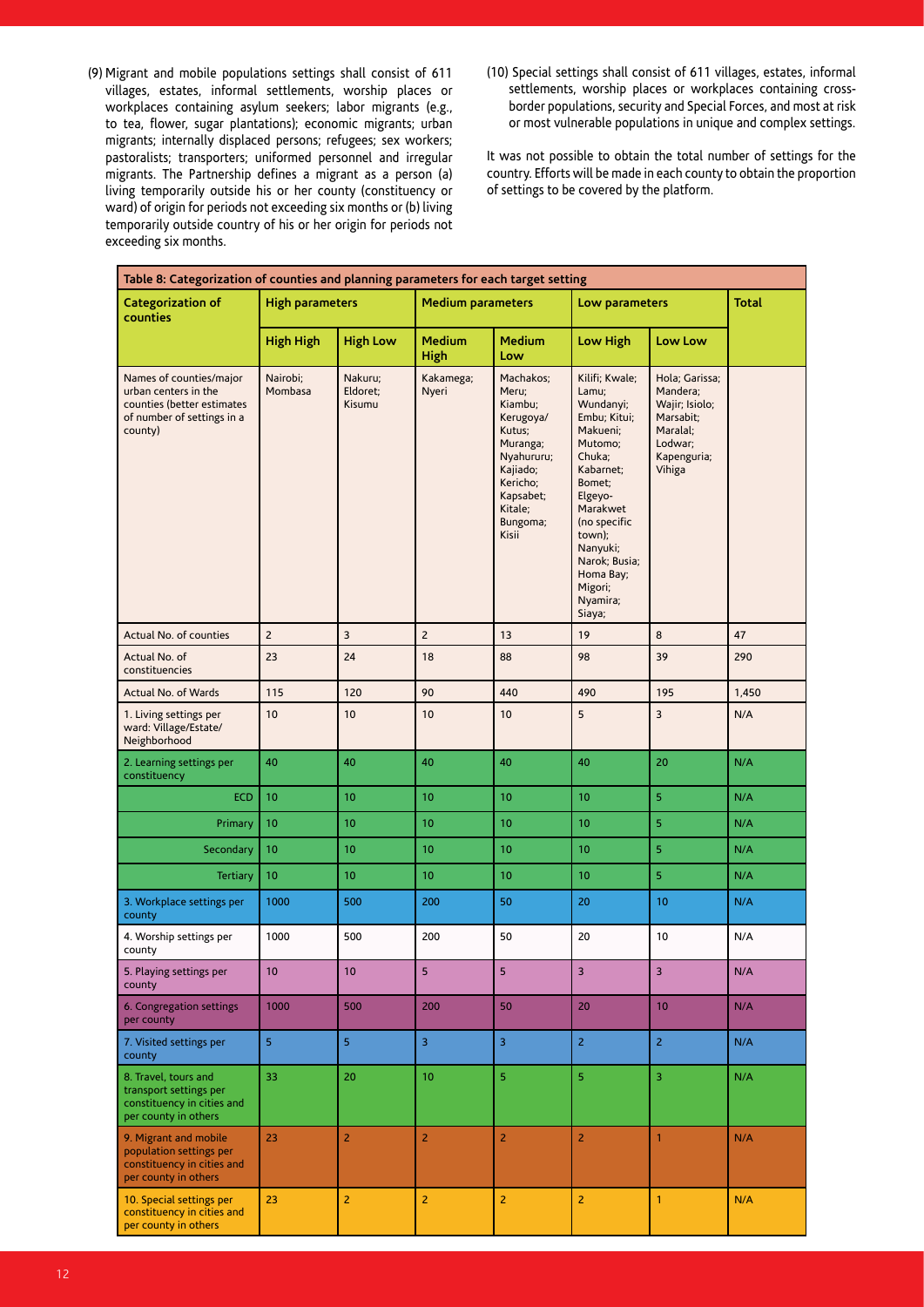| Table 9: Total number target settings                                                                  |                        |                               |                          |                                                                                                                                                     |                                                                                                                                                                                                                                          |                                                                                                           |              |  |  |
|--------------------------------------------------------------------------------------------------------|------------------------|-------------------------------|--------------------------|-----------------------------------------------------------------------------------------------------------------------------------------------------|------------------------------------------------------------------------------------------------------------------------------------------------------------------------------------------------------------------------------------------|-----------------------------------------------------------------------------------------------------------|--------------|--|--|
| <b>Categorization of</b><br>counties                                                                   | <b>High parameters</b> |                               | <b>Medium parameters</b> |                                                                                                                                                     | Low parameters                                                                                                                                                                                                                           |                                                                                                           | <b>Total</b> |  |  |
|                                                                                                        | <b>High High</b>       | <b>High Low</b>               | <b>Medium</b><br>High    | <b>Medium</b><br>Low                                                                                                                                | <b>Low High</b>                                                                                                                                                                                                                          | Low Low                                                                                                   |              |  |  |
| Urban centers in the<br>counties (better estimates<br>of number of settings in a<br>county)            | Nairobi;<br>Mombasa    | Nakuru;<br>Eldoret;<br>Kisumu | Kakamega;<br>Nyeri       | Machakos;<br>Meru;<br>Kiambu;<br>Kerugoya/<br>Kutus;<br>Muranga;<br>Nyahururu;<br>Kajiado;<br>Kericho;<br>Kapsabet;<br>Kitale;<br>Bungoma;<br>Kisii | Kilifi; Kwale;<br>Lamu;<br>Wundanyi;<br>Embu; Kitui;<br>Makueni;<br>Mutomo;<br>Chuka;<br>Kabarnet;<br>Bomet;<br>Elgeyo-<br>Marakwet<br>(no specific<br>town);<br>Nanyuki;<br>Narok; Busia;<br>Homa Bay;<br>Migori;<br>Nyamira;<br>Siaya; | Hola; Garissa;<br>Mandera;<br>Wajir; Isiolo;<br>Marsabit;<br>Maralal;<br>Lodwar;<br>Kapenguria;<br>Vihiga |              |  |  |
| 1. Living settings: Village/<br>Estate/Neighborhood                                                    | 1150                   | 1200                          | 900                      | 4400                                                                                                                                                | 2450                                                                                                                                                                                                                                     | 585                                                                                                       | 10685        |  |  |
| 2. Learning settings (total)                                                                           | 920                    | 960                           | 720                      | 3520                                                                                                                                                | 3920                                                                                                                                                                                                                                     | 780                                                                                                       | 10820        |  |  |
| <b>ECD</b>                                                                                             | 230                    | 240                           | 180                      | 880                                                                                                                                                 | 980                                                                                                                                                                                                                                      | 195                                                                                                       | 2705         |  |  |
| Primary                                                                                                | 230                    | 240                           | 180                      | 880                                                                                                                                                 | 980                                                                                                                                                                                                                                      | 195                                                                                                       | 2705         |  |  |
| Secondary                                                                                              | 230                    | 240                           | 180                      | 880                                                                                                                                                 | 980                                                                                                                                                                                                                                      | 195                                                                                                       | 2705         |  |  |
| <b>Tertiary</b>                                                                                        | 230                    | 240                           | 180                      | 880                                                                                                                                                 | 980                                                                                                                                                                                                                                      | 195                                                                                                       | 2705         |  |  |
| 3. Workplace settings per<br>county                                                                    | 2000                   | 1500                          | 400                      | 650                                                                                                                                                 | 380                                                                                                                                                                                                                                      | 80                                                                                                        | 5010         |  |  |
| 4. Worship settings per<br>county                                                                      | 2000                   | 1500                          | 400                      | 650                                                                                                                                                 | 380                                                                                                                                                                                                                                      | 80                                                                                                        | 5010         |  |  |
| 5. Playing settings per<br>county                                                                      | 20                     | 30                            | 10                       | 65                                                                                                                                                  | 57                                                                                                                                                                                                                                       | 24                                                                                                        | 206          |  |  |
| 6. Congregation settings<br>per county                                                                 | 2000                   | 1500                          | 400                      | 650                                                                                                                                                 | 380                                                                                                                                                                                                                                      | 80                                                                                                        | 5010         |  |  |
| 7. Visited settings per<br>county                                                                      | 10                     | 15                            | $6\phantom{a}$           | 39                                                                                                                                                  | 38                                                                                                                                                                                                                                       | 16                                                                                                        | 124          |  |  |
| 8. Travel, tours and<br>transport settings per<br>constituency in cities and<br>per county in others   | 759                    | 60                            | 20                       | 65                                                                                                                                                  | 95                                                                                                                                                                                                                                       | 24                                                                                                        | 1023         |  |  |
| 9. Migrant and mobile<br>population settings per<br>constituency in cities and<br>per county in others | 529                    | 6                             | $\overline{4}$           | 26                                                                                                                                                  | 38                                                                                                                                                                                                                                       | 8                                                                                                         | 611          |  |  |
| 10. Special settings per<br>constituency in cities and<br>per county in others                         | 529                    | 6                             | 4                        | 26                                                                                                                                                  | 38                                                                                                                                                                                                                                       | 8                                                                                                         | 611          |  |  |
| <b>Total settings</b>                                                                                  | 9917                   | 6777                          | 2864                     | 10091                                                                                                                                               | 7776                                                                                                                                                                                                                                     | 1685                                                                                                      | 39110        |  |  |
| % by sub-categories                                                                                    | 25%                    | 17%                           | 7%                       | 26%                                                                                                                                                 | 20%                                                                                                                                                                                                                                      | 4%                                                                                                        | 100%         |  |  |
| % by categories                                                                                        | 43%                    |                               | 33%                      |                                                                                                                                                     |                                                                                                                                                                                                                                          |                                                                                                           | 100%         |  |  |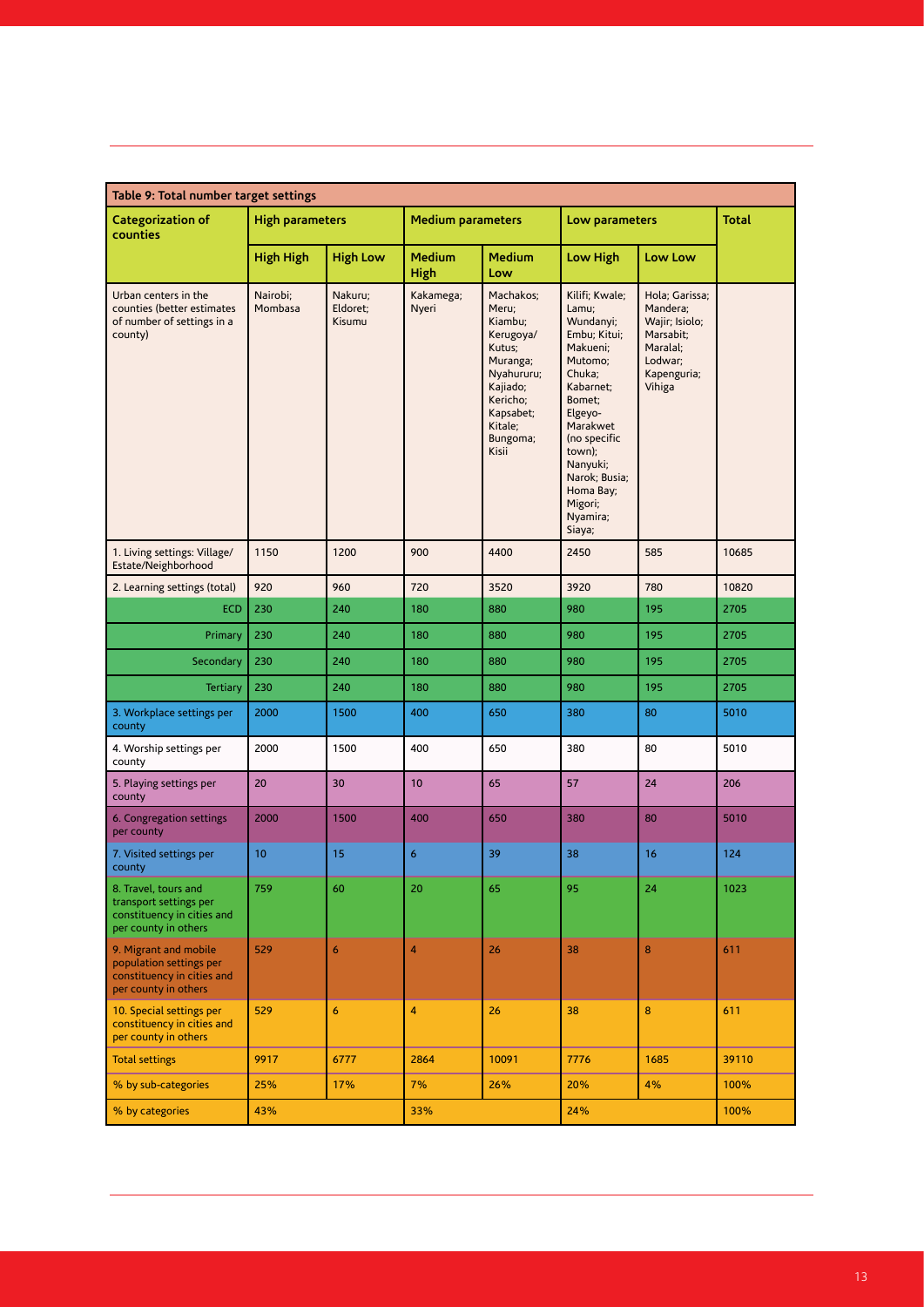**(4) Roadmap within the target settings:** Within each target setting, the following steps will be undertaken: (1) Presentation of investment case for eliminating TB and reducing the burden of poverty-related diseases through document review and a joint review of the number of people in the setting that have suffered from TB and other povertyrelated diseases in the past one year; manifestations and immediate, underlying, basic and root causes of TB and other poverty-related diseases; and immediate, short-term and long-term effects on the setting, people and their families, community, county and the nation of Kenya. (2) Presentation of the mechanisms, structures, processes and tools for governance, leadership, collaboration and partnership of the STOP TB Partnership Kenya and how the setting fits into the platform. (3) Presentation of the mechanisms, structures, processed and tools for the organization and management of the healthy and prosperous platform within the setting. (4) Agreement on the steps needed to establish: (a) Healthy and Prosperous Setting Committee; (b) Healthy and Prosperous Setting Teams within the various divisions, sections, departments, or units of the setting; (c) systems and capacity of the Committee and the Teams to provide goods and services for the four categories of persons who bear the burden of TB (see Table 1). (5) Preparation, resource mobilization and implementation of a five-year action plan and annual work plan. (6) Quarterly, mid-year, annual and mid-term review of progress for the setting. (7) Participation in the committees and forums of STOP TB Partnership Kenya.

## **4.2 Milestone 1: Partnership Development, Organization and Management**

#### **Rationale:**

This milestone seeks to establish and maintain a nationwide, year-round, doorstep-reaching platform as an organized, prioritized, focused and sustained week by week, month by month and quarter by quarter systematic chain of actions that address immediate, underlying, basic and root causes of TB and other poverty-related diseases and mitigate their immediate, short- and long-term effects.

#### **Expected results:**

- 1.1Forty eight (48) STOP TB Partnership Kenya offices are operational at national (1), and county (47) levels by June 2015. Key partners: STOP TB Partnership Kenya Secretariat; Ministry of Health; business and corporate community; and county governments.
- 1.2STOP TB Partnership Kenya offices established at diplomatic missions (54) by December 2015. Key partners: STOP TB Partnership Secretariat; Ministry of Foreign Affairs; Ministry of East Africa Affairs,

- 1.1.Establish and maintain a partnership of individuals, groups, organizations to address social determinants of health and go beyond the health sector. Key partners: STOP TB Partnership Kenya; Ministry of Health; business and corporate community; county governments; Umbrella organizations in each target setting.
	- 1.1.1 Introduce the concept of STOP TB Partnership Kenya to key national and county actors.
	- 1.1.2 Launch the STOP TB Partnership Kenya strategic plan.
	- 1.1.3 Recruit Healthy Living Volunteers in 540 learning institutions in Nairobi and in the 8 innovator Counties.
	- 1.1.4 Establish phase I STOP TB Partnership Kenya Offices in 8 innovator Counties
	- 1.1.5 Produce IEC materials and start a nationwide awareness and membership recruitment campaign.
	- 1.1.6 Establish Phase II STOP TB Partnership Kenya offices in 20 early majority counties
	- 1.1.7 Recruit Healthy Living Volunteers 38 Phase I and II counties.
	- 1.1.8 Establish Phase III STOP TB Partnership Kenya Offices in the 9 late majority and skeptic Counties.
	- 1.1.9 Recruit Healthy Living Volunteers for Phase III counties (9)
- 1.2. Advocate and support review of existing or formulation of new - laws, regulations and rules in all sectors and target settings to address manifestations, immediate, underlying, basic and roots causes of TB and other poverty-related diseases and mitigate their immediate, short- and long-term effects. Key partners: Office of the Attorney General; Ministry of Health; Health-related Ministries and Departments; STOP TB Partnership Kenya.
	- 1.2.1 List and review the adequacy and relevance of existing laws, regulations and rules in all sectors and in the targets in addressing the social determinants of TB and other poverty related diseases in Kenya 2014-2030.
	- 1.2.2 Disseminate the report of adequacy and relevance of existing laws, regulations and rules.
	- 1.2.3 Undertake revision of existing laws, regulations and rules in the identified sector, department, organization or institution.
	- 1.2.4 Launch and disseminate the revised laws, regulations and rules and regularly monitor their implementation.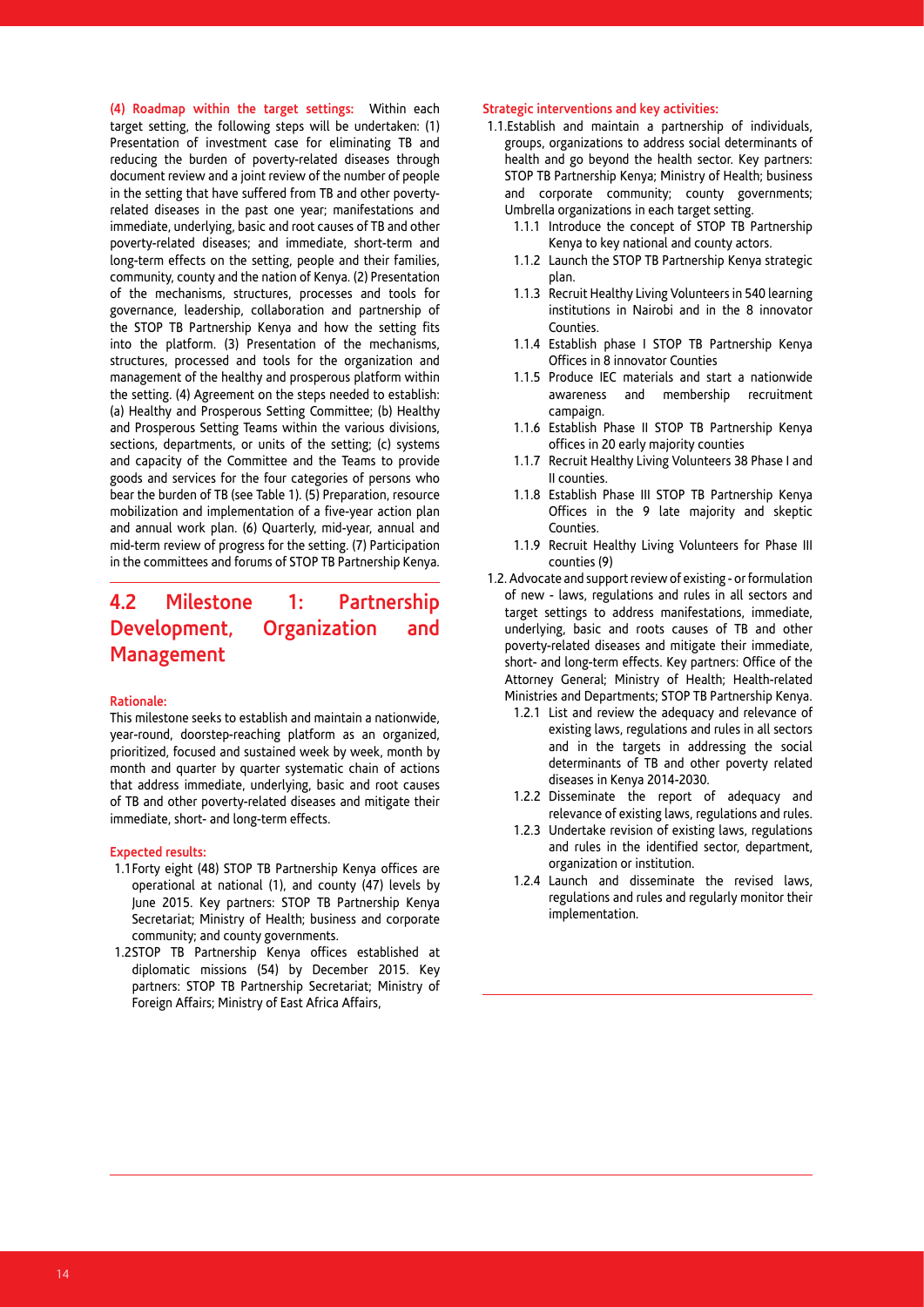## **4.3 Milestone 2: Governance, Leadership, Collaboration and Partnership**

### **Rationale:**

This milestone seeks to ensure (a) that resources entrusted to the Partnership are carefully and responsibly managed; (b) that the exercise of authority and influence at all levels of the Partnership enable people with TB, partners and other stakeholders to articulate their interests, meet their obligations, and mediate their differences in a fair, just and speedy manner; and (c) that there is capacity in the Partnership to maintain an adequate level of funding.

#### **Expected results:**

- 2.1. Group of Eminent Persons for a Healthy and Prosperous Kenya, Coordinating Board (CB), Partnership Secretariat (PS) and Working Groups (WGs) for STOP TB Partnership Kenya are formed, inducted and installed by March 2015. Key partners: Coordinating Board; Ministry of Health; founding partners of STOP TB Partnership – Kenya.
- 2.2. 56 sets of county (47) and Diaspora (8) Stakeholders' Forums and Committees for healthy and prosperous Kenya are formed, inducted and installed by June 2015. Key Partners: Ministry of Health; STOP TB Partnership Kenya Secretariat; Ministry of Devolution and Planning; Ministry of Foreign Affairs; County Governments; founding partners of STOP TB Partnership – Kenya.
- 2.3. 39,110 Healthy and Prosperous Settings Teams are formed, inducted and commissioned by December 2015. Key partners: Ministry of Health; County Governments; STOP TB Partnership Kenya; Umbrella organizations within the setting

- 2.1. Group of Eminent Persons for a Healthy and Prosperous Kenya, Coordinating Board (CB), Partnership Secretariat (PS) and Working Groups (WGs) for STOP TB Partnership Kenya Partnership are formed, inducted and installed by March 2015.
	- 2.1.1 Develop terms of reference for the STOP TB Partnership Kenya National and Settings-specific Stakeholders Forums, Group of Eminent Persons, National Coordinating Board, Partnership Secretariat, County STOP TB Partnership Kenya Committees, Diaspora STOP TB Partnership Kenya Committees, and Healthy and Prosperous Settings Teams.
	- 2.1.2 Fill all the positions in the Group of Eminent Persons; National Coordinating Board; Partnership Secretariat; and in County, Diaspora and Settings STOP TB Partnership Kenya Committees and Recruit members four Working Groups of the Partnership
- 2.1.3 Prepare a Basic Partnership Agreement (BPA) that outlines Partners' rights and obligations, terms of engagement and mechanisms for maintaining the scope, boundaries and accountabilities between the STOP TB Partnership Kenya and Government, Business Community, People with TB and ordinary Kenyans.
- 2.1.4 Secure capitalization of the STOP TB Partnership Kenya for the first three years.
- 2.1.5 Procure services of consultants to: (a) develop and present alignment and linkage between TB and other poverty-related diseases with special reference to common immediate, underling, basic and root causes and immediate, short-term and long-term effects; (b) scope, develop and present alignment and linkage between povertyrelated diseases and mandates of health-related sectors.
- 2.1.6 Hold discussions with comparator and potentially competing health initiatives to outline mechanisms, structures, process and tools for jointly addressing the underlying, basic, and root causes of poverty-related diseases.
- 2.1.7 Adapt, adopt or develop and administer a Leadership and Advocacy course to STOP TB Champions, Ambassadors and Advocates on TB and poverty related diseases and develop mechanisms, structures, processes and tools for outstanding STOP TB leadership awards.
- 2.1.8 Convene and link business and corporate community with civil society organizations to enhance reach and effectiveness of corporate social investment to slums and hard-to-reach sub-counties and wards.
- 2.2. 56 sets of county (47) and Diaspora (8) Stakeholders' Forums and Committees for a healthy and prosperous Kenya are formed, inducted and installed by June 2015.
	- 2.2.1 Initially nominate members to the County and Diaspora STOP TB-Partnership -K Committees to serve until the first Annual General Meeting and later to be elected by the County and Diaspora STOP TB Partnership Kenya Stakeholders' Forums.
	- 2.2.2 Conduct basic induction course for County and Diaspora STOP TB Partnership Kenya Committees, STOP TB Champions, Ambassadors and Advocates.
	- 2.2.3 Conduct advanced induction course for County and Diaspora STOP TB Partnership Kenya Committees, STOP TB Champions, Ambassadors and Advocates.
	- 2.2.4 Hold annual Stakeholders Forums at respective levels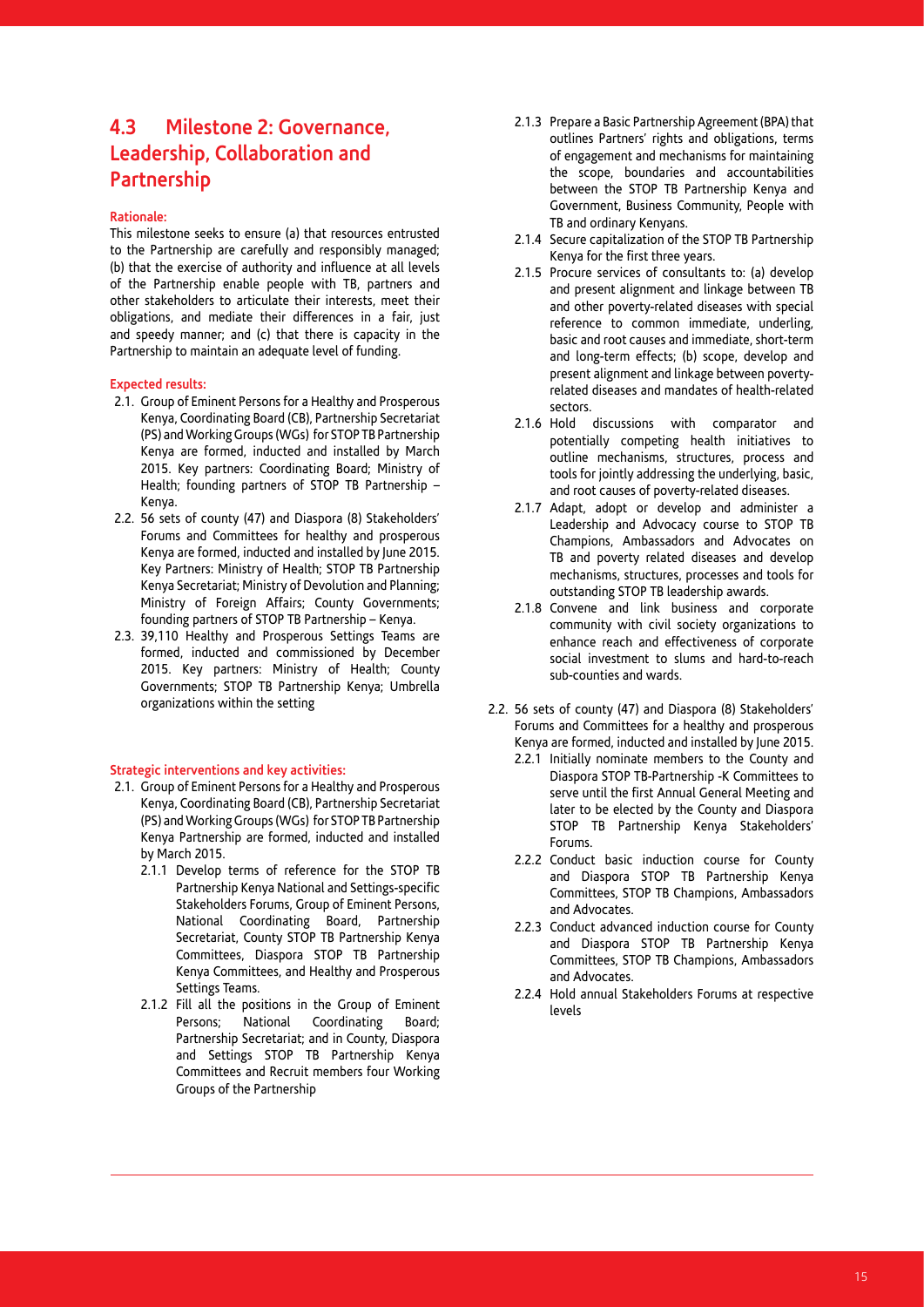- 2.3. 39,110 Healthy and Prosperous Settings Teams formed, inducted and commissioned by December 2015.
	- 2.3.1 Negotiate presence of mainstreaming mechanisms in each target setting: (a) policy and legal provisions; Focal Point persons for healthy and prosperous setting approach; healthy and prosperous setting committee; healthy and prosperous setting teams; (b) job description for the Health Living Volunteers; and (c) jointly prepared five-year action plan and annual work plan for making the setting free of TB and other poverty-related diseases
	- 2.3.2 Facilitate a general meeting of all stakeholders at the setting to introduce the concept of a healthy and prosperous setting, five-year action plan and the annual work plan, focal Point person, Healthy and prosperous setting committee; and Healthy and Prosperous Living Teams (committee and Healthy Living Volunteers for each unit, department or divisions).
	- 2.3.3 Provide the Healthy and Prosperous Living Teams with job aids and other tools, such as checklists, resource packs and quarterly reporting forms.
	- 2.3.4 Facilitate mid-year and annual review of progress and planning towards a setting free of TB and other poverty-related diseases.
- 2.4 Encourage, promote, protect and support people with TB and other poverty-related diseases to have a voice and say at collective governance and stewardship mechanisms at all levels of STOP TB Partnership Kenya.
	- 2.4.1 Initially nominate and later elect representatives of people with TB and other poverty-related diseases into the governance and leadership structures and working groups of the Partnership.
	- 2.4.2 Ensure that people with TB participate in performance appraisal of duty-bearers at their respective levels: Village, Health facility, country and national levels, including focal point persons for healthy and prosperous living all the settings.
	- 2.4.3 Ensure that people with TB participate in midyear, annual, mid-term and end-term review of STOP TB Partnership Kenya programme of cooperation with all partners.

## **4.4 Milestone 3: Evidence-Generation and Knowledge Management**

### **Rationale:**

This milestone seeks to provide data, information and knowledge for (a) making investment case for elimination of TB and other poverty-related diseases; (b) direct and comparative evidence of progress towards elimination of TB and reduction of the burden of poverty-related diseases; (c) promoting research culture into TB and other poverty-related diseases. Without strong evidence of factors negatively or positively associated with health and wellness, Key partners, Champions and Advocates will have a weak case for healthy and prosperous settings in Kenya.

### **Expected results:**

- 3.1. All Parliamentary and Senate Committees, Judiciary, all Cabinet Secretaries and all heads of national institutions and organizations are regularly provided with data, information and knowledge to guide policy and programme decisions and actions needed in health and health-related sectors to eliminate TB and reduce the burden of poverty-related diseases in Kenya. Key partners: Ministry of Health; Office of the Attorney General; central bureau of statistics, Umbrella organizations in the target settings.
- 3.2. Leaders, policy-makers and managers in the 10 target settings are regularly provided with data, information and knowledge to guide policy and programme decisions and actions needed to eliminated TB and reduce the burden of poverty-related diseases in Kenya. Key partners: Ministry of Health; Office of the Attorney General, CBS.
- 3.3. 177 "libraries" have easily accessible and regularly updated data, information and knowledge databases on the burden of TB and other poverty-related diseases in Kenya. Key partners: Ministry of Health; Library Managers; Ministry of Information Communication and Technology; STOP TB Partnership Kenya Secretariat, Research and teaching institutions.

- 3.1 Establish data, information and knowledge databases on the burden of TB and other poverty-related diseases in Kenya. Lead: Ministry of Health; County Governments; STOP TB Partnership Kenya
	- 3.1.1 Collect past and present service data, research reports, programme review reports, and other data and information on the situation analysis and response to TB and other poverty-related diseases in Kenya.
	- 3.1.2 Develop a STOP Partnership Kenya web-site with document repository accessible to as many people as possible through STOP TB Partnership Kenya Secretariat, 47 County STOP TB Partnership Kenya Offices, 54 Kenya diplomatic and selected 45 city (3) and municipal (42) libraries and 30 university libraries in Kenya.
	- 3.1.3 Request health and health-related organizations and institutions to deposit copies of research and programme reviews or evaluations with the STOP TB Partnership Kenya document repository.
	- 3.1.4 Acquire selected literature that regularly document and disseminate data, information and knowledge on the burden of TB and other poverty-related diseases.
	- 3.1.5 Develop cooperative agreements with other libraries locally and international for reciprocal access to each other's databases and other information services
- 3.2 Support collaborative research for better tools and interventions towards the elimination of TB and reduction of the burden of poverty-related diseases. Lead: STOP TB Partnership Kenya; Ministry of Health; Health-related Ministries; Research Institutions; Universities;
	- 3.2.1 Scope and prepare a database of agencies and organizations that provide financial support for research on TB and other poverty-related disease.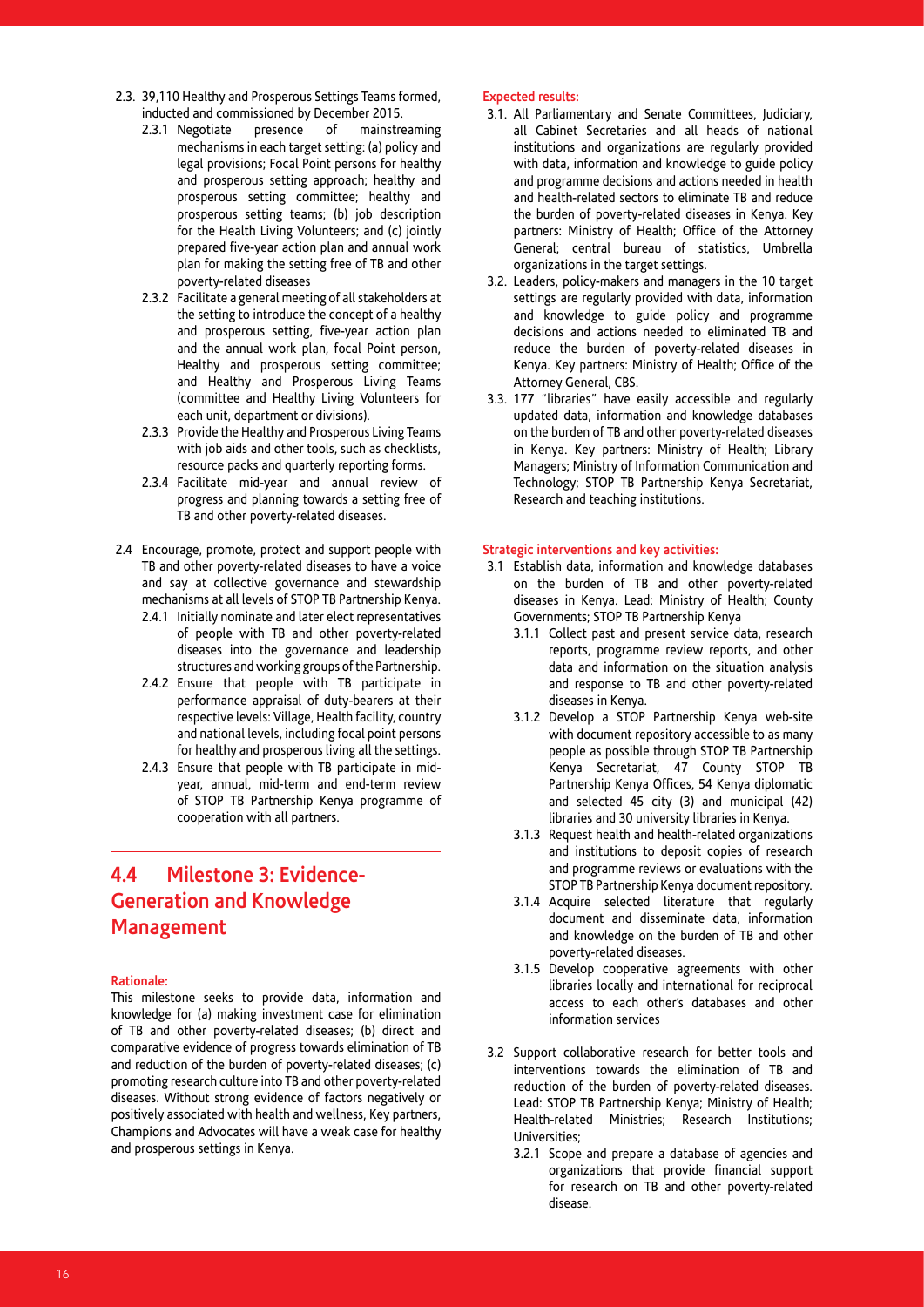- 3.2.2 Support local researchers and research and teaching institutions to enter into north-south or south-south research collaborations through joint research proposals and joint response to requests for applications.
- 3.2.3 Contribute to research on TB and other povertyrelated diseases by awarding one research grant per setting every year.
- 3.3 Prepare and disseminate evidence-based policy briefs towards elimination of TB and reduction of the burden of poverty-related diseases in Kenya. Lead: Ministry of Health; Office of the Attorney General; STOP TB Partnership Kenya Secretariat
	- 3.3.1 Prepare, present and disseminate policy briefs towards elimination of TB and reduction of the burden of poverty-related diseases in Kenya for the targeted 15 Parliament and Senate standing and departmental committees .
	- 3.3.2 Write an investment case for business and corporate community to contribute to making Kenya healthy and prosperous, free of TB and other poverty-related diseases
	- 3.3.3 Prepare evidence-based policy brief on the impact of TB and other poverty-related diseases on: (a) purchasing power of people in slums and hard-to-reach areas; (b) on workers and employers
	- 3.3.4 Undertake cost-benefit analysis of healthy living investments at workplace and within communities
	- 3.3.5 Develop evidence-based minimum standards for each target setting and get the standards debated at all levels of leadership (Parliament, Senate, Cabinet, and Judiciary, Mass Media (TV, Radio, Newspapers, etc.), social media and ordinary citizens.
	- 3.3.6 Review, document and disseminate legal provisions guiding healthy policies and programs for each target setting.
	- 3.3.7 Undertake study and disseminate findings on environmental factors that increase risk and vulnerability of people with TB to malnutrition and food and nutrition insecurity with special reference to multi-drug resistant TB and chronic defaulters.
	- 3.3.8 Hold national conference on elimination of TB and reduction of the burden of poverty-related diseases every two years.
- 3.4 Provide data, information and knowledge for business in other milestones. Lead: STOP TB Partnership Secretariat
	- 3.4.1 Undertake initial and regular situation assessment and analysis of needs and concerns of people diagnosed and on treatment for TB; people suspected to have TB; people with risk factors for TB; and people free of TB.
	- 3.4.2 Undertake six monthly Lot Quality-Assurance Sampling Survey of TB treatment centers to determine the programme performance and patient satisfaction.

## **4.5 Milestone 4: Policies, Norms and Standards**

### **Rationale:**

This milestone seeks to mainstream the elimination of TB and reduction of the burden of poverty-related diseases in the 10 target settings by ensuring the presence of the following: (1) policy and legal provisions; (2) designated Focal Point persons; (3) active Healthy & Prosperous Setting Committees; (4) active Healthy Living Volunteers (HLVs); (5) up to date five-year action plan with annual results-based performance planning and appraisal; (6) availability and easy access to setting-specific job aids and tools; (7) a continuing capacity building and development plan.

## **Expected results:**

- 4.1 39,110 settings mainstream elimination of TB and reduction of the burden of poverty-related diseases by December 2015. Key partners: Ministry of Health; Office of the Attorney General; Setting Management; Umbrella organizations in the setting.
- 4.2 Policy makers and managers in 50% (19,555) of the 39,110 settings have at least 80% of their budget funded by December 2015. Key partners: Setting Management; Setting's Committee for Healthy and Prosperous living; Healthy Living Volunteers; Business and Corporate community.

- 4.1. Develop policies, guidelines, and minimum standards in each target setting. Lead: Ministry of Health; Office of the Attorney General
	- 4.1.1 Review, revise and/or develop policies, guidelines, and minimum standards for a healthy and prosperous (1) village; (2) estate and/or neighborhood; (3) early childhood development center; (4) primary school; (5) secondary school; (6) tertiary education institution; (7) university and university college; (8) workplace; (9) worship place; (10) playing and sports place; (11) congregate recreational place; (12) visited place; (13) travel, transport and tour setting; (14) migrant and mobile population setting; (15) special setting
- 4.2. Promote and support implementation and/or enforcement of policies, guidelines, and minimum standards in each setting. Lead: Setting's Management; Umbrella organizations in the setting; Ministry of Health; Occupation and Health Safety Department.
	- 4.2.1 Profile, in all the media, STOP TB Partnership Kenya, settings that have adopted the national policies, guidelines and minimum standards for their setting.
	- 4.2.2 Call for requests for assistance from the (Healthy and Prosperous Kenya Fund - HPKF from all the settings and review them.
	- 4.2.3 Allocate and channel solidarity funds from the HPKF to the approved settings.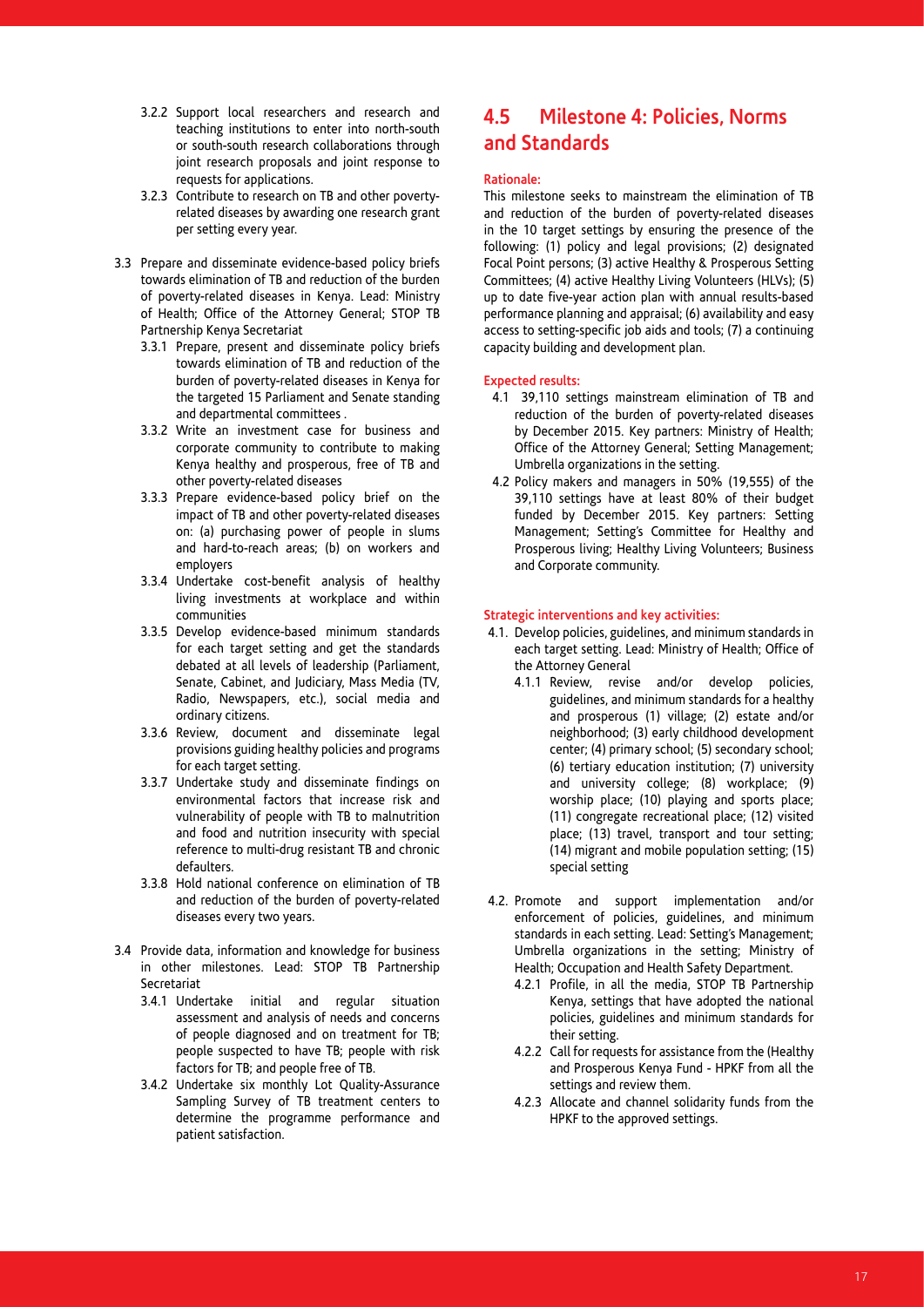## **4.6 Milestone 5: Resource Mapping, Mobilization and Channeling**

### **Rationale:**

The Partnership will mobilize and/or leverage financial, technical, material, logistical, electronic, and other resources to: (a) establish the platform; (b) support the Ministry of Health to implement the national TB control programme by filling the funding gap of approximately USD40 million per year, seeking political commitment to the programme and advocating for uninterrupted supply of drugs and other medical supplies for TB control; (c) address social determinants of health, including underlying, basic and root causes of TB and other poverty-related diseases and mitigating their immediate, short- and long-term effects in targeted settings.

### **Expected results:**

- 5.1 STOP TB Partnership Kenya capitalized to establish the platform. Key partners: Working Group for resource mobilization; All STOP TB Partnership Kenya Offices, Forums, Committees, Teams, Volunteers, Champions, and Advocates
- 5.2 Annual funding gap for the national TB control programme filled from January 2016. Key partners: Working Group for resource mobilization; STOP TB Partnership Kenya offices and committees.
- 5.3 Social determinants of TB and other poverty-related diseases addressed in target settings. Key partners: Working Group for resource mobilization; STOP TB Partnership Kenya offices and committees; programs addressing poverty-related diseases.

### **Strategic interventions and key activities:**

- 5.1 Mobilize and/or leverage approximately USD3 million to establish the platform. Lead: STOP TB Partnership Kenya; Business and Corporate Community; Kenyan Diaspora; National and Country Government; ordinary Kenyans;
	- 5.1.1 Prepare an investment case for capitalization of the Partnership and its operations for the first three years and send to all organizations that founded the Partnership; organizations and institutions that fund TB and other povertyrelated diseases; business and corporate community; individual and institutional members of the Partnership; and national and county governments.
	- 5.1.2 Write investment case for capitalization the STOP TB Partnership Kenya and its operations for the first three years and send it to Global STOP TB partnership.
- 5.2 Mobilize and/or leverage USD40 million per year for national TB control programme from January 2016. Lead: STOP TB Partnership Kenya; Business and Corporate Community; Kenyan Diaspora; National and Country Government; Development partners; Donor agencies

5.2.1 Every year, ascertain the absorptive capacity

and funding gap of the national TB control programme at national and county levels and outline mechanisms for accelerated, sustainable and equitable results in line with the national strategic plan for TB control.

- 5.2.2 Seek or leverage financial, technical, material, logistical, electronic, and other resources from organizations that founded the STOP TB Partnership Kenya; organizations, institutions that fund TB and other poverty-related diseases; business and corporate community; individual and institutional members of the Partnership; and national and county governments for implementation partners to deliver results in the multi-year annual work plan of the Partnership, 2014-2018
- 5.2.3 Prepare an inventory of potential partners for each target setting.
- 5.2.4 Present the concept of the STOP TB Partnership Kenya and its five-year expected results, invite and request every potential partner to consider the concept and the results and prepare, in close collaboration with the Partnership, a programme document for their contribution to those results in their setting for 2014-2018.
- 5.2.5 Negotiate and agree on the predictable nature and amount of resources the potential partner is willing and able to contribute towards the fiveyear rolling results with annual and mid-term reviews and adjustments
- 5.2.6 Undertake continuous resource mobilization from all Kenyans in diaspora and from all the target settings by all means (M-Pesa, electronic money transfer, monthly standing instructions, annual Harambees, Gala nights, special runs and walks, etc.)
- 5.3 Mobilize and/or leverage USD100 million per year from January 2015 to address manifestations, immediate, underlying, basic and root causes and mitigate immediate, short- and long-term effects of TB and other poverty-related diseases. Lead: All ministries; Business and Corporate Community; Development partners; Donor agencies;
	- 5.3.1 Prepare an investment case for the need for all sectors.
	- 5.3.2 Present the investment case to all Cabinet Secretaries; CEOs in the business and corporate community; MPs; Senators; County Governors; and MCAs, and lobby and advocate for earmarked funds
	- 5.3.3 Seek or leverage financial, technical, material, logistical, electronic, and other resources from organizations that founded the STOP TB Partnership Kenya; organizations, institutions that fund TB and other poverty-related diseases; business and corporate community; individual and institutional members of the Partnership; and national and county governments.
	- 5.4.4 Undertake continuous resource mobilization from all Kenyans in diaspora and from all the target settings by all means.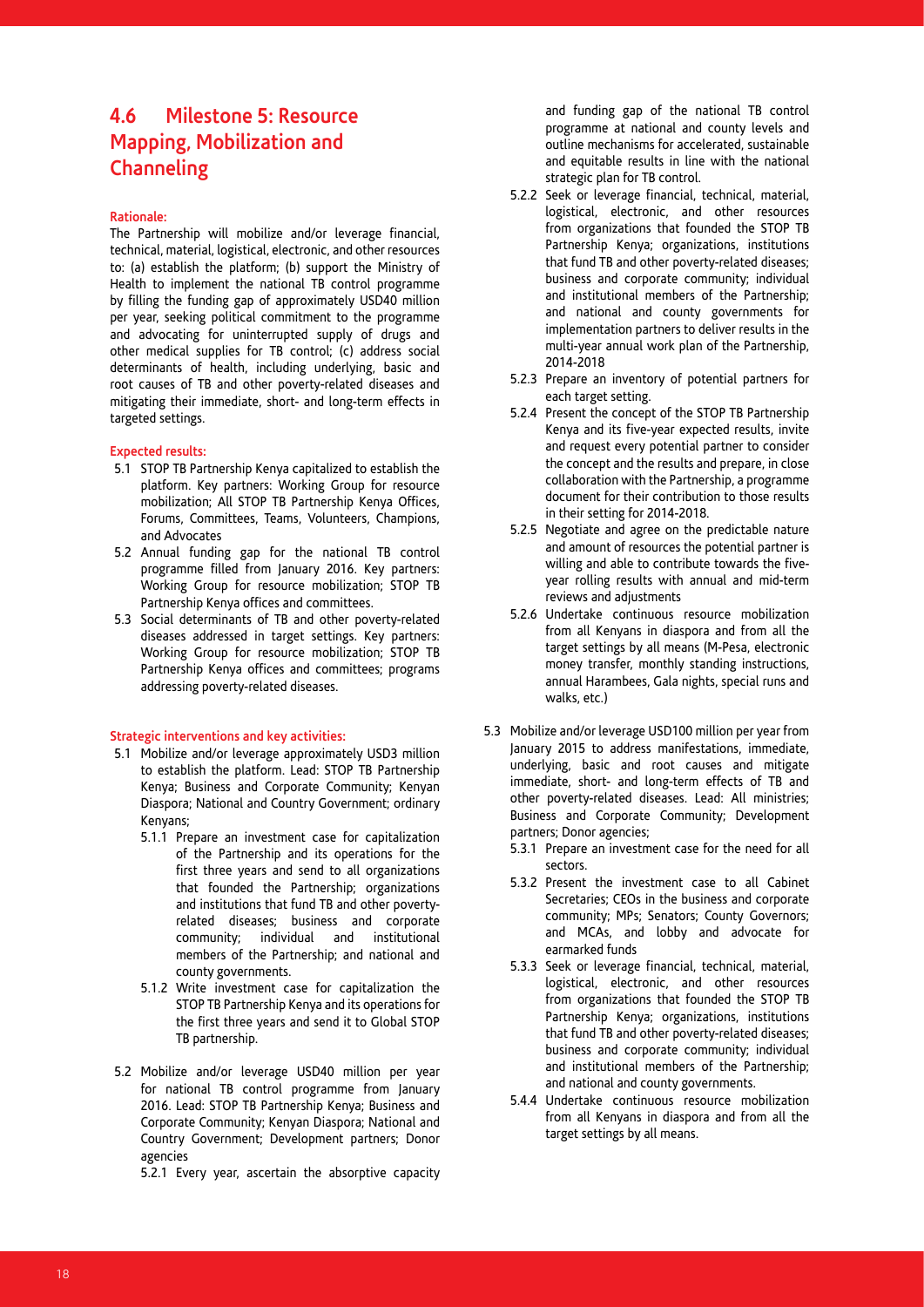## **4.7. Milestone 6: Systems and Capacity Building**

#### **Rationale:**

This milestone seeks to build and sustain the ability of Kenyans in the 10 target settings and STOP TB Partnership Kenya Offices to manage affairs of the Partnership successfully. STOP TB Partnership Kenya will ensure that: (a) Partnership Secretariat and STOP TB Partnership Kenya Offices have ISO certified quality management systems; (b) all Key partners (especially Healthy Living Volunteers and STOP TB Champions, Ambassadors and Advocates) have documented job descriptions; technical knowledge and competencies; and tools needed to discharge their authority and responsibilities; and (c) the 10 target settings have transformational leadership teams and effective and efficient management and administrative processes; relevant and adequate policy and regulatory frameworks; copies of the national policies, guidelines and norms for the setting; resources commensurate to their needs; staff number and skills mix according the norms for the setting; and favorable organizational culture.

#### **Expected results:**

- 6.1 Sixty-four (64)-STOP TB Partnership Kenya Offices have ISO certified quality management systems by June 2016. Key partners: Partnership Secretariat; STOP TB Partnership Kenya Committees and Teams.
- 6.2 376,344 Healthy Living Volunteers (370,887) and STOP TB Champions, Ambassadors and Advocates (5,589) are equipped with knowledge and skills by December 2016. Key partners: NGOs with comparative advantage for target setting(s); Umbrella organizations covering the setting.

#### **Strategic interventions and key activities:**

- 6.1. Achieve ISO certification for quality management systems at national, country regional, diaspora regional and county offices. Lead: STOP TB Partnership Secretariat; Business and corporate community;
	- 6.1.1 Undertake a study of three comparator organizations with best practice in quality management systems and adopt them to STOP TB Partnership Kenya Secretariat and coordination offices
	- 6.1.2 Allocate resources (staff, time and funds) and follow the ISO9001: 2008 certification process, including training of trainers from each coordination office
	- 6.1.3 Undertake county-level two-day orientation workshops on the quality management systems.
	- 6.1.4 Facilitate surveillance audits from the certification body and seek re-certification every three years.
- 6.2 Equip and regularly update Key partners in the 10 target settings with knowledge and skills for healthy and prosperous living free from TB and the burden of other poverty-related diseases. Lead: Ministry of Health; STOP TB Kenya Partnership; Business and corporate community;
	- 6.2.1 Conduct orientation to the national policies, guidelines, and minimum standards for each

target setting.

- 6.2.2 Produce and distribute sets of various sizes of the national policies, guidelines and norms to each target setting.
- 6.2.3 Conduct annual training, including action learning, on transformational leadership and on management at each county.
- 6.2.4 Conduct annual programme audits at selected target settings.

## **4.8 Milestone 7: Products and Services**

### **Rationale:**

This milestone spells out the benefits of STOP TB Partnership Kenya to primary customers, Key partners, partners, donors and supporters. Primary customers are people with active TB and on treatment, people with active TB but not yet detected, people at risk or vulnerable to TB, and people free from TB. Key partners are Healthy Living Volunteers; STOP TB Champions, Ambassadors and Advocates; and members of Healthy and Prosperous Settings Committees and Forums. Partners are the registered members of the Partnership; patient communities; Key partners, players and stakeholders in the target settings; business and corporate community; and organizational members. STOP TB Partnership Kenya will provide products and services that meet the needs and address concerns of these customers. Most activities in this milestone will be undertaken jointly with other milestones.

#### **Expected results:**

- 7.1 90% of people with diagnosed TB are cured. Key partners: National TB Programme Manager and STOP TB Partnership Kenya; County TB and Leprosy Coordinators.
- 7.2 90% of people with active TB are detected, diagnosed and put on treatment. Key partners: Ministry of Health; STOP TB Partnership Kenya; Media houses umbrella organizations; NGOs; Corporate partners with comparative advantage.
- 7.3 90% of people with risk factors for TB are empowered to reduce risk and vulnerability. Key partners: Ministry of Health; Ministry of Lands, Housing and Urban Development; Landlords Association in target slums/ informal settlement; County Healthy and Prosperous Settings Committees and Forums; Ethnic Groups' Councils of Elders.
- 7.4 90% of people free of TB are informed to remain free. Key actors: Ministry of Health, STOP TB Partnership Kenya, Media houses umbrella organizations, NGOs, Corporate partners with comparative advantage.
- 7.5 All Key partners, partners, donors and supporters are informed on investments and results of the Partnership and feel respected, empowered and facilitated to meet their obligations. Key partners: STOP TB Partnership Kenya; Healthy Living Volunteers and STOP TB Champions, Ambassadors and Advocates; NGOs; Business and corporate partners with comparative advantage.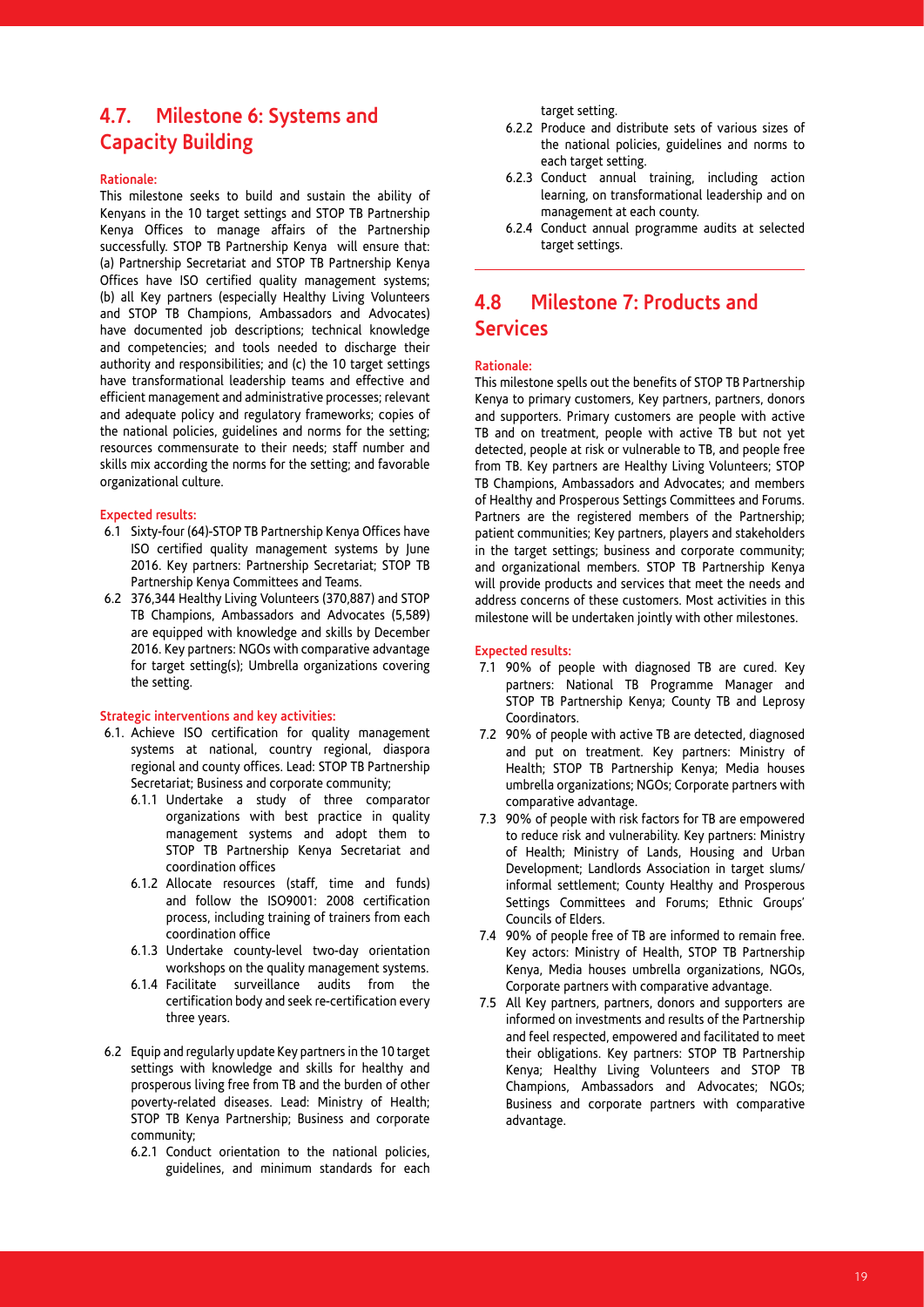#### **Strategic interventions and key activities:**

- 7.1 Undertake assessment and analysis of the needs of primary customers, partners, donors and supporters of the STOP TB Partnership Kenya. Lead: Contractor through STOP TB Partnership Kenya
	- 7.1.1 Address findings from initial and regular situation assessment and analysis of needs and concerns of people diagnosed and on treatment for TB; people suspected to have TB; people with risk factors for TB; and people free of TB
	- 7.1.2 Address findings from six monthly Lot Quality-Assurance Sampling Survey of TB treatment centers to determine the programme performance and patient satisfaction
	- 7.1.3 Address findings from analysis of comments deposited in Comments and Complaints Boxes at all the target settings, TB treatment Centers and STOP TB Kenya Offices at all levels.
	- 7.1.4 Undertake annual web-based survey (e.g., using Survey Monkey) of needs and concerns of partners, donors and supporters
	- 7.1.5 Maintain a daily record of complaints at all STOP TB Partnership Kenya Offices and respond to all complaints within the agreed time lines.
	- 7.1.6 Open appropriate social media channels and respond to customers and visitors comments, observations and/or questions
- 7.2 Provide products and services to people with active TB on treatment, people with undetected active TB, people at risk or vulnerable to TB and people free from TB. Lead: Ministry of Health; County Governments;
	- 7.2.1 Provide food, nutrition and material support to people most at risk of TB and most vulnerable to TB and those from informal settlements/slums, hard-to-reach areas and special settings.
	- 7.2.2 Provide patient complaints services, including dispute resolution, at all STOP TB Partnership Kenya Offices and at all target settings.
	- 7.2.3 Produce and distribute information packs for the four categories of people who bear the burden of TB.
	- 7.2.4 Capture and broadcast human-interest stories from people with TB and their families.
- 7.3 Provide products and services to partners, donors and supporters. Lead: STOP TB Partnership Kenya
	- 7.3.1 Establish and maintain one stop information center on TB and other poverty-related diseases in Kenya.
	- 7.3.2 Provide information on the following services: training and capacity building; settings risk assessments; community mobilization, organization and action planning.
	- 7.3.3 Offer the nationwide year-round doorstepreaching platform to all interested partners, donors and supporters.
	- 7.3.4 Produce and circulate Quarterly STOP TB Partnership Kenya Investment and Results Report.
- 7.3.5 Produce and circulate Healthy and Prosperous Settings Newsletter or Magazine.
- 7.3.6 Provide donor services, including provision of timely donor reports
- 7.3.7 Provide one-minute, three-minute, five-minute, 10-minute, 15-minute and 30-minute video clips on Healthy and Prosperous Kenya free of TB and other poverty-related diseases to be aired in all media, including waiting areas in all settings.
- 7.4 Provide products and services to Healthy Living Volunteers; Teams and Committee members for healthy and prosperous settings; members of forums for healthy and prosperous settings; members of the National Stakeholders' Forum for healthy and prosperous Kenya. Lead: STOP TB Partnership Kenya
	- 7.4.1 Provide employees and volunteers' service, including all HR functions and recognition mechanisms
	- 7.4.2 Provide information services for members of healthy and prosperous settings committees and forums and National stakeholders' forum
	- 7.4.3 Organize STOP TB Partnership Kenya Annual Awards event.

## **4.9 Milestone 8: Advocacy, Communication, Social Mobilization and Public Relations**

#### **Rationale:**

This milestone ensures that: (a) every person with active TB is treated and cured; (b) every person with active TB is found, diagnosed and put on treatment; (c) every person and his or her family with risk factors and/or vulnerable to TB is empowered to undertake risk and vulnerability reduction measures; and (d) every person without TB infection or not affected by TB is informed not to be at risk or vulnerable to TB infection or be affected by TB. Specific advocacy results include: (1) universal testing for drug resistance; (2) Visible and effective TB diagnosis, treatment and follow-up among refugees with high burden of MDR-TB; and (3) Increased proportion of Total health budget allocated to TB up from current 1% to at least 25%

#### **Expected results:**

The expected results are the same as those in Milestone 7.

- 8.1 Advocate, promote and protect new infections, early detection, diagnosis and treatment of TB. Lead: Ministry of Health; STOP TB Partnership Kenya
	- 8.1.1 Advocate for uninterrupted supply of TB drugs, diagnostic equipment and commodities.
	- 8.1.2 Advocate for high quality health facilities, products and services in all the target settings
	- 8.1.3 Advocate for motivated, hardworking, competent and corruption free medics and paramedics in all settings
	- 8.1.4 Advocate for consistent financial allocation to TB and other poverty-related diseases from nation and county governments
	- 8.1.5 Advocate against medicalization of TB and other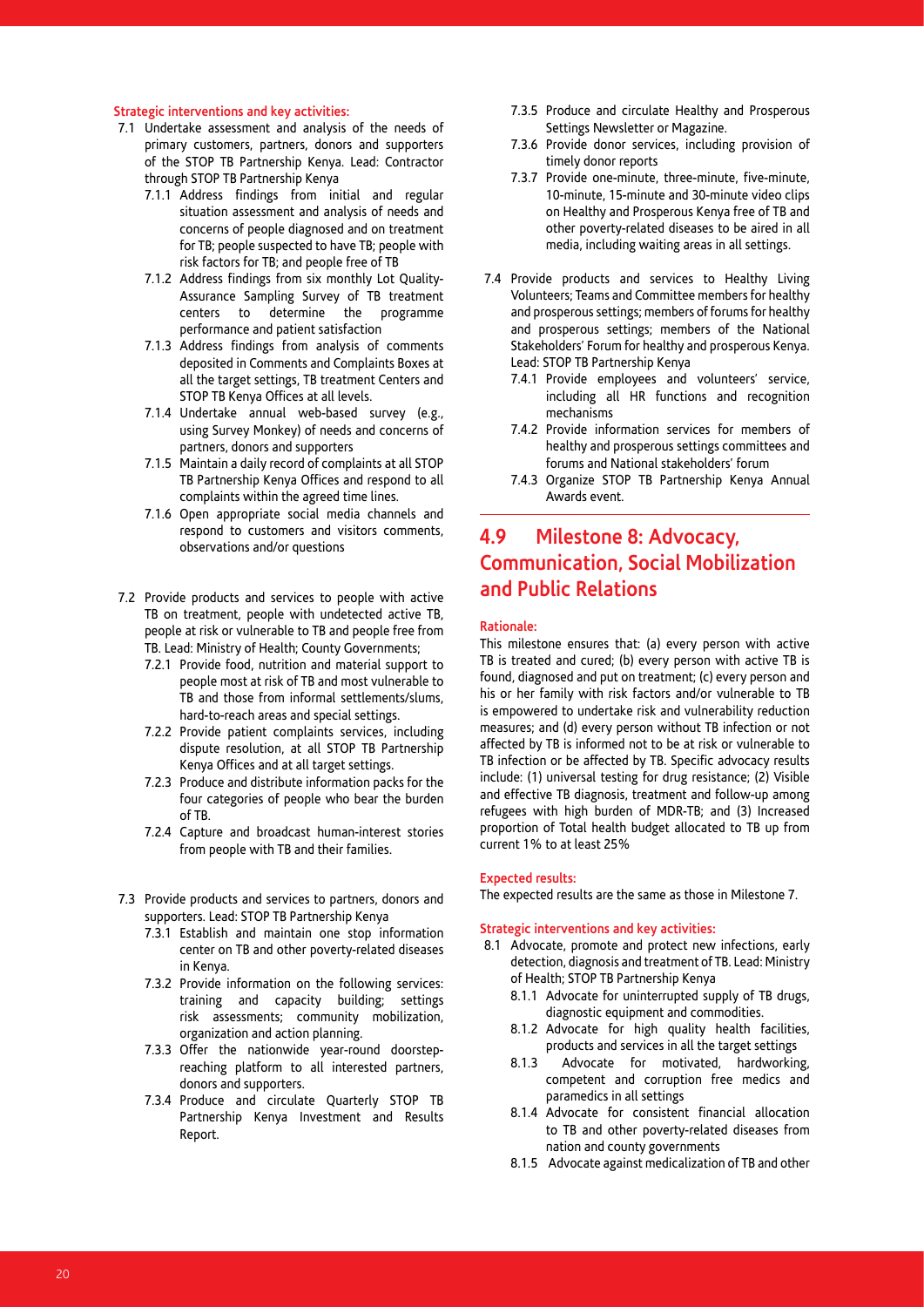poverty-related diseases and for addressing their social determinants.

- 8.1.6 Advocate for aggressive pursuit of interventions to prevent occurrence and spread of drugresistant TB in all target settings
- 8.1.7 Advocate for recognition, promotion, protection and fulfillment of the rights and obligation of families, clans, organized community groups, ethnic communities, civil society organizations, faith-based organizations, councils of elders and other indigenous structures in promoting healthy and prosperous living and addressing social determinations of TB and other povertyrelated diseases, especially their underling, basic and root causes.
- 8.1.8 Proactively advocate and support development or revision of registered political parties manifestos related to healthy and prosperous living free from TB and other poverty-related diseases
- 8.1.9 Develop visibility, create and promote STOB TB Partnership Kenya super-brand and secure recognition by the East Africa Council of Superbrands
- 8.1.10Highlight sensitive and controversial issues on human sexuality, religion and cultural practices and publish widely, including in the Monthly or Weekly Healthy and Prosperous Living newsletter or magazine
- 8.1.11Prepare government, business community, people with TB and other poverty-related diseases cases of good works and human interest stories to celebrate and reward success, including inclusion in all publications of the Partnership
- 8.1.12Create a forum or other mechanisms, structures and process for people and their families who have been touched by the Partnership to share their experiences and testimonies, including in the Weekly or Monthly Healthy Living an Prosperous Living Newsletter or Magazine, You Tube, website, and TV and Radio Talk Shows
- 8.1.13Create and maintain a character formation/ Youth corner or show on life-long womb to tomb healthy and prosperous living, including in the Weekly or Monthly Healthy Living an Prosperous Living Newsletter or Magazine, You Tube, website, and TV and Radio Talk Shows.
- 8.1.14Create and publish sexy, interesting, resonating and consistent life-changing messages on healthy and prosperous living free from TB and other poverty-related diseases
- 8.1.15Create a monthly or frequent forum for Kenyans at all levels to meet their STOP TB Champions, Advocates and Ambassadors
- 8.1.16Profile silent Champions, Ambassadors and Advocates for a healthy and prosperous Kenya free from TB and other poverty-related diseases
- 8.1.17Advocate, promote and protect Government to create and maintain an enabling environment.
- 8.2 Facilitate persons with TB to access diagnosis and treatment. Lead: Ministry of Health; STOP TB Partnership Kenya
- 8.2.1 Advocate for facilitation for transport costs and discourage self-medication
- 8.2.2 Advocate for waiver of fees for diagnosis
- 8.2.3 Advocate and support efforts to deal with coinfections with HIV, diabetes, hepatitis and other diseases
- 8.2.4 Advocate and support efforts against stigma and discrimination in all target settings
- 8.2.5 Advocate and support efforts to prevent the spread of TB to other family members or other persons in the target setting
- 8.2.6 Advocate and support efforts to prevent or minimize loss of income, livelihood or productivity during diagnosis and treatment
- 8.2.7 Advocate, promote and support the practice of healthy behaviors by persons with active TB or on treatment for TB in all the target settings
- 8.3 Prepare and coordinate nationwide, year-round doorto-door campaigns for TB and other poverty-related diseases. Lead: Ministry of Health; STOP TB Partnership Kenya; Business and Corporate Community; Patient Community; Ordinary Kenyans; County Governments;
	- 8.3.1 In partnership with all poverty-related disease policy makers and programme managers, negotiate and develop multi-year, quarterly, monthly and weekly integrated programme interventions, focus and priorities for 2014-2018
	- 8.3.2 Develop and produce materials for advocacy, communication, social mobilization (ACSM), community engagement and empowerment (CEE) and public relations (PR) ACSM, CEE and PR, including one-minute to 30-minute video clips for information and empowerment for early detection, diagnosis and treatment of persons with active TB; seeking early detection for persons suspecting themselves or being suspected by the family member or friends to have TB; and prevention and reduction of risk and vulnerability to TB and other poverty-related diseases
	- 8.3.3 Ensure that the monthly-integrated program interventions, focus and priorities coincide and climax around World TB and other diseases world days
	- 8.3.4 Ensure that all public activities in all the target settings (football matches, athletics, music and drama festival, agricultural shows, Trader Fairs and Exhibitions, national holidays, etc.) are preceded, interspersed and closed with information and empowerment for early detection, diagnosis and treatment of persons with active TB; seeking early detection for persons suspecting themselves or being suspected by the family member or friends to have TB; and prevention and reduction of risk and vulnerability to TB and other poverty-related diseases
	- 8.3.5 Ensure that weekly FBO sermons and speeches are preceded, interspersed and closed with information and empowerment for early detection, diagnosis and treatment of persons with active TB; seeking early detection for persons suspecting themselves or being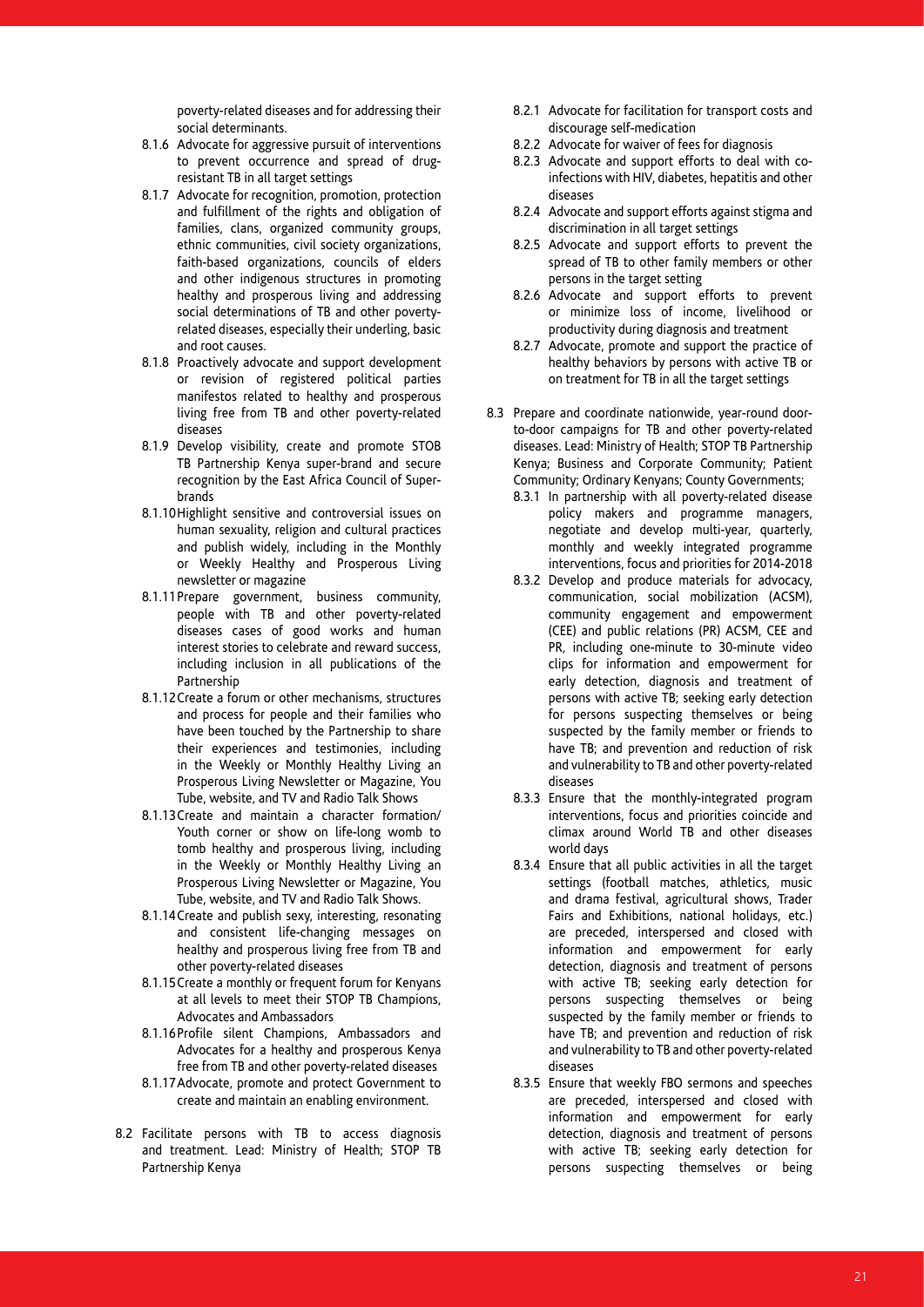suspected by the family member or friends to have TB; and prevention and reduction of risk and vulnerability to TB and other poverty-related diseases

- 8.3.6 Ensure that there are adverts with information and empowerment for early detection, diagnosis and treatment of persons with active TB; seeking early detection for persons suspecting themselves or being suspected by the family member or friends to have TB; and prevention and reduction of risk and vulnerability to TB and other poverty-related diseases in all waiting rooms, hospital wards and waiting areas and airports, railways and public transport waiting areas.
- 8.3.7 Schedule mass media events in tandem with the yearly, quarterly, monthly and weekly-integrated program focus, interventions and priorities
- 8.3.8 Produce and widely circulate newsletter or magazine of Healthy and Prosperous Living Free from TB and other poverty-related diseases
- 8.4 Create and sustain generational awareness, participation, legacy and inheritance of good, healthy and prosperous behavior from womb to tomb. Lead: Council of Elders; Setting's Management; Settings' Committees for healthy and prosperous settings; Healthy Living Volunteers;
	- 8.4.1 Advocate and support before and after holidays' parents-teachers-students interactive sessions
	- 8.4.2 Advocate and support during-holidays parentspastors-youth (18-35 year olds) interactive sessions
	- 8.4.3 Advocate and support during-holidays parentsimams-youth (18-35 year olds) interactive sessions
	- 8.4.4 Advocate for and support during-holidays eldersparents-youth (13-18 year olds) interactive sessions for transition from youth to manhood and womanhood and expression of human sexuality commensurate with culture and personal responsibility in the target settings.
- 8.5 Advocate and support interventions for reduction of risks and vulnerability to TB and other poverty-related diseases: Lead: STOP TB Kenya Partnership; Ministry of Health; Health-related ministries;
	- 8.5.1 Advocate, promote and protect creation of jobs and livelihoods targeting people in slums, informal settlements, hard-to-access areas, and migrant settings.
	- 8.5.2 Advocate, promote and protect skills and livelihoods and their opportunities development, including expansion, dropouts from primary, secondary and tertiary institutions of learning.
	- 8.5.3 Advocate, promote and protect investments, linked to service providers in urban and affluent settings, to increase access to health and healthrelated services for TB and other poverty-related diseases.
	- 8.5.4 Advocate, promote, and protect enforcement of minimum building standards and well being of occupants, including eradicating corruption

among enforcers and owners of premises using occupants as whistle-blowers and other mechanisms.

- 8.5.5 Advocate and lobby against advertising of unhealthy foods and products that predispose the youth, young adults and adults to obesity, diabetes and other life-style diseases.
- 8.5.6 Identify and promote best role models for healthy and prosperous living from those in leadership and other positions of influence.

## **4.10 Milestone 9: Community Engagement and Empowerment**

### **Rationale:**

Community engagement and empowerment seeks to affirm, promote and support individuals, families, organizations, institutions, and communities to exercise social, ethical, moral, economic, political, and administrative authority for individual and collective health and prosperity from womb to tomb. There are many definitions of the term community . An evidence-based definition has been given as "… a group of people with diverse characteristics who are linked by social ties, share common perspectives, and engage in joint action in geographical locations or settings." In this strategic plan, a community has been defined as a group of people with diverse individual and family characteristics and share common things - such as place, history, language, life-style, culture and/or interests - and capable of organizing themselves and acting to achieve legitimate aspirations, commitments and goals, alone or with others within a given setting, or within the wider society. The following communities are targeted to make Kenya healthy and prosperous free of TB and other poverty-related diseases: (1) Families, including extended families and their clans; (2) Villages; (3) Estates; (4) Neighborhoods; (5) Learning communities; (6) Working communities; (7) Congregate communities; (8) Sports communities; (9) Travelers communities; (10) Visitors communities; (11) Migrant communities; (12) Special communities; (13) wards; (14) constituency; (15) county; and (16) Kenyan communities at home and abroad.

### **Expected results:**

9.1 Families, organizations, institutions and communities have 40,827 committees formed and 11 forums held per year for collective governance and stewardship of healthy and prosperous settings free of TB and other poverty-related diseases in Kenya by December 2016. Key partners: Ministry of Devolution and Planning; Ministry of Health; Governors, Senators, MPs, MCA, and settings management teams; STOP TB Partnership Kenya Offices.

### **Strategic interventions and key activities:**

9.1 Affirm, promote and support elements of community<br>empowerment for healthy and prosperous empowerment for healthy and prosperous living in target communities. Lead: Ministry of health; STOP TB Partnership Kenya; NGOs; CSOs; FBOs8.1.1 Advocate for uninterrupted supply of TB drugs, diagnostic equipment and commodities.

9.1.1 Introduce the concepts of "community" and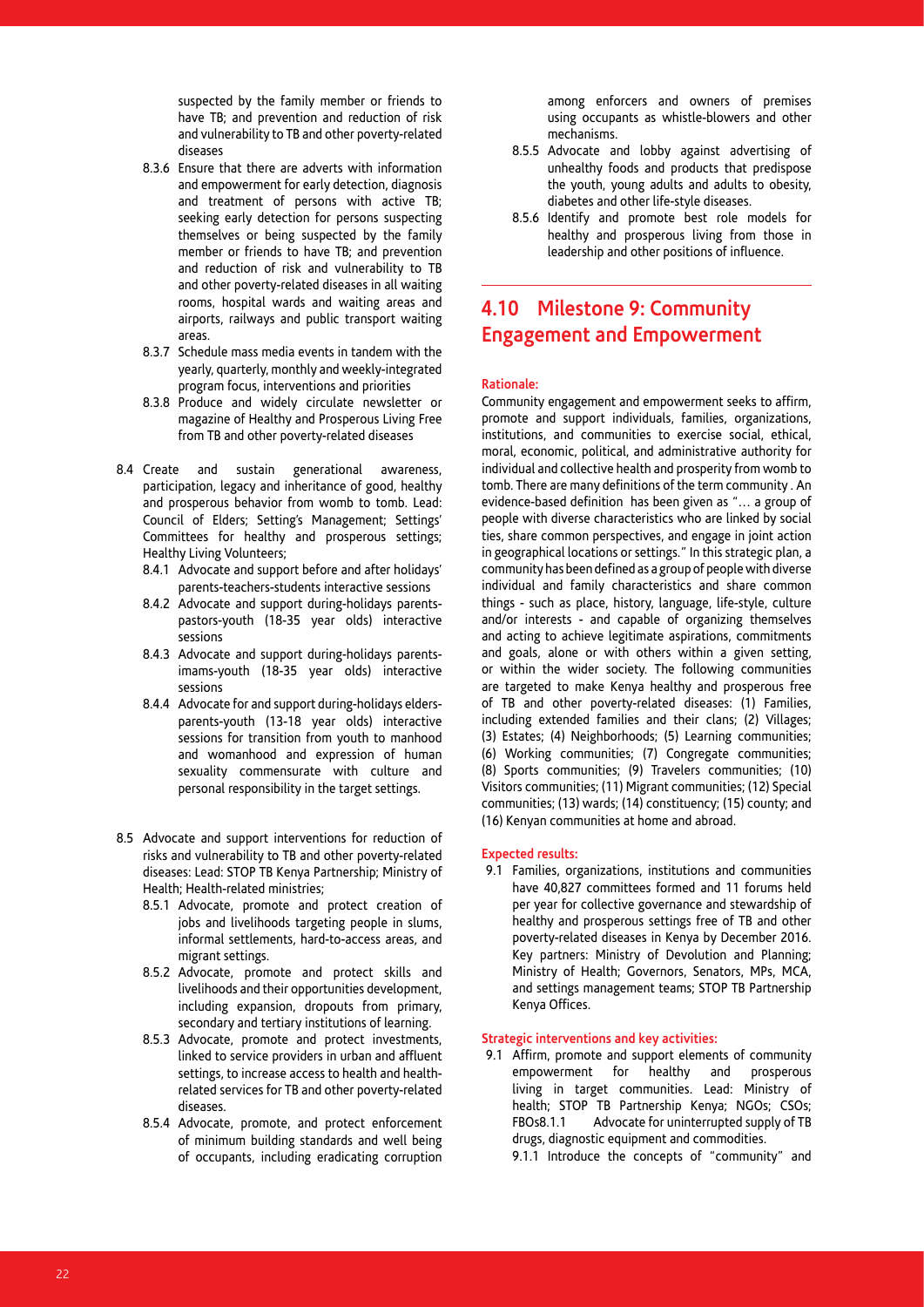community empowerment for healthy and prosperous settings to all members in the setting.

- 9.1.2 Include knowledge and skills on community empowerment in the orientation and training of key partners.
- 9.1.3 Support members in target settings to: (a) discover their risks and vulnerabilities to TB and other poverty-related diseases; (b) undertake self-assessment on the sixteen elements of empowered community;
- 9.1.4 Convene knowledge sharing Ward forum on community empowerment for all settings.
- 9.1.5 Provide technical, material and financial support for the implementation of the settings annual work plans
- 9.2 Support communities to exercise social, ethical, moral, economic, political, and administrative authority for individual and collective health and prosperity from womb to tomb. Lead: Ministry of Devolution and Planning; Ministry of Health; County Governments;
	- 9.2.1 Introduce the concept of STOP TB Partnership Kenya to constituencies.
	- 9.2.2 Catalyze and facilitate formation and orientation of Committees for Healthy and Prosperous Living at each target setting and County.
	- 9.2.3 Convene and facilitate annual County Stakeholders' Forums for Healthy and Prosperous Settings.
	- 9.2.4 Convene and facilitate annual national stakeholders' forum for healthy and prosperous (a) learning institutions; (b) work places; (c) worship places; (d) congregate places; (e) sports settings; (f) travel and transport settings; (g) visited places; (h) migrant population settings; (j) special settings.
	- 9.2.5 Convene and facilitate annual Kenyan diaspora stakeholders' forum for healthy and prosperous Kenya.
	- 9.2.6 Convene and facilitate the National Stakeholders' Forum for Healthy and Prosperous Kenya

## **4.11 Milestone 10: Disaster and Emergency Preparedness and Responses**

#### **Rationale:**

This milestone outlines how STOP TB Partnership Kenya will work with national and county governments, Red Cross and Red Crescent societies and other partners and stakeholders to respond to emergencies and disasters in Kenya. The purpose of this milestone is to ensure TB care and control is mainstreamed in the responses to national emergencies and disasters in line with National and international recommendations

### **Expected results:**

10.1 The 10 target settings have plans to ensure prevention, mitigate, respond and recover from disasters and emergencies including mainstreaming TB care and control by January 2017. Key partners: Ministry of health; County disaster management authorities; humanitarian agencies and organizations; STOP TB Partnership Kenya Coordination Offices.

10.2 At least 95% of people with TB and their families do not suffer excess illness and deaths from disasters or emergencies by June 2017. Key partners: Ministry of health; County disaster management authorities; humanitarian agencies and organizations; STOP TB Kenya Partnership Coordination Offices.

- 10.1 Contribute to building disaster-resistant and disasterresilient settings, including emergency preparedness. Lead: Ministry of Health; STOP TB Partnership Kenya
	- 10.1.1Assess and analyze potential human threats, hazards, and vulnerabilities that can turn into disasters or emergencies in the 10 target settings.
	- 10.1.2Prepare contingency plans to prevent and mitigate effects (including business continuity), and recovery when disaster or emergency occurs.
	- 10.1.3Prepare training plans for disaster and emergency management for each target setting.
	- 10.1.4Train persons responsible for decision-making and for responding whenever disaster or emergencies occur in the target setting.
	- 10.1.5Regularly test the effectiveness of the contingency plans.
	- 10.1.6Advocate for development and implementation of interventions to prevent human threats, hazards, and vulnerabilities; provide permanent protection from natural disasters; and reduce risk of loss of life and injury.
	- 10.1.7Train individuals, families and communities to avoid unnecessary risks and reduce vulnerabilities to disasters and emergencies.
- 10.2 Contribute to response to disasters and emergencies in close collaboration with national and county governments and other partners and stakeholders. Lead: Ministry of Health; STOP TB Partnership Kenya
	- 10.2.1Undertake a rapid initial assessment of nature, level of impact and financial implications.
	- 10.2.2Activate the appropriate contingency plan, depending on pre-set criteria for the identified nature, impact and financial implications, and until the disaster or emergency is subdued
	- 10.2.3Undertake a comprehensive assessment evaluating the level of impact and responses to rapidly move to recovery phase.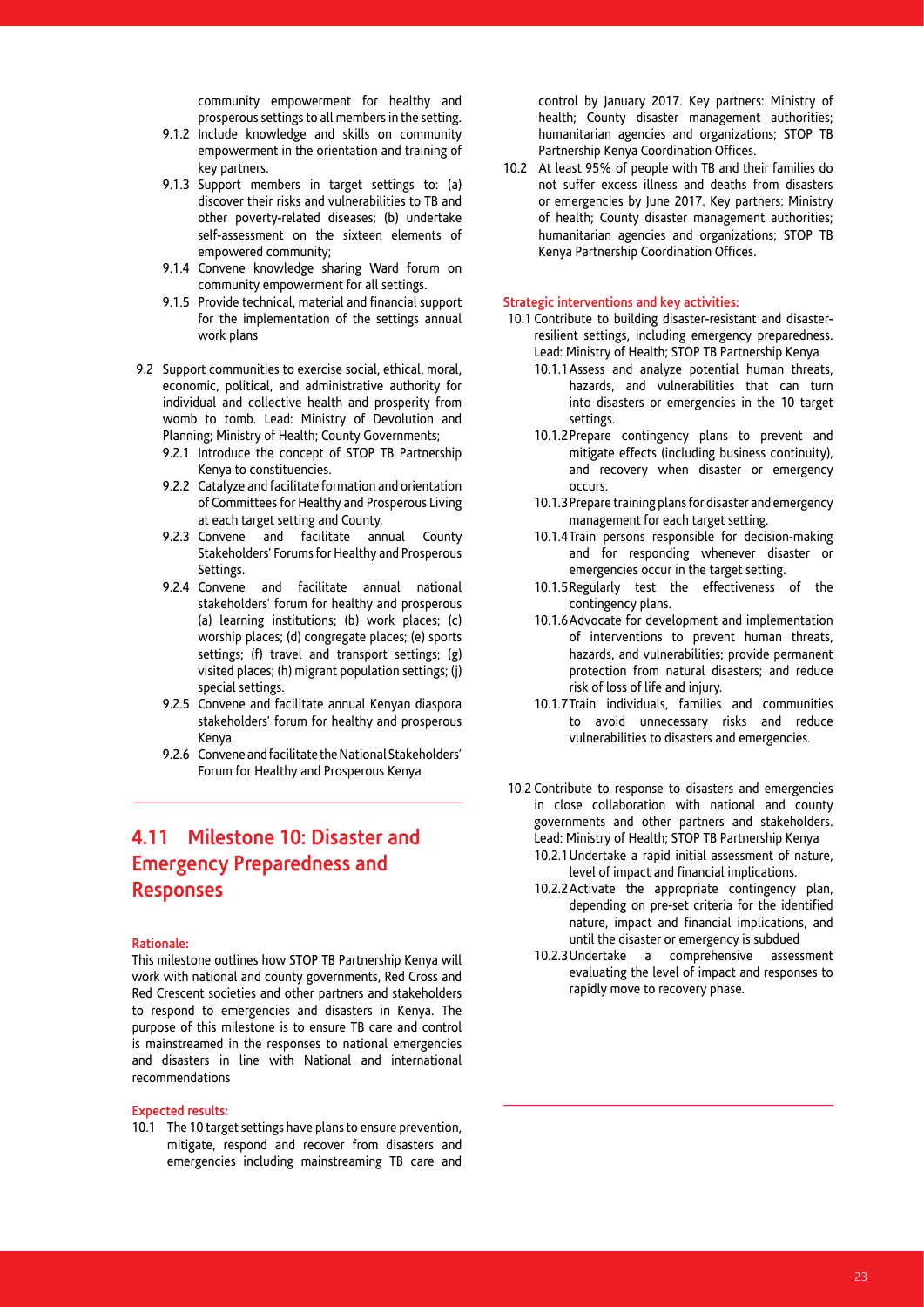## **4.12 Milestone 11: Planning, Monitoring, Review, Evaluation and Reporting**

### **Rationale:**

This milestone presents methods of data collection and generation of information and knowledge to monitor, review, evaluate and report on the performance STOP TB Partnership Kenya. This performance will be measured in terms of: (a) changes in the occurrence and determinants of TB and other poverty-related diseases through surveys, studies and research as outlined in Milestone 3 (Evidence-generation and Knowledge Management); (b) progress towards results; (c) removal of barriers, challenges and constraints and mitigation of risks; (d) assessing whether political leaders, policy makers, programme managers, donors and support and implementing partners and Key partners are meeting their obligations and accountabilities; (e) major events requiring research, monitoring and evaluation data; (f) linkage to target settings', partners', national and county monitoring and information systems. A detailed framework for planning, monitoring, evaluation, review and reporting is presented in Section 5.5.

#### **Expected results:**

- 11.1 At least 50% of target setting units report over 90% of funded activities within each quarter achieved or on track to be achieved. Key partners: Setting Management; Setting Committee and Healthy Living Volunteers; STOP Kenya Partnership Coordinating **Offices**
- 11.2 All Key partners, partners and stakeholders are informed on results, financial status and their obligations in the partnership every six months. Key partners: STOP TB Partnership Kenya Coordinating Offices; Implementation partners
- 11.3 All political and policy dialogues in the National Stakeholder's Forum and national forums for each target setting are informed by findings and recommendations from independent evaluations and progress reviews. Key partners: Universities; Contractors; NGOs.

- 11.1 Monitor progress towards results in line with the key performance indicators, means of verification, and assumptions. Lead: STOP TB Partnership Kenya.
	- 11.1.1Ensure STOP TB Coordinators, Setting Committees and Healthy Living Volunteers hold monthly administration and management meetings.
	- 11.1.2Ensure that Key partners and implementing partners plan, implement and report on planned activities in the annual work plan.
	- 11.1.3Facilitate joint field visits and missions from national and regional levels to selected counties and settings.
- 11.2 Undertake regular progress reviews and reporting of performance of the STOP TB Partnership Kenya in all the milestones. Lead: STOP TB Partnership Kenya; Ministry of Health.
- 11.2.1Ensure that every setting, county and national coordinating officers and volunteers, committees, healthy setting teams and Partnership Secretariat hold quarterly progress review meetings and reporting.
- 11.2.2Ensure that every setting, county and national coordinating officers and volunteers, committees, healthy setting teams, partners, and Secretariat hold mid-year progress reviews and reporting.
- 11.2.3Ensure that every setting and county coordinating officers and volunteers, committees, healthy setting teams and partners hold annual progress reviews and reporting.
- 11.2.4Conduct independent national progress review initially six monthly for the first year and then annually just before the National Stakeholders Forum.
- 11.3 Undertake selected evaluations to inform political and policy dialogue, especially at the National Stakeholders' Forum and national forums for each setting. Lead: STOP TB Kenya Partnership; Ministry of Health.
	- 11.3.1Mechanisms for integration and harmonization
	- 11.3.2Framework for political and policy dialogue
	- 11.3.3Acceptance and effectiveness of stakeholders' forums
	- 11.3.4Performance of healthy living volunteers in each setting
	- 11.3.5Annual opinion survey of settings.
	- 11.3.6Lot quality assurance sample survey of TB treatment centers
	- 11.3.7Effectiveness of interventions to address causes and effects of TB and other poverty-related diseases
	- 11.3.8Other issues arising from annual progress reviews
- 11.4 Catalyze and facilitate annual work, resource mobilization and individual result-based performance planning in the 10 target settings. Lead: STOP TB Partnership Kenya; Ministry of Health; Setting's Management.
	- 11.4.1Develop and issue guidelines for planning in every target setting, incorporating issues and directions from the National Stakeholders' Forum and national forums for each target setting.
	- 11.4.2Hold planning workshops at each regional coordinating office
	- 11.4.3Conduct peer review and quality assurances of the settings and county annual work plans.
	- 11.4.4Ensure that setting management and committee for healthy and prosperous setting undertake planning, mid-year and annual performance review of Key partners with recognition of best performers and most improved performers.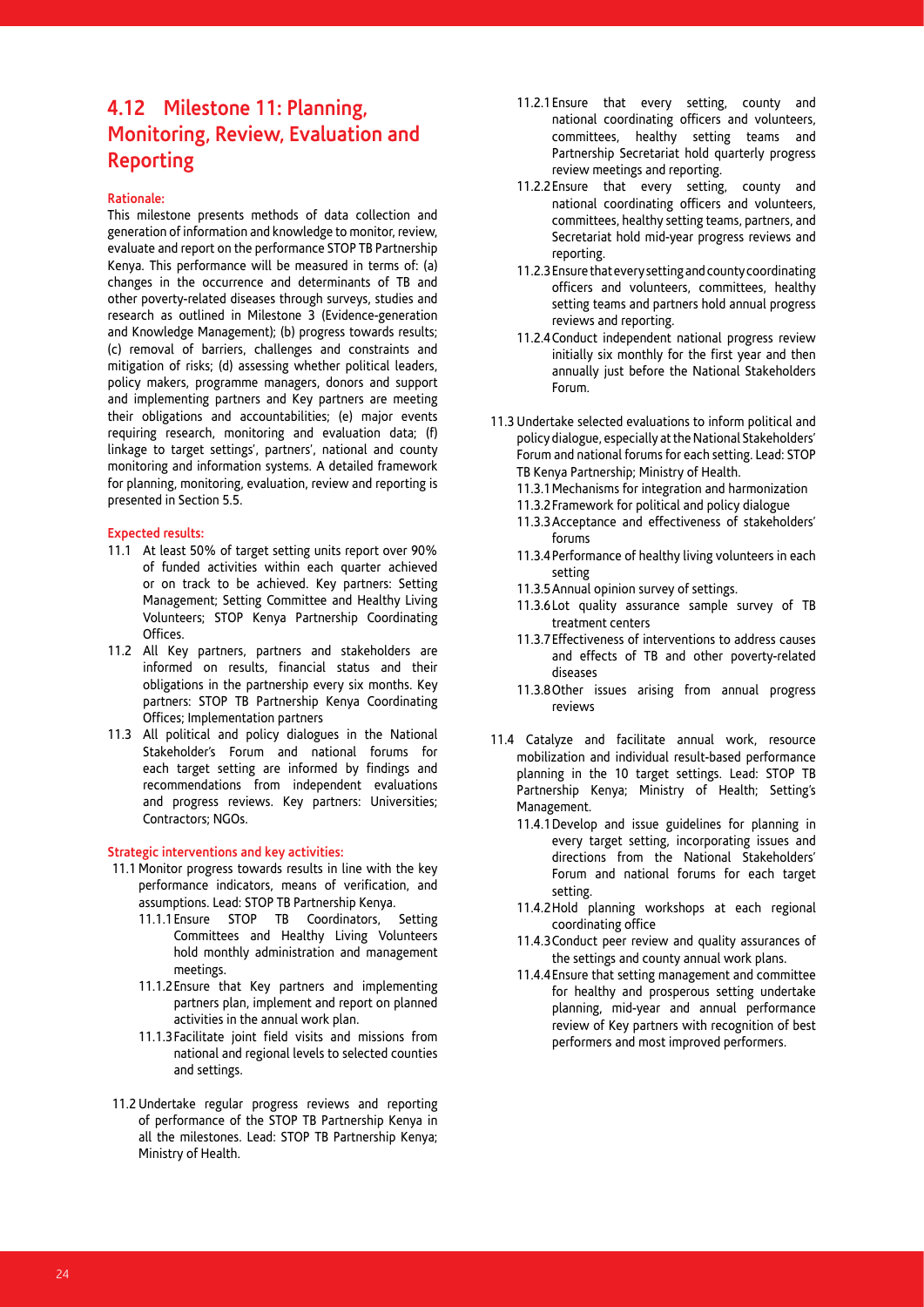## **Chapter 5 Institutional Arrangements and Implementation Framework**

## **5.1 Partnering, Coordination and Harmonization Process**

**(1) Recruiting members:** STOP TB Partnership Kenya will approach and invite individuals, institutions, organizations, business and corporate community, departments and sectors to join the partnership. Recruited members will receive members' information and resource packs that spell out their roles, rights and obligations. They will also read and accept the Basic Partnership Agreement (BPA) and be provided with a shorter version of this strategic plan, the year's annual work plan, and annual calendar of events.

**(2) Harmonizing health and well-being initiatives**  Organizations and institutions willing and able to start and sustain initiatives, programs and projects that make their settings healthy and prosperous, free of TB and other poverty-related diseases, will undergo the following partnership, coordination and harmonization process: (1) Mapping and preparation of a directory of potential partners for each target setting. (2) Clarification and maintenance of scope, boundaries and accountabilities between the STOP TB Partnership Kenya and the potential partner (see Section 5.2) with special reference to the Basic Partnership Agreement. (3) Identification of the expected results in the STOP TB Partnership Kenya Strategic Plan 2014-2018 that would be most effectively realized through the partnership and collaboration with the potential partner. (4) Holding a series of policy and political dialogues leading to signing of an appropriate agreement.

**(3) Mainstreaming interventions for healthy and prosperous living:** STOP TB Partnership Kenya will advocate, promote, protect and support mainstreaming of the elimination of TB and reduction of the burden of other poverty-related diseases in all sectors, departments, institutions, and organizations in Kenya. Key elements of mainstreaming are presence of: (a) policy and legal provisions; (b) designated Focal Point person; (c) active Healthy & Prosperous Setting Committee; (d) active Healthy Living Volunteers (HLVs); (e) up to date five-year action plan for the setting with annual resultsbased performance planning and appraisal; (f) availability and easy access to setting-specific job aids and tools; and (g) a continuing capacity building and development plan.

**(4) Using programme integration mechanisms, structures, processes and tools:** STOP TB programming will spearhead programme integration with commensurate focus and visibility for integrated programs. Integration begins with identification of shared blocks of the health system (HR, Drugs and Medical Supplies, etc.) or the setting and ensuring that schedules and protocols of using these blocks are balanced so that there is win-win situation for all programs. Some of the programs may be packaged as EPI Plus (EPI+), meaning the core intervention is vaccination, but its delivery is with other interventions. Integration approach is to agree on the key results for the year and focus on those, then move to the next year adding on other programme results focus and continuing with the previous years now integrated. Within the year, for focus for the quarter is identified and scheduled, while those continuing from previous quarters are integrated.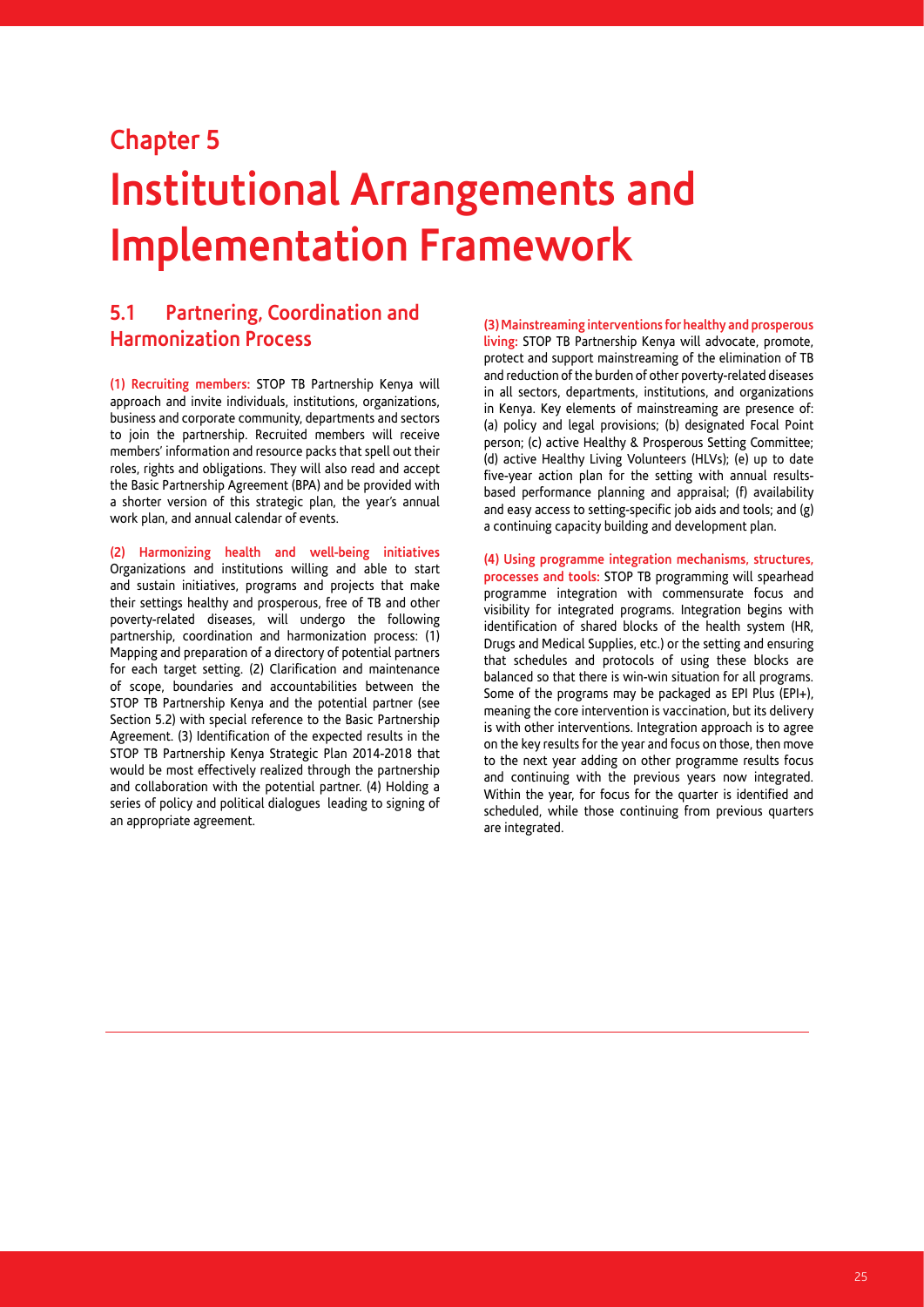## **5.2 Roles, Responsibilities and Accountabilities of Key partners and Partners**

**(1) Between TB-ICC and STOP TB Partnership Kenya**: STOP TB Partnership Kenya will closely work with TB-ICC as indicated in Table 10.

|    | Table 10: Roles, responsibilities and accountabilities between TB-ICC and STOP TB Partnership Kenya                                                                            |       |                                                                                                                                                                 |    |                                                                                                                                                                                                                                                                                      |  |  |  |
|----|--------------------------------------------------------------------------------------------------------------------------------------------------------------------------------|-------|-----------------------------------------------------------------------------------------------------------------------------------------------------------------|----|--------------------------------------------------------------------------------------------------------------------------------------------------------------------------------------------------------------------------------------------------------------------------------------|--|--|--|
|    | TB-ICC/NTLD-Program                                                                                                                                                            | Kenya | Joint TB-ICC and STOP TB Partnership                                                                                                                            |    | <b>STOP TB Partnership Kenya</b>                                                                                                                                                                                                                                                     |  |  |  |
| 1. | Restricted membership                                                                                                                                                          | 1.    | Reciprocal membership                                                                                                                                           | 1. | Open membership                                                                                                                                                                                                                                                                      |  |  |  |
| 2. | Formulation of policies, norms<br>and standards for TB prevention,<br>control, care and elimination                                                                            | 2.    | Support STOP TB Partnership<br>Kenya mechanisms, structures,<br>process and tools for governance,<br>leadership, collaboration and<br>partnership at all levels | 2. | Advocate for adoption, adaptation<br>and scaling up policies, norms<br>and standards for TB prevention,<br>control, care and elimination                                                                                                                                             |  |  |  |
| 3. | Provide technical guidance to<br>mainstreaming TB interventions to<br>make all healthy and prosperous<br>settings free from TB and burden<br>of other poverty-related diseases | 3.    | Advocate for political and policy<br>commitment to elimination of TB<br>and reduction of the burden of<br>other-poverty-related diseases                        | 3. | Raise profile of TB in non-<br>health sectors and move its<br>control beyond health sector by<br>advocating and supporting the<br>mainstreaming interventions for<br>healthy and prosperous settings<br>free of TB and burden of other<br>poverty-related diseases in ALL<br>sectors |  |  |  |
| 4. | Technical and advisory on<br>facilities, products, technologies,<br>trends, etc.                                                                                               | 4.    | Resource mobilization                                                                                                                                           | 4. | Advocacy and resource<br>mobilization agenda                                                                                                                                                                                                                                         |  |  |  |
| 5. | Monitor quality of TB facilities,<br>products and services accessed by<br>their workers and dependents                                                                         | 5.    | Solve common problems                                                                                                                                           | 5. | Advocate for easy access and high<br>quality of TB facilities, products<br>and services                                                                                                                                                                                              |  |  |  |
| 6. | Coordination of technical partners                                                                                                                                             | 6.    | Coordination of partners pursuing<br>shared goals                                                                                                               | 6. | Coordination of advocacy and<br>resource mobilization partners<br>action                                                                                                                                                                                                             |  |  |  |
| 7. | Build, manage and share technical<br>data, information and knowledge<br>on TB                                                                                                  | 7.    | Generate, manage and share<br>technical and general data,<br>information and knowledge on<br>elimination of TB                                                  | 7. | Build, manage and share technical<br>and general data, information<br>and knowledge on TB and other<br>poverty-related diseases                                                                                                                                                      |  |  |  |
|    |                                                                                                                                                                                |       |                                                                                                                                                                 |    |                                                                                                                                                                                                                                                                                      |  |  |  |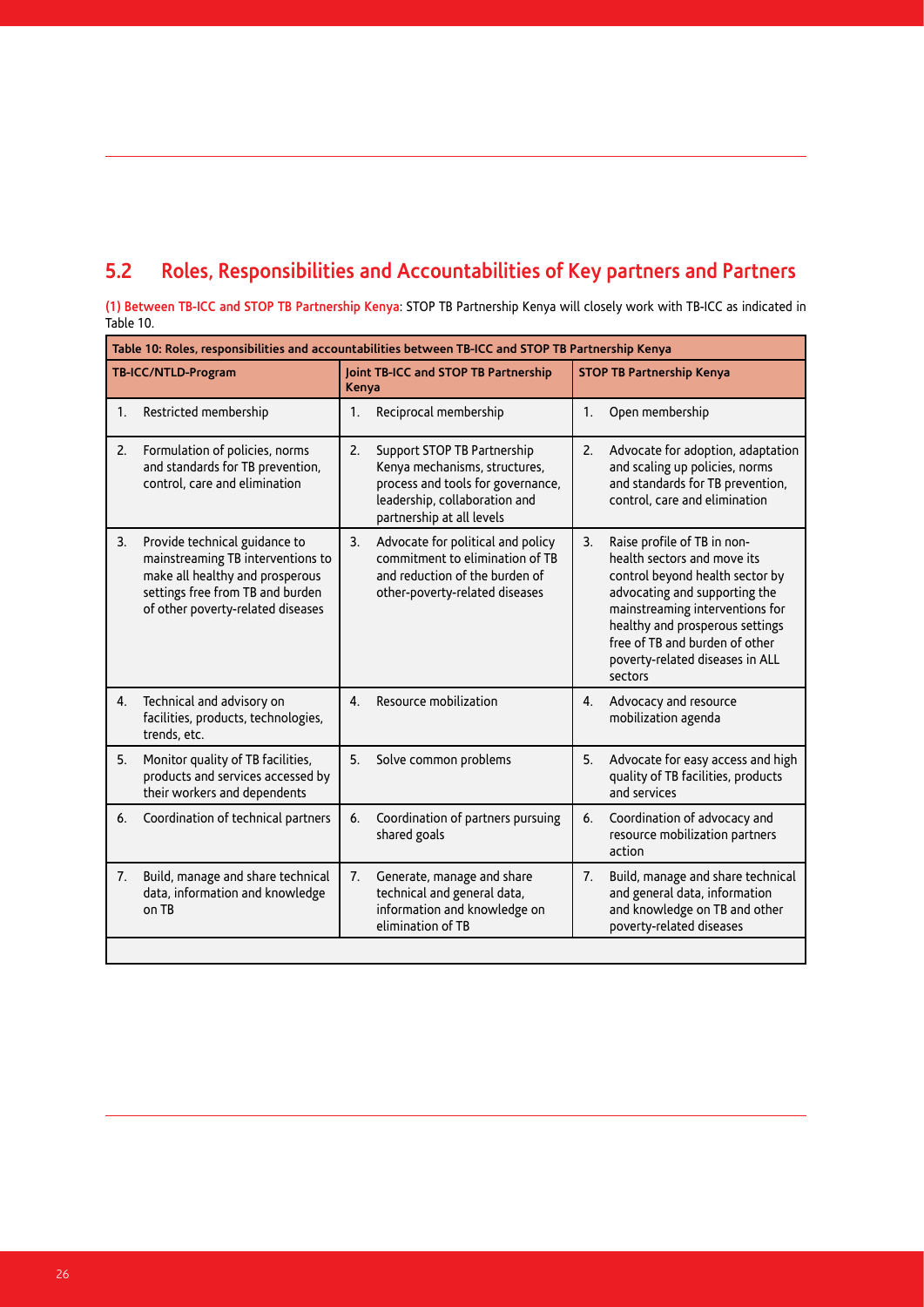**2) Between business community and STOP TB Partnership Kenya:** STOP TB Partnership Kenya will work with business community as shown in Table 11.

| Table 11: Delineation of roles between business community and STOP TB Partnership Kenya |                                                                                                                                                                                                                                                                      |         |                                                                                                                                                                                                                      |                |                                                                                                                                                                                                                                                                                              |  |  |
|-----------------------------------------------------------------------------------------|----------------------------------------------------------------------------------------------------------------------------------------------------------------------------------------------------------------------------------------------------------------------|---------|----------------------------------------------------------------------------------------------------------------------------------------------------------------------------------------------------------------------|----------------|----------------------------------------------------------------------------------------------------------------------------------------------------------------------------------------------------------------------------------------------------------------------------------------------|--|--|
|                                                                                         | <b>Business and corporate community</b>                                                                                                                                                                                                                              |         | Joint responsibilities and<br>accountabilities                                                                                                                                                                       |                | <b>STOP TB Partnership Kenya</b>                                                                                                                                                                                                                                                             |  |  |
| 1.                                                                                      | Initiate corporate social<br>responsibility and mechanisms,<br>structures, processes and tools for<br>increasing the purchasing power<br>of customers and niche for healthy<br>and prosperous setting free of<br>TB and burden of other poverty-<br>related diseases | $1_{-}$ | Review content and reach of<br>corporate social responsibility<br>and options of synergy and<br>complementarity with healthy and<br>prosperous setting free of TB and<br>burden of other poverty-related<br>diseases | 1 <sup>1</sup> | Advocate for a win-win<br>partnership between corporate<br>social responsibility initiatives<br>and the healthy and prosperous<br>settings free from TB and other<br>poverty-related diseases initiative<br>and provide the nationwide, year-<br>round, doorstep platform to the<br>partner. |  |  |
| 2.                                                                                      | Allow workers' time to be<br>informed, mobilized and trained                                                                                                                                                                                                         | 2.      | Support information and<br>mobilization of workers and their<br>families                                                                                                                                             | 2 <sub>1</sub> | Advocate for information and<br>mobilization of workers to be<br>trained                                                                                                                                                                                                                     |  |  |
| 3.                                                                                      | Allow Focal Point person, Health<br>& Prosperous Setting Committee<br>and Healthy Living Volunteers to<br>use allocated time                                                                                                                                         | 3.      | Support systems and capacity<br>building                                                                                                                                                                             | 3.             | Advocate and support actions<br>by Focal Point person, Health &<br>Prosperous Setting Committee and<br><b>Healthy Living Volunteers</b>                                                                                                                                                      |  |  |
| 4.                                                                                      | Implement, supervise, monitor<br>and report on setting's policy and<br>legal frameworks that mainstream<br>elimination of TB and reduction<br>of the burden of TB and other<br>poverty-related diseases                                                              | 4.      | Review of existing policy and<br>legal frameworks to mainstream<br>elimination of TB and reduction<br>of the burden of TB and other<br>poverty-related diseases                                                      | 4.             | Advocate for and support review<br>and monitor of existing policy and<br>legal frameworks that mainstream<br>elimination of TB and reduction<br>of the burden of TB and other<br>poverty-related diseases                                                                                    |  |  |
| 5.                                                                                      | Appreciate financial benefits of<br>partnership STOP TB Partnership                                                                                                                                                                                                  | 5.      | Monitor productivity and wealth<br>creation                                                                                                                                                                          | 5.             | Advocate for increased<br>productivity, wealth creation and                                                                                                                                                                                                                                  |  |  |
|                                                                                         | Kenya                                                                                                                                                                                                                                                                |         | Support annual stakeholders<br>forum within the corporate entity                                                                                                                                                     |                | purchasing power of customers as<br>benefits of STOP TB Partnership<br>Kenya                                                                                                                                                                                                                 |  |  |
|                                                                                         |                                                                                                                                                                                                                                                                      |         |                                                                                                                                                                                                                      |                |                                                                                                                                                                                                                                                                                              |  |  |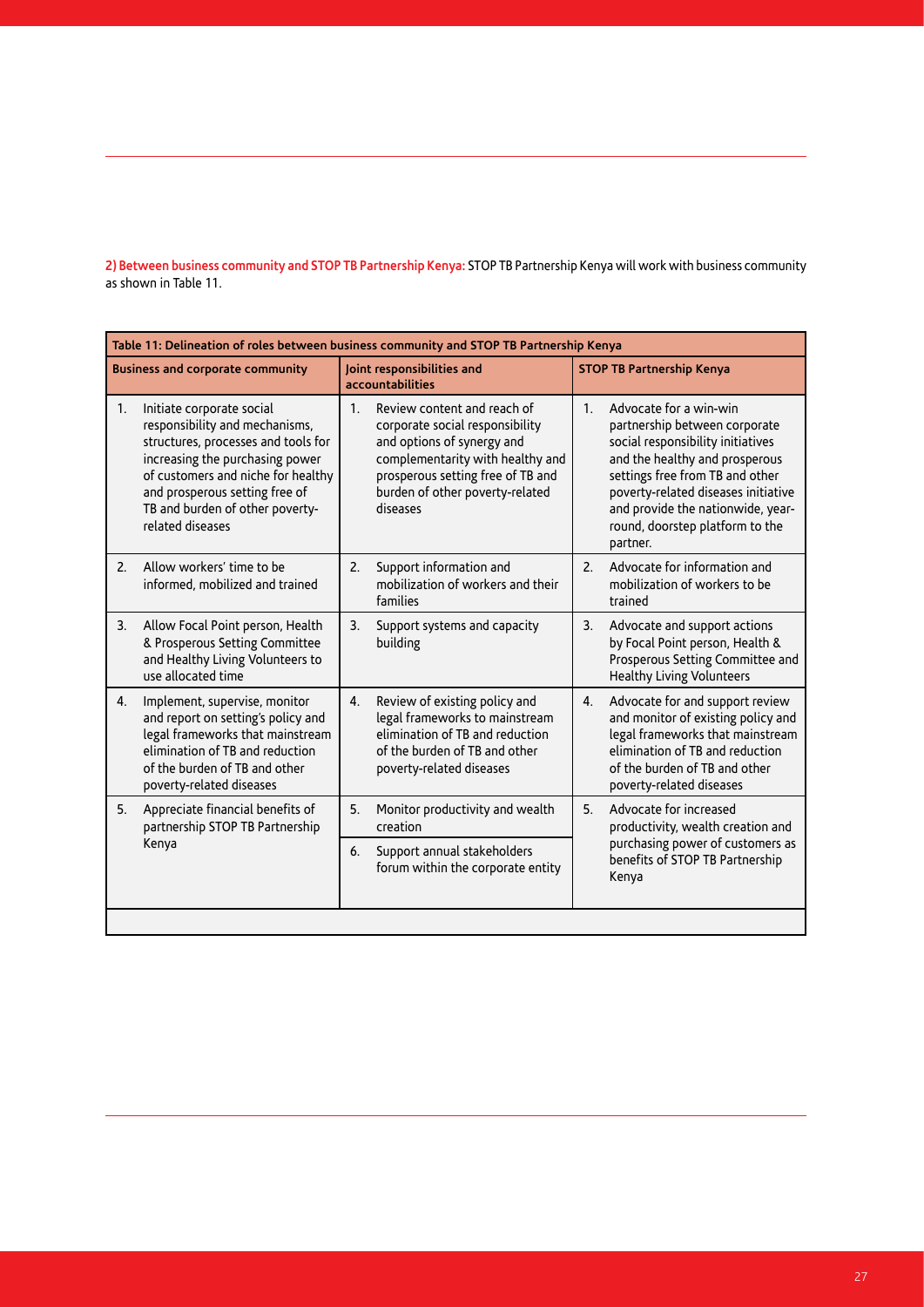## **5.3 Organization and Management of the Partnership**

Figures 1 and 2 show the organization and management of the STOP TB Partnership Kenya. The Partnership: (a) builds on existing national and county structures; (2) is replicable at all levels and in all target settings for maximum participation of the people of Kenya and (3) mirrors the global STOP TB Partnership.

**Structures:** Overall aspirations, commitments and policy direction of the STOP TB Partnership Kenya will be set by the National Stakeholders' Forum. As listed in Table 12, the forum will have 225 representatives. The Group of Eminent Persons will be advisory to the National Stakeholders' Forum and Partnership Coordinating Board and conducts high level advocacy for making Kenya healthy and prosperous free of TB and other poverty related diseases. Kenyan Diaspora Forum will set overall aspirations, commitment and policy direction for making Kenyans abroad healthy and prosperous free of TB and other poverty-related diseases. The Diaspora Forum will have three representatives from each of the 54 STOP TB Partnership Kenya diaspora committees within the diplomatic missions of Kenya. Each of the ten target settings will have national forums made of up registered members of the STOP TB Partnership Kenya. The setting forums will review progress in the setting and participate in the National Stakeholders' Forum. The settings' national forums will also advise STOP TB Partnership Kenya on policies, strategies and best practices to make each setting healthy and prosperous free of TB and other poverty-related diseases. Each county will have a stakeholders' forum made up of registered members of the STOP TB Partnership Kenya. The county forums will be held once a year. There will be county STOP TB Partnership Kenya Committee. The committees will meet every quarter to review performance in target settings. Each setting will have a seven-member committee. The setting committees will meet monthly to review Healthy Living Volunteers activities and setting's progress on work plan.

**Figure 1: Organizational chart for Healthy and Prosperous Kenya at national level**

#### **Figure 1: Organizational chart for Healthy and Prosperous Kenya at national level**

|                                                                 | National Stakeholders' Forum                                                                                                                       |
|-----------------------------------------------------------------|----------------------------------------------------------------------------------------------------------------------------------------------------|
| Health & Health-related                                         | <b>Group of Eminent Persons</b>                                                                                                                    |
| <b>Committees of Parliament</b><br>$(n=13)$                     | STOP TB Kenya Partnership Coordinating Board<br>& Secretariat                                                                                      |
| Health & Health-related<br>Committees of the Senate<br>$(n=13)$ | 1. County Stakeholders' Forum (n=47)                                                                                                               |
|                                                                 | 1. Diaspora Stakeholders' Forum (n=47)                                                                                                             |
| Focal Point Person at Attorney<br>General's Office (1)          | 2. Learning Settings National Stakeholders' Forum<br>3. Work places National Stakeholders' Forum<br>4. Worship places National Stakeholders' Forum |
|                                                                 | 5. Congregate National Stakeholders' Forum                                                                                                         |
| Ministries for Health &<br>Health-related sectors $(n=5)$       | 6. Sports places National Stakeholders' Forum<br>7. Visited places National Stakeholders' Forum<br>8. Travel settings National Stakeholders' Forum |
|                                                                 | 9. Migrant Populations National Stakeholders' Forum<br>10. Special Settings National Stakeholders' Forum                                           |

Note: All structures are for Healthy & Prosperous Kenya free of TB and other poverty diseases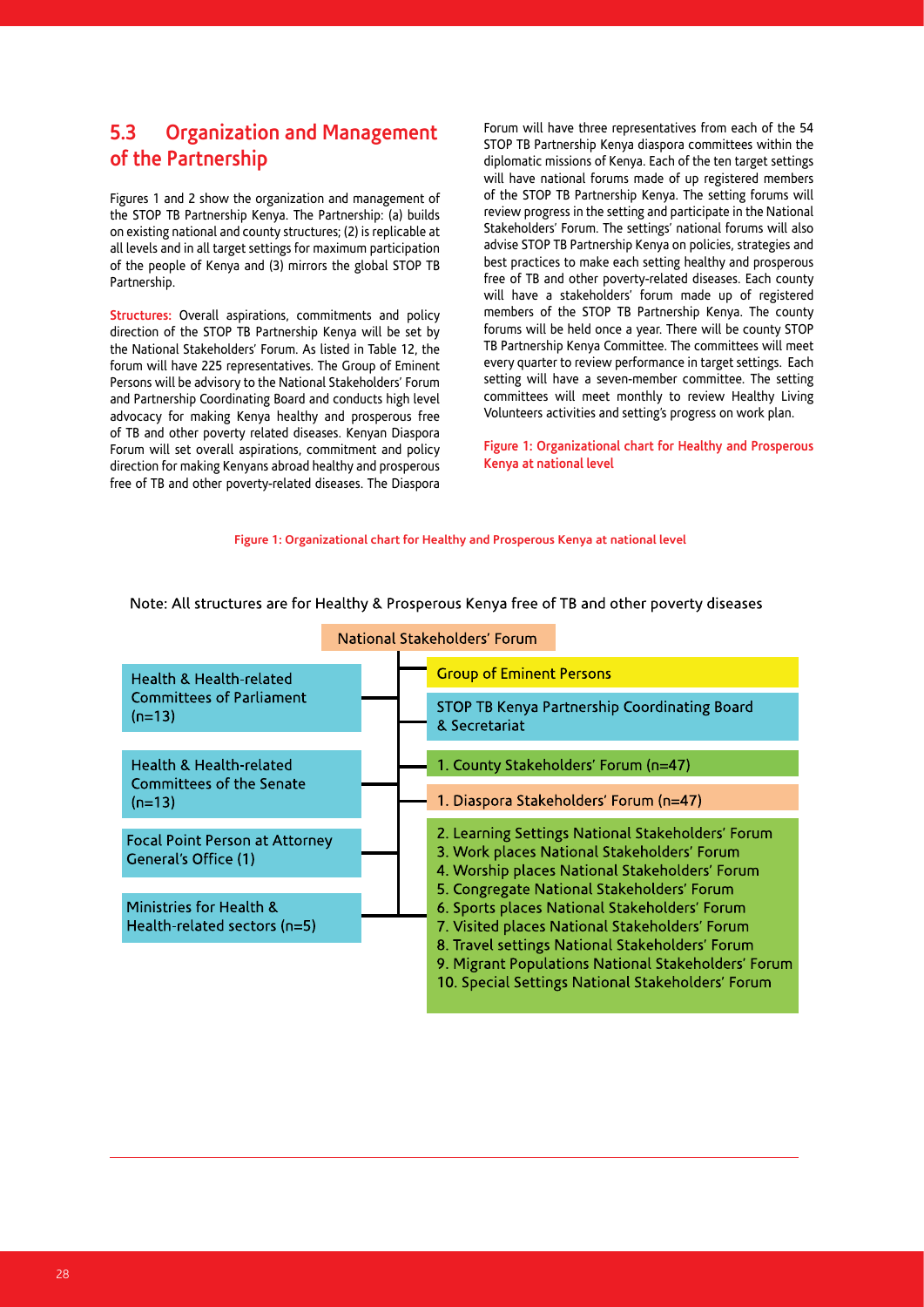| Table 12: National Stakeholders' Forum for Healthy and Prosperous Kenya |                                                                                                                  |              |                             |                      |  |  |  |  |
|-------------------------------------------------------------------------|------------------------------------------------------------------------------------------------------------------|--------------|-----------------------------|----------------------|--|--|--|--|
| No.                                                                     | <b>Stakeholders</b>                                                                                              | <b>Units</b> | Representatives per<br>unit | <b>Total members</b> |  |  |  |  |
| 1                                                                       | Parliament health and health-related<br>committees                                                               | 13           |                             | 13                   |  |  |  |  |
| $\overline{2}$                                                          | Senate health and health-related<br>committees                                                                   | 3            | 1                           | 3                    |  |  |  |  |
| 3                                                                       | Judiciary focal point persons for healthy<br>laws and regulations                                                | 1            | 1                           |                      |  |  |  |  |
| $\overline{4}$                                                          | Cabinet Secretaries representing health<br>and health-related ministries#                                        | 1            | 5                           | 5                    |  |  |  |  |
| 5                                                                       | Diaspora Forum Representatives                                                                                   |              | 3                           | 3                    |  |  |  |  |
| 6                                                                       | County Forums Representatives                                                                                    | 47           | 3                           | 141                  |  |  |  |  |
| 7                                                                       | Settings National Forums Representatives                                                                         | 10           | 3                           | 30                   |  |  |  |  |
| 8                                                                       | Coordinating Board                                                                                               | 1            | 29                          | 29                   |  |  |  |  |
| <b>Total</b>                                                            | 225                                                                                                              |              |                             |                      |  |  |  |  |
|                                                                         | Notes: #-Health; Education; Lands, Housing and Urban Development; National Treasury; and Devolution and Planning |              |                             |                      |  |  |  |  |

## **Figure 2: Organizational chart for Healthy and Prosperous Settings at county level**

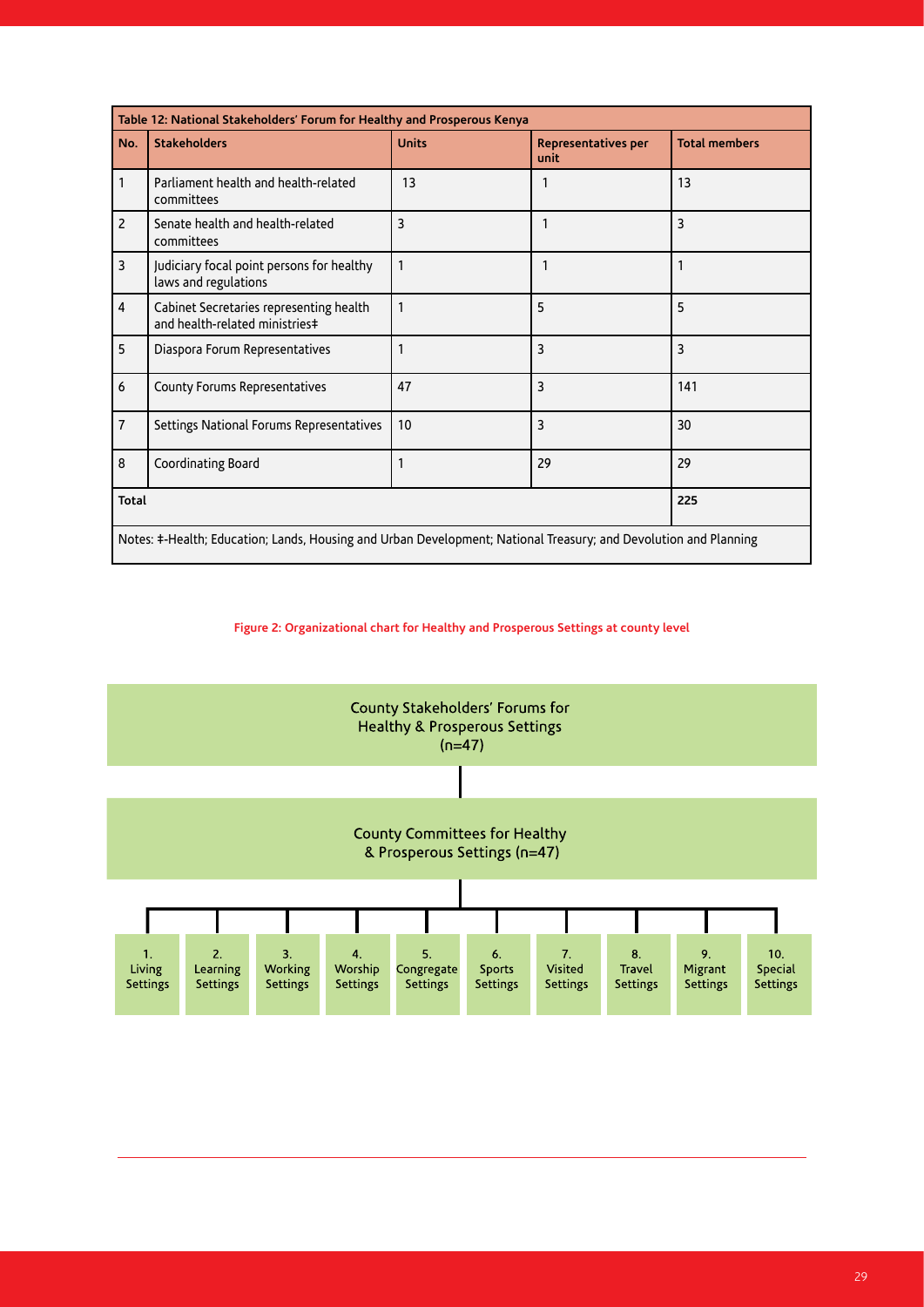**Key partners:** There will be 71 STOP TB Champions, Ambassadors and Advocates at national level as shown in Table 13 and 5,388 at county level as shown in Table 14. There will be a total of 274,745 committee members (Table 15) and 371,375 Healthy Living Volunteers (Table 16). Healthy Living Volunteers will form cohorts in life with certification to move into any setting: once a Healthy Living Volunteer, always a Healthy Living Volunteer.

|                | Table 13: STOP TB Champions, Ambassadors and Advocates at national level |              |                 |                     |  |  |  |  |
|----------------|--------------------------------------------------------------------------|--------------|-----------------|---------------------|--|--|--|--|
| No.            | Points of operation by setting category                                  | <b>Units</b> | Actors per unit | <b>Total Actors</b> |  |  |  |  |
| $\mathbf{1}$   | 1. Parliament (representing where people live)                           | 13           | $\mathbf{1}$    | 13                  |  |  |  |  |
| $\mathbf{2}$   | 1. Senate (representing where people live)                               | 3            | $\mathbf{1}$    | $\overline{3}$      |  |  |  |  |
| 3              | 1. Judiciary (representing where people live)                            |              | $\mathbf{1}$    | $\mathbf{1}$        |  |  |  |  |
| $\overline{4}$ | 1. Cabinet (representing where people live)                              | $\mathbf{1}$ | $\overline{3}$  | $\overline{3}$      |  |  |  |  |
| 5              | 1. Kenya Diaspora regions (representing where people live)               | 8            | $\overline{3}$  | 24                  |  |  |  |  |
| 6              | 2. National learning institutions                                        | $\mathbf{1}$ | $\overline{3}$  | 3                   |  |  |  |  |
| $\overline{7}$ | 3. National work places                                                  |              | $\overline{3}$  | $\overline{3}$      |  |  |  |  |
| 8              | 5. National worship places                                               |              | $\overline{3}$  | 3                   |  |  |  |  |
| 9              | 6. National congregate places                                            | $\mathbf{1}$ | $\overline{3}$  | $\overline{3}$      |  |  |  |  |
| 10             | 7. National visited places                                               | $\mathbf{1}$ | $\overline{3}$  | $\overline{3}$      |  |  |  |  |
| 11             | 8. National sports places                                                | $\mathbf{1}$ | $\overline{3}$  | $\overline{3}$      |  |  |  |  |
| 12             | 9. National travel/transport settings                                    |              | $\overline{3}$  | $\overline{3}$      |  |  |  |  |
| 13             | 10. National migrant populations settings                                |              | $\overline{3}$  | 3                   |  |  |  |  |
| 14             | 11. National special settings                                            | -1           | 3               | $\overline{3}$      |  |  |  |  |
| Total          | 71                                                                       |              |                 |                     |  |  |  |  |

|                | Table 14: STOP TB Champions, Ambassadors and Advocates at county level |              |                 |                     |  |  |  |  |
|----------------|------------------------------------------------------------------------|--------------|-----------------|---------------------|--|--|--|--|
| No.            | Points of operation by setting category                                | <b>Units</b> | Actors per unit | <b>Total Actors</b> |  |  |  |  |
| $\mathbf{1}$   | 1. County (where people live)                                          | 47           | 3               | 141                 |  |  |  |  |
| $\overline{2}$ | 1. Constituency (where people live)                                    | 290          | 3               | 870                 |  |  |  |  |
| $\overline{3}$ | 1. Ward (where people live)                                            | 1450         | 3               | 4,350               |  |  |  |  |
| $\overline{4}$ | 2. County learning institutions                                        | $\mathbf{1}$ | 3               | $\overline{3}$      |  |  |  |  |
| 5              | 3. County work places                                                  | $\mathbf{1}$ | $\overline{3}$  | $\overline{3}$      |  |  |  |  |
| 6              | 4. County worship places                                               | $\mathbf{1}$ | 3               | $\overline{3}$      |  |  |  |  |
| $\overline{7}$ | 5. County congregate places                                            | $\mathbf{1}$ | $\overline{3}$  | $\overline{3}$      |  |  |  |  |
| 8              | 6. County visited places                                               | 1            | 3               | $\overline{3}$      |  |  |  |  |
| 9              | 7. County sports places                                                | $\mathbf{1}$ | $\overline{3}$  | $\overline{3}$      |  |  |  |  |
| 10             | 8. County travel/transport settings                                    | $\mathbf{1}$ | 3               | $\overline{3}$      |  |  |  |  |
| 11             | 9. County migrant populations settings                                 | $\mathbf{1}$ | $\overline{3}$  | $\overline{3}$      |  |  |  |  |
| 12             | 10. County special settings                                            | $\mathbf{1}$ | $\overline{3}$  | $\overline{3}$      |  |  |  |  |
| <b>Total</b>   | 5,388                                                                  |              |                 |                     |  |  |  |  |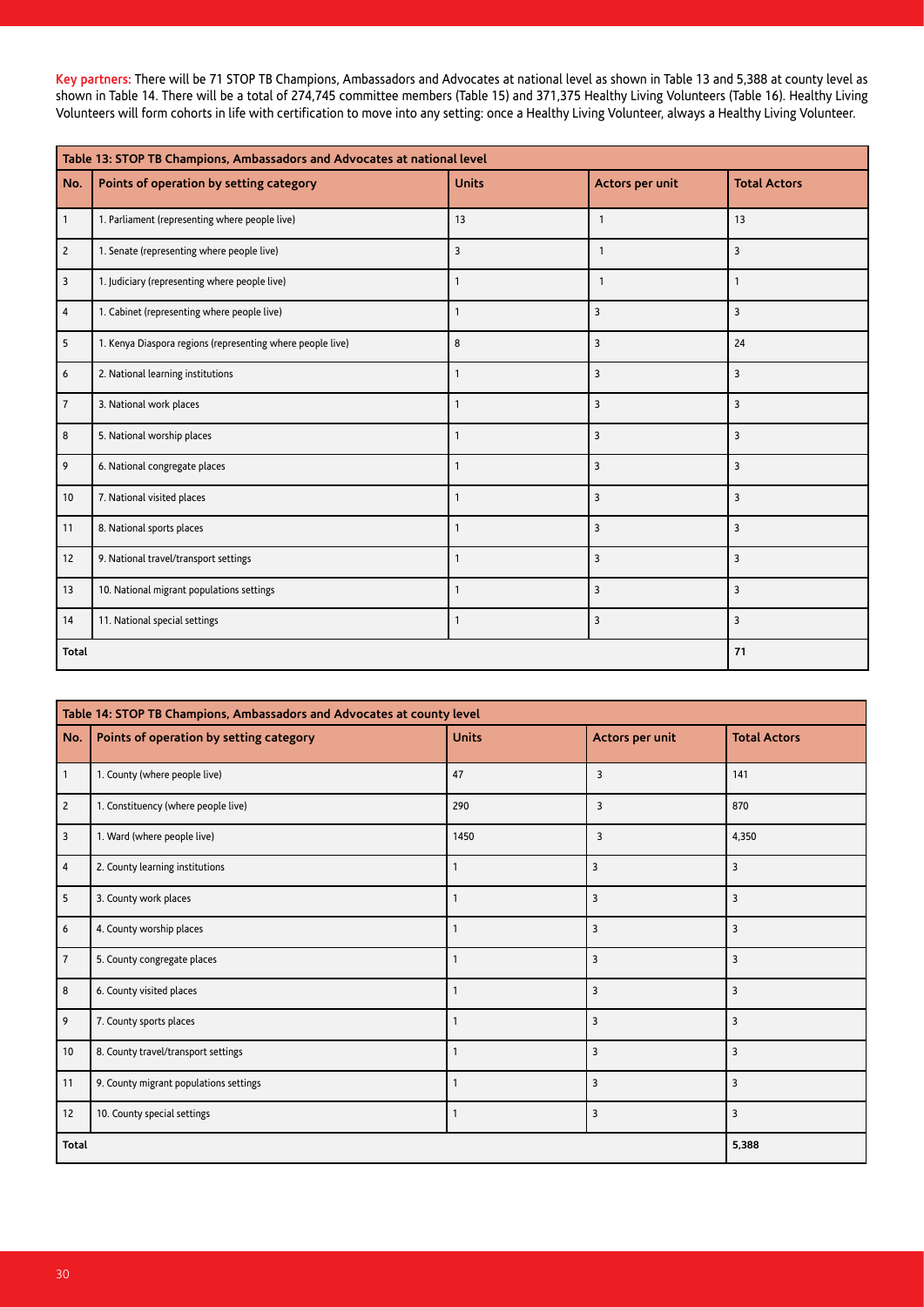|                | Table 15: Committees for healthy and prosperous settings                      |              |                  |                      |  |  |  |  |  |
|----------------|-------------------------------------------------------------------------------|--------------|------------------|----------------------|--|--|--|--|--|
| No.            | <b>Setting code and Committees</b>                                            | <b>Units</b> | Members per unit | <b>Total members</b> |  |  |  |  |  |
| $\mathbf{1}$   | 1. Kenya Diaspora Committees for healthy and prosperous Kenya                 | 54           | 5                | 270                  |  |  |  |  |  |
| $\overline{2}$ | 1. County STOP Committees for healthy and prosperous Settings                 | 47           | 15               | 705                  |  |  |  |  |  |
| 5              | 1. Village/Estate/Neighborhood committees for healthy and prosperous settings | 10685        | $\overline{7}$   | 74,795               |  |  |  |  |  |
| 6              | 2. Learning Institutions Committees for healthy and prosperous settings       | 10820        | $\overline{7}$   | 75,740               |  |  |  |  |  |
| $\overline{7}$ | 3. Work places Committees for healthy and prosperous settings                 | 5010         | $\overline{7}$   | 35,070               |  |  |  |  |  |
| 8              | 4. Worship places committees healthy and prosperous settings                  | 5010         | $\overline{7}$   | 35,070               |  |  |  |  |  |
| 9              | 5. Congregate places committees for healthy and prosperous settings           | 5010         | $\overline{7}$   | 35,070               |  |  |  |  |  |
| 10             | 6. Sports places committees for healthy and prosperous settings               | 206          | $\overline{7}$   | 1,442                |  |  |  |  |  |
| 11             | 7. Visited places committees for healthy and prosperous settings              | 124          | $\overline{7}$   | 868                  |  |  |  |  |  |
| 12             | 8. Travel settings committees for healthy and prosperous settings             | 1023         | $\overline{7}$   | 7,161                |  |  |  |  |  |
| 13             | 9. Migrant populations committees healthy and prosperous settings             | 611          | $\overline{7}$   | 4,277                |  |  |  |  |  |
| 14             | 10. Special settings committees for healthy and prosperous settings           | 611          | $\overline{7}$   | 4,277                |  |  |  |  |  |
| Total          | 274,745                                                                       |              |                  |                      |  |  |  |  |  |

|                | Table 15: Committees for healthy and prosperous settings            |              |                     |                         |  |  |  |  |
|----------------|---------------------------------------------------------------------|--------------|---------------------|-------------------------|--|--|--|--|
| No.            | Points of operation by setting category                             | <b>Units</b> | Volunteers per unit | <b>Total volunteers</b> |  |  |  |  |
| $\vert$ 1      | 1. Village/Estates/Neighborhoods                                    | 10,685       | 5                   | 53,425                  |  |  |  |  |
| $\overline{2}$ | 2. Learning institutions - Early Child Development Centers          | 2,705        | 5                   | 13,525                  |  |  |  |  |
| $\vert$ 3      | 2. Learning institutions - primary schools (5 per class, 8 classes) | 2,705        | 40                  | 108,200                 |  |  |  |  |
| $\vert$ 4      | 2. Learning institutions - secondary schools (5 per form, 4 forms)  | 2,705        | 20                  | 54,100                  |  |  |  |  |
| 5              | 2. Learning institutions - tertiary education (5 per year, 4 years) | 2,705        | 20                  | 54,100                  |  |  |  |  |
| 6              | 3. Work Places                                                      | 5,010        | 5                   | 25,050                  |  |  |  |  |
| 7              | 4. Visited places                                                   | 124          | 5                   | 620                     |  |  |  |  |
| 8              | 5. Worship places                                                   | 5,010        | 5                   | 25,050                  |  |  |  |  |
| $ 9\rangle$    | 6. Congregate places                                                | 5,010        | 5                   | 25,050                  |  |  |  |  |
| 10             | 7. Sports places                                                    | 206          | 5                   | 1,030                   |  |  |  |  |
| 11             | 8. Travel/Transport settings                                        | 1,023        | 5                   | 5,115                   |  |  |  |  |
| 12             | 9. Migrant populations settings                                     | 611          | 5                   | 3,055                   |  |  |  |  |
| 13             | 10. Special settings                                                | 611          | 5                   | 3,055                   |  |  |  |  |
| <b>Total</b>   | 371,375                                                             |              |                     |                         |  |  |  |  |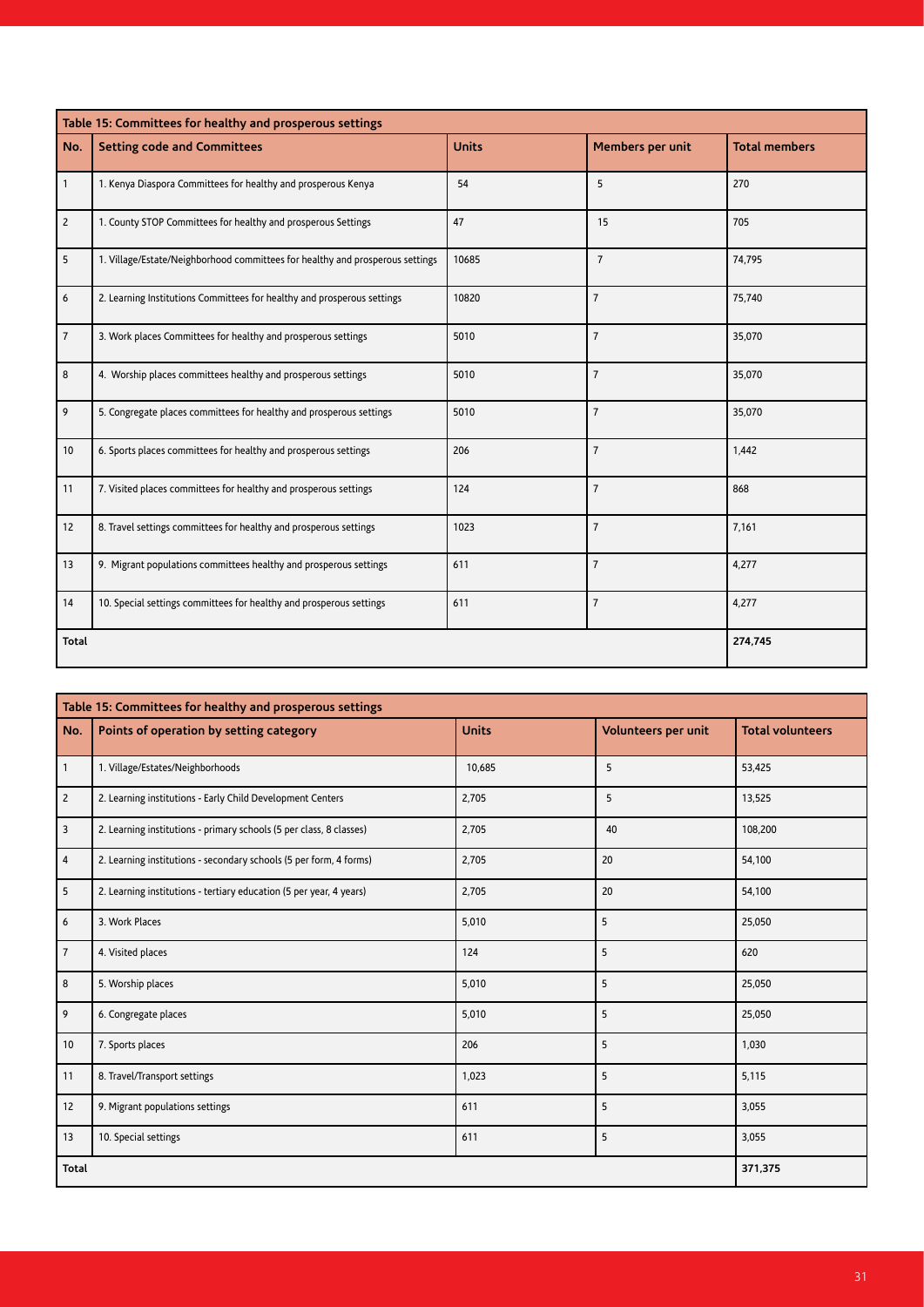**Partnership Secretariat:** As shown in Figure 3 the Secretariat will have one national and 47 county coordination offices. The Secretariat will have 56 staff and 60 volunteers as shown in Table 17. The Chief Advisor will be on retainer basis to provide guidance to the Partnership across all milestones and levels. The Coordinators for the working groups will also act focal point persons for the setting forums at national level, working in close collaboration with Settings' National Advisors.

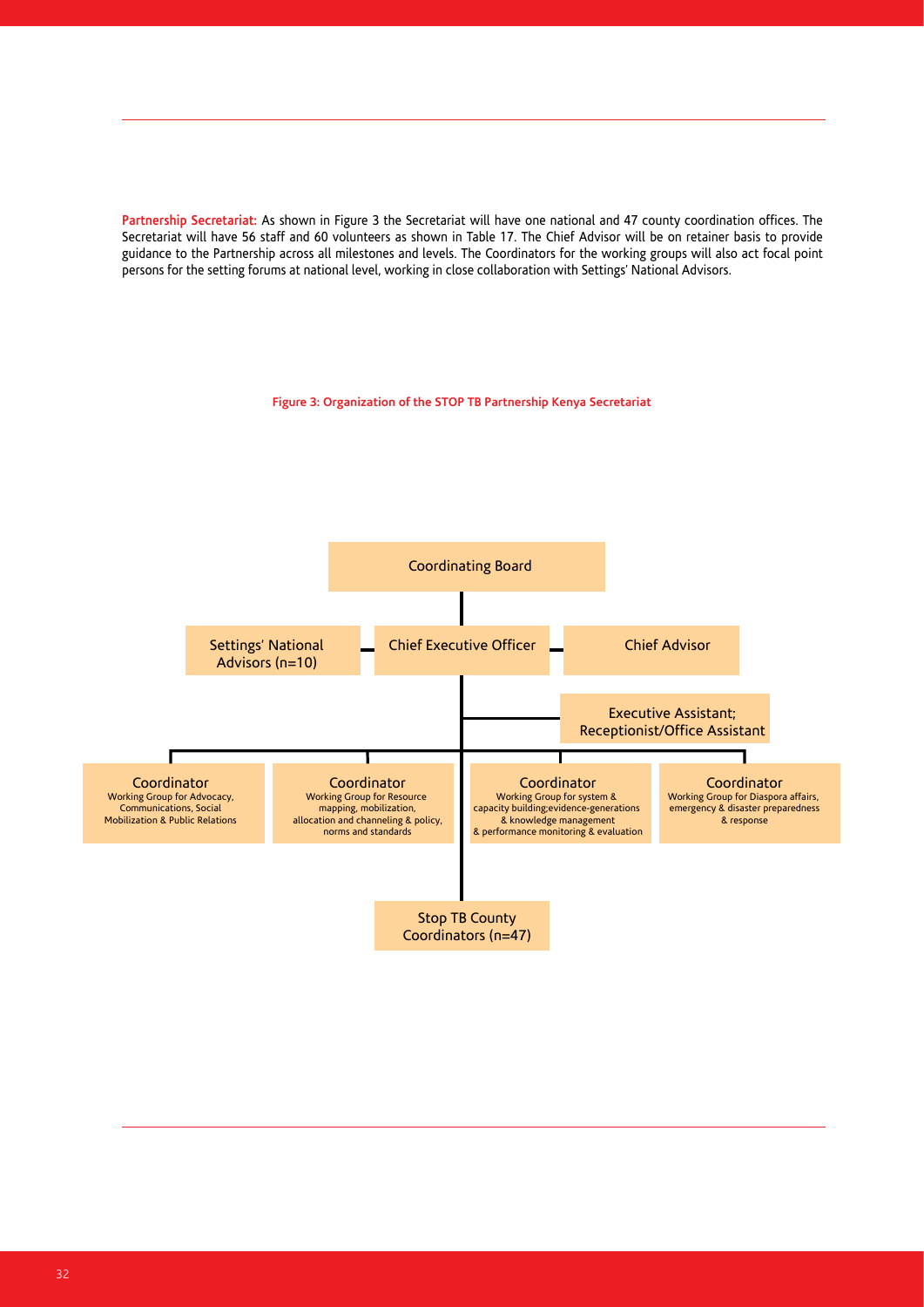|                | Table 17: Staff and volunteers at the STOP TB Partnership Kenya Secretariat |                |                 |                         |  |  |  |  |
|----------------|-----------------------------------------------------------------------------|----------------|-----------------|-------------------------|--|--|--|--|
| No.            | Cadre of staff and volunteers                                               | <b>Units</b>   | Number per unit | <b>Total</b>            |  |  |  |  |
| 1              | Chief Executive Officer, staff                                              | $\mathbf{1}$   | $\mathbf{1}$    | $\mathbf{1}$            |  |  |  |  |
| $\overline{c}$ | Chief Advisor, staff (on retainer)                                          | 1              | $\mathbf{1}$    | $\mathbf{1}$            |  |  |  |  |
| 3              | Executive Assistant, staff                                                  | 1              | $\mathbf{1}$    | $\mathbf{1}$            |  |  |  |  |
| 4              | Driver, staff                                                               | 1              | 1               | $\mathbf{1}$            |  |  |  |  |
| 5              | Receptionist/Office Assistant, staff                                        | 1              | 1               | 1                       |  |  |  |  |
| 6              | Working Groups Coordinators, staff                                          | $\pmb{4}$      | 1               | $\overline{\mathbf{4}}$ |  |  |  |  |
| 8              | County Coordinators, staff                                                  | 47             | 1               | 47                      |  |  |  |  |
| 8              | 5. Worship places                                                           | 5,010          | 5               | 25,050                  |  |  |  |  |
|                | Sub-total staff                                                             |                |                 | 56                      |  |  |  |  |
| 1              | Advisor, Living Settings, Volunteer                                         | 1              | 1               | $\mathbf{1}$            |  |  |  |  |
| $\overline{c}$ | Advisor, Learning Settings, Volunteer                                       | 1              | $\mathbf{1}$    | 1                       |  |  |  |  |
| 3              | Advisor, Work places, Volunteer                                             | 1              | $\mathbf{1}$    | 1                       |  |  |  |  |
| $\overline{4}$ | Advisor, Worship places, Volunteer                                          | 1              | $\mathbf{1}$    | $\mathbf{1}$            |  |  |  |  |
| 5              | Advisor, Congregate places, Volunteer                                       | 1              | $\mathbf{1}$    | 1                       |  |  |  |  |
| 6              | Advisor, Sports places, volunteer                                           | 1              | 1               | 1                       |  |  |  |  |
| $\overline{7}$ | Advisor, Travel/Transport settings,<br>volunteer                            | 1              | 1               | 1                       |  |  |  |  |
| 8              | Advisor, Migrant populations, volunteer                                     | 1              | 1               | 1                       |  |  |  |  |
| 9              | Advisor, Special settings, volunteer                                        | $\mathbf{1}$   | $\mathbf{1}$    | $\mathbf{1}$            |  |  |  |  |
| 10             | Working Group Assistant Coordinators,<br>volunteers                         | $\overline{4}$ | 1               | $\overline{4}$          |  |  |  |  |
| 11             | County Assistant Coordinators, volunteers                                   | 47             | $\mathbf{1}$    | 47                      |  |  |  |  |
|                | Sub-total volunteers                                                        | 60             |                 |                         |  |  |  |  |
|                | Total staff and volunteers                                                  | 116            |                 |                         |  |  |  |  |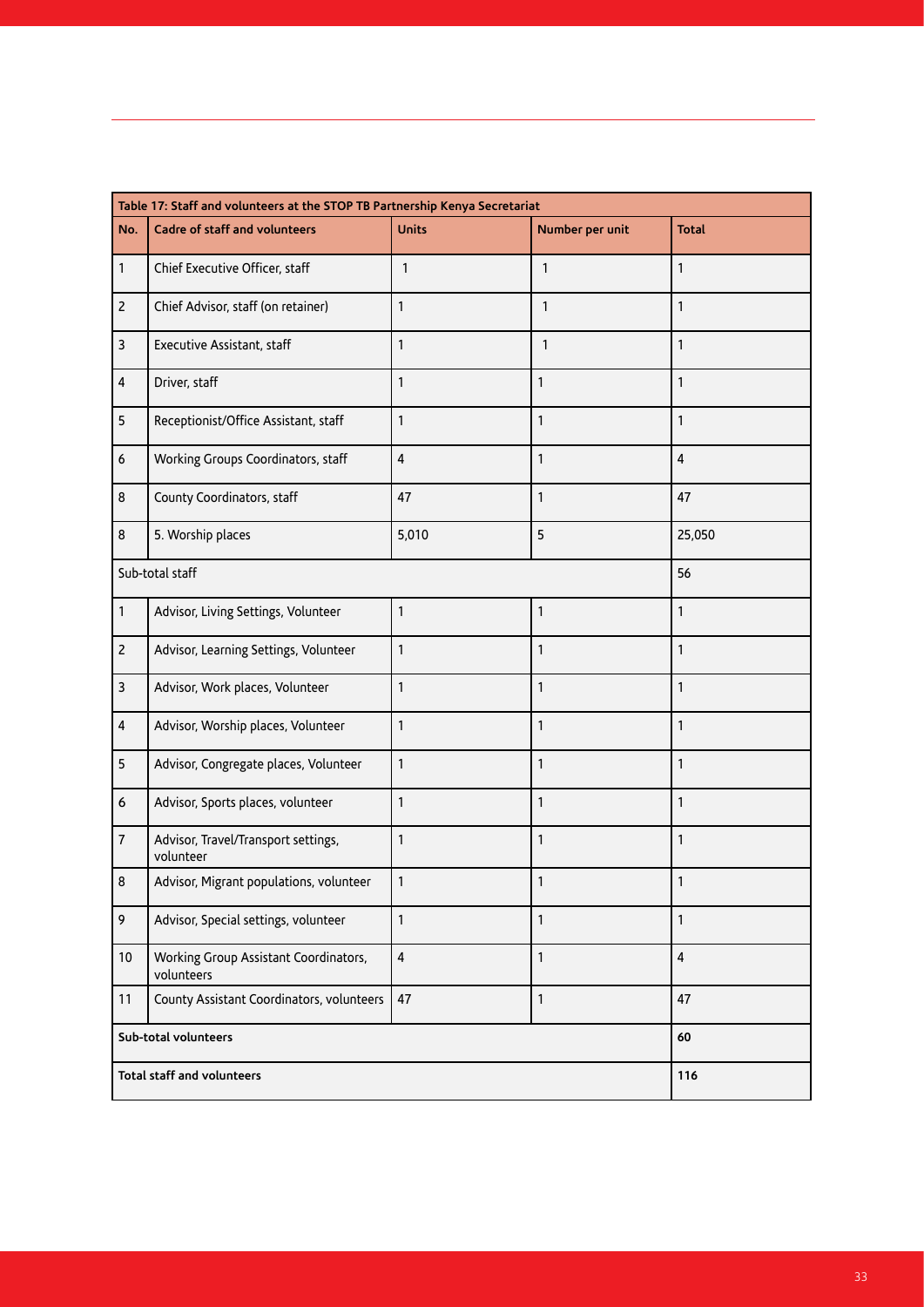**Community organization and management:** The following communities are targeted in this strategic plan: (1) Families, including extended families and their clans; (2) Village; (3) Estate; (4) Neighborhood; (5) Learning institutions; (6) Working communities; (7) Congregate communities; (8) Sports community; (9) Travelers community; (10) Visitors; (11) Migrant communities; (12) special communities; (13) Ward communities; (14) Constituency communities; (15) Kenyans at home; and (16) Kenyans abroad (Kenyan diaspora).

Through Milestone 9 as many as possible of the following elements of community strength will be affirmed, promoted and supported in each community: (1) Individuals' readiness to sacrifice benefits to themselves for the benefit of the community (as reflected in degrees of generosity, individual humility, personal sacrifice, communal pride, mutual supportiveness, loyalty, concern, camaraderie, sister/brotherhood) (Element of altruism/selflessness). (2) Members feeling that community interests supersede the interests of individual members (Element of common values). (3) Ensuring that all members have access to, and contribute to the upkeep of, facilities and services (Element of communal services). (4) Willingness to communicate (needing tact, diplomacy, willingness to listen as well as to talk) within the community, and between itself and outside [roads, electronic methods (e.g. telephone, radio, TV, Internet), printed media (newspapers, magazines, books), networks, mutually understandable languages, literacy and the willingness and ability to communicate in general] (Element of communication). (5) Confidence shared among the community that the community can achieve whatever it wishes to do, (indicated by positive attitudes, willingness, self-motivation, enthusiasm, optimism, self-reliance rather than dependency attitudes, willingness to fight for its rights, avoidance of apathy and fatalism, a "vision" of what is possible (Element of confidence). (6) Supportive leaders, workers, laws, legislation, regulations and procedures (favorable political and administrative arrangements) (Element of enabling environment). (7) Effective and useful data, information, knowledge and wisdom found among key individuals and within the community (Element of information). (8) Extent and effectiveness of mobilizing, management training, awareness raising, stimulation to strengthening the community using local resources (Element of intervention). (9) Leadership that not only has power, influence, and the ability to move the community, but follows the decisions and desires of the community as a whole, taking an enabling and facilitating role (Element of leadership). (10) Extent to which community members, especially leaders, know persons (and their agencies or organizations) who can provide useful resources that will strengthen the community (Element of networking). (11) Different members of the community seeing themselves as each having a role in supporting the whole (in contrast to being a mere collection of separate individuals), with organizational integrity, structure, procedures, decision making processes, effectiveness, division of labor and complementarity of roles and functions (Element of organization). (12) Community participates in national, county, ward, and settings decision making (political power). (13) More members having the ability to get things done through technical, management, organizational, and mobilization skills (Element of skills). (14) Members of the community trust each other, especially their leaders and workers, which in turn is a reflection of the degree of integrity (honesty, dependability, openness, transparency, and trustworthiness) within the community (Element of trust). (15) Community members willing to tolerate their differences (religious, class, status, income, age, gender, ethnicity, clans) to cooperate and work together with common purpose and shared values (Element of unity). (16) Community as a whole (in contrast to individuals within it) has control over actual and potential resources, and the production and distribution of scarce and useful goods and services, monetary and non monetary (including donated labor, land, equipment, supplies, knowledge, skills) (Element of wealth).

## **5.4 Arrangements for Resource Mobilization, Allocation and Channeling**

### **5.4.1 Resource mobilization**

Resources to be mobilized or leveraged include financial, technical, material, logistical, spiritual, ICT and others. These resources are primarily meant for prevention, control and care for TB, and with time, to support other poverty related diseases for a healthy and prosperous Kenya.

**(1) Source of funds:** The following are the anticipated sources of financial resources:

- (a) Funds contributed by individuals: All Kenyans, including Diaspora, will be invited and requested to regularly contribute, according to their ability, to the national STOP TB Partnership Kenya fund (to be known as Healthy and Prosperous Kenya Fund) or to their selected local setting fund. STOP TB Partnership Kenya will advocate for tax deduction for contributions made to the Healthy and Prosperous Kenya Fund (HPKF).
- (b) Fund contributed by companies and philanthropic organizations: All companies and philanthropic organizations, especially those owned by Kenyans locally and abroad, will be invited and requested to make regular contributions to HPKF. STOP TB Partnership Kenya will advocate for tax deductibility to companies and organizations that make contributions to HPKF.
- (c) Funds generated by the specific settings: Workplace settings could allocate a proportion of profits and/or personnel remuneration to make the workplace healthy and prosperous and this does not stop them from making their contribution to HPKF. Learning institutions could request Parents-Teachers Associations to allocate funds to character formation and interventions against drug and other substance abuse. Worship places could allocate tithes and offerings to interventions to make their members healthy and prosperous. Places of congregations, such as Bars and Restaurants, could charge a levy towards making such places healthy and prosperous through construction alterations and empowerment of patrons through information and work of Healthy and Prosperous Settings Volunteers. Sports settings could charge a gate fee or other fees for interventions that make the sports venues and patrons healthy and prosperous. Transport, Travel and Tours settings could allocate income to making the setting healthy and prosperous for their operators and customers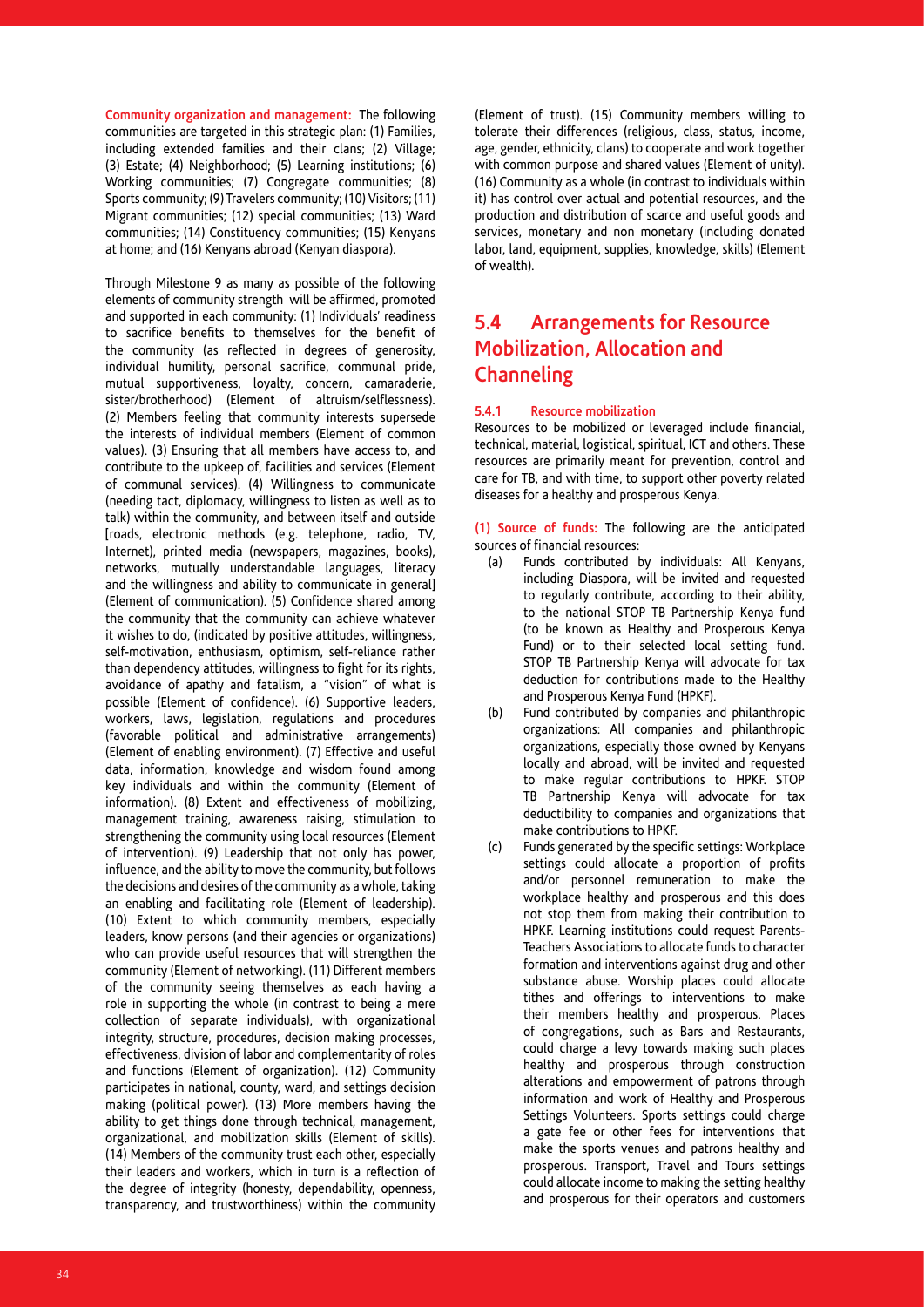through information and support to the Healthy and Prosperous Settings Volunteers.

- (d) Funds allocated by County and National Governments to each target setting: Each ministry will be invited and requested to make regular contributions to HPKF for the settings that correspond to their mandates. Such funds may be leveraged instead of being channeled to the HPKF.
- (e) Funds mobilized through proposal writing: STOP TB Kenya Partnership in partnership with other organizations will write proposals to funding organizations, including bilateral and multi-lateral organizations. Funds mobilized this way may be earmarked for specific results spelt out in the proposals.
- (f) Funds generated through specific events: STOP TB Partnership Kenya will organize and facilitate fundraising events at County, National and Diaspora levels. Funds raised will be pooled. Fund-raising events will also be avenues for promoting the STOP TB Partnership Kenya platform and for recruiting more partners and members.

**(2) Technical resources:** Companies, organizations and institutions with unique know-how will be invited and requested to solve problems, overcome challenges, or achieve planned results of the Partnership.

**(3) Material and logistical resources: Companies,** organizations, institutions and individuals will be invited and requested to make material contributions and transport them to where they are needed. STOP TB Partnership Kenya recognizes that many companies, organizations and institutions deal with goods and services that directly enhance health and prosperity of Kenyans. STOP TB Partnership Kenya will advocate for such materials and logistic resources to bear the logo and messages for a healthy and prosperous Kenya free of TB and other poverty-related diseases, for purposes of visibility of the Partnership.

**(4) Spiritual resources: Spiritual resources are those that** appeal to higher and divine authority for people's fundamental moral and ethical values. STOP TB Partnership Kenya will invited and request faith-based organizations to incorporate healthy and prosperous interventions and services into their core business and to make available their settings for promotion, protection and fulfillment of health and other social interventions and services that address the root causes of ill-health and mitigate their short- and longterm effects.

**(5) ICT resources:** In addition to having its own website and other internet-based resources, STOP TB Partnership Kenya will invite and request other companies and organizations to promote, protect and fulfill the vision, mission, and expected results of the Partnership.

**(6) Other forms of resources:** STOP TB Partnership Kenya will request the national and county governments, companies and individuals to donate or purchase land for the construction of offices for the Partnership. Other forms of resources include: concessions for otherwise charged products and/or services, such as billboards; offer of free air-time or free SMS; offer of space in daily newspapers or magazines; offer of time for information prior to key events, etc.

**5.4.2 Allocation and channeling of financial resources** Financial resources will be channeled and allocated according to need. Figure 4 shows the two routes of channeling resources: funds will either be pooled and disbursed from the pool or directly disbursed from the source to the point of need. Pooled resources will be used to enhance equity and allocative efficiency. Directly disbursed funds will be those earmarked for specific results in specific settings.



#### **Figure 4: Pooled and earmarked modes of channeling financial resources**

35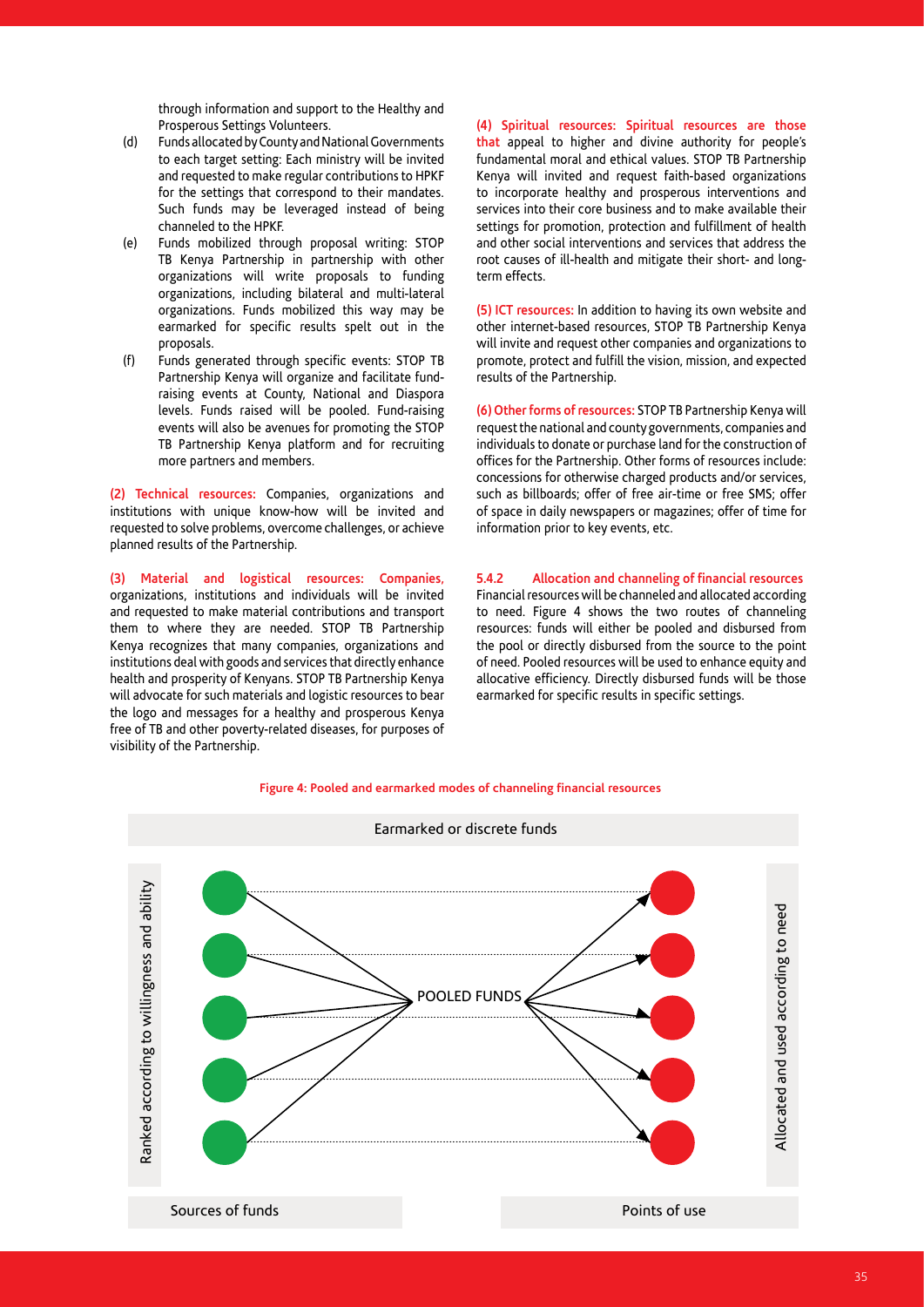Settings that generate their own funds will be allowed to retain 40% of funds. Sixty per cent will be forwarded to the pooled HPKF from which the setting will get amounts commensurate to their needs. It is envisioned that 60% or more of all resources availed or leveraged for the STOP TB Partnership Kenya will be allocated to preventive interventions and 40% or less to curative interventions. However, needs, current and emerging, will determine the actual utilization profile.

## **5.5 Framework for Performance Planning, Monitoring, Evaluation, Review and Reporting**

**(1) Framework:** Each milestone has strategic interventions and expected results considered relevant and adequate to achieve the vision and mission of the Partnership. Consequently, each of the 10 target settings, each level of organization, each community at the corresponding level of organization, and each health and well-being initiative integrated into the platform has to plan, monitor, evaluation, review and report on the strategic interventions and expected results.

**(2) Progress review and reporting of expected results:** The following will be progressively covered during programme reviews: (1) List of the expected results with their key performance indicators, baseline and targets as originally stated. (2) Results achieved against each planned target over the period under review, noting: (a) contributions from government and all implementing partners; (b) specific contributions of the implementing partner and (c) overall progress rating using color scheme and summarized as in Table 18.

| Table 18: Format for reporting on progress on results                   |                          |                |                |                |                               |              |  |  |  |
|-------------------------------------------------------------------------|--------------------------|----------------|----------------|----------------|-------------------------------|--------------|--|--|--|
| <b>Milestones</b>                                                       | Number and % of results: |                |                |                |                               | <b>Total</b> |  |  |  |
|                                                                         | Achieved                 | On track       | Constrained    | No progress    | Repro-<br>grammed/<br>Dropped |              |  |  |  |
| Partnership development,<br>organization and<br>management;             | $n\frac{9}{6}$           | $n\frac{9}{6}$ | $n(\%)$        | $n\frac{9}{6}$ | $n\frac{9}{6}$                | n(100%)      |  |  |  |
| Governance, leadership,<br>collaboration and partnership;               | $n\frac{9}{6}$           | $n(\%)$        | $n(\%)$        | $n(\%)$        | $n(\%)$                       | n(100%)      |  |  |  |
| Evidence-generation and<br>knowledge management;                        | $n\frac{9}{6}$           | $n\frac{9}{6}$ | $n(\%)$        | $n\frac{9}{6}$ | $n\frac{9}{6}$                | n(100%)      |  |  |  |
| Policies, norms and standards;                                          | $n\frac{9}{6}$           | $n\frac{9}{6}$ | $n(\%)$        | $n(\%)$        | $n(\% )$                      | n(100%)      |  |  |  |
| Resource mapping,<br>mobilization and channeling;                       | $n(\% )$                 | $n\frac{9}{6}$ | $n(\%)$        | $n(\% )$       | $n(\% )$                      | n(100%)      |  |  |  |
| Systems and capacity<br>building;                                       | $n\frac{9}{6}$           | $n\frac{9}{6}$ | $n\frac{9}{6}$ | $n\frac{9}{6}$ | $n\frac{9}{6}$                | n(100%)      |  |  |  |
| Products and services;                                                  | $n(\% )$                 | $n(\%)$        | $n\frac{9}{6}$ | $n(\%)$        | $n(\%)$                       | n(100%)      |  |  |  |
| Advocacy, communication,<br>social mobilization and public<br>relations | $n(\%)$                  | $n(\%)$        | $n(\%)$        | $n(\%)$        | $n(\%)$                       | n(100%)      |  |  |  |
| Community Engagement and<br>Empowerment                                 | $n(\%)$                  | $n(\%)$        | $n\frac{9}{6}$ | $n\frac{9}{6}$ | $n(\% )$                      | n(100%)      |  |  |  |
| Disaster and emergency<br>preparedness and responses                    | $n(\%)$                  | $n\frac{9}{6}$ | $n(\%)$        | $n(\%)$        | $n(\% )$                      | n(100%)      |  |  |  |
| Planning, monitoring, review,<br>evaluation and reporting               | $n\frac{9}{6}$           | $n\frac{9}{6}$ | $n\frac{9}{6}$ | $n\frac{9}{6}$ | $n(\% )$                      | n(100%)      |  |  |  |
| <b>Total</b>                                                            | $n$ (%)                  | $n$ (%)        | $n$ (%)        | $n$ (%)        | $n$ (%)                       | n(100%)      |  |  |  |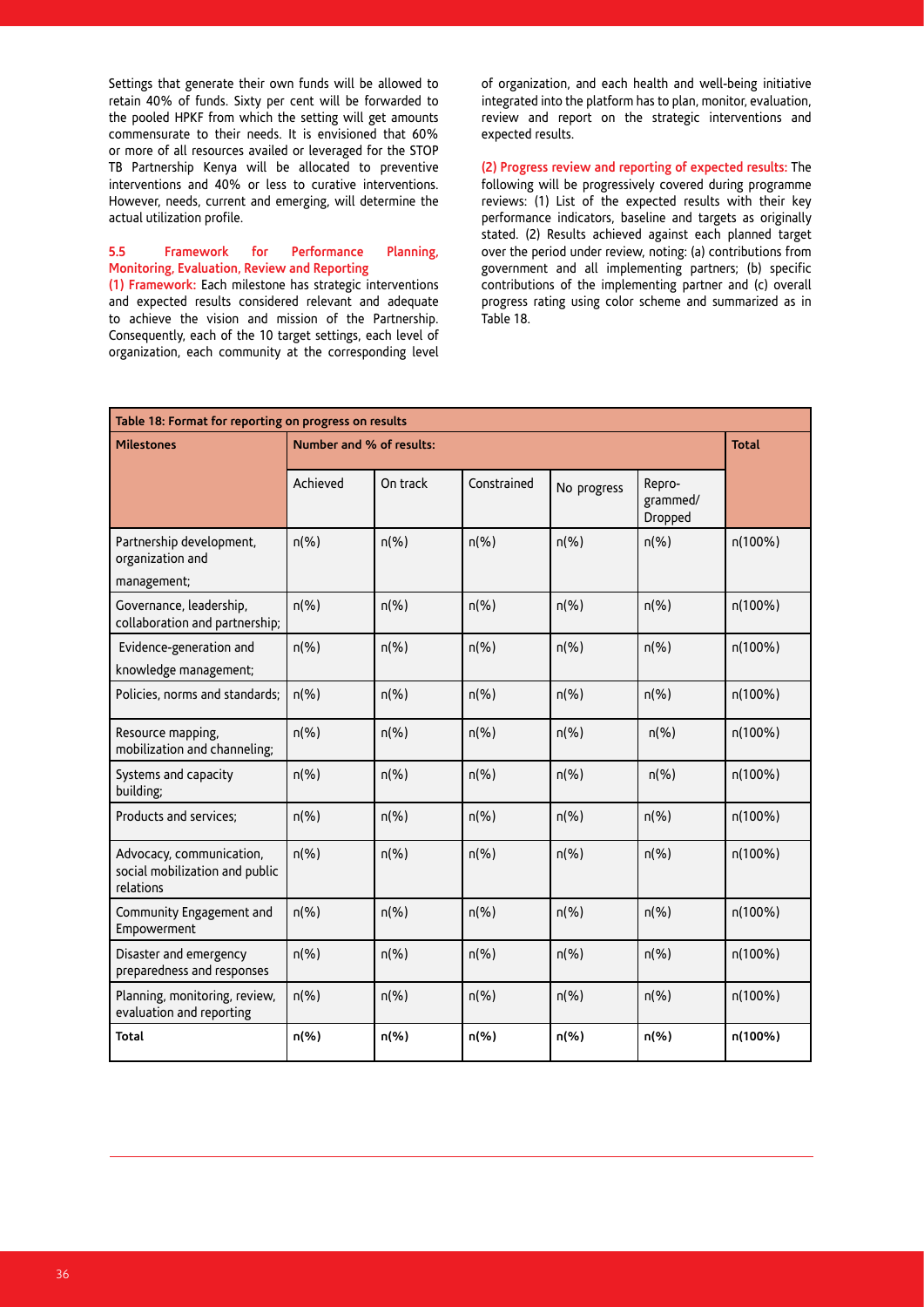(3) Analysis of the gap between targets and actual achievements to identify barriers, challenges and constraints. (4) Analysis to understand manifestations, immediate, underlying, basis and root causes and immediate, short-term and long-term effects of selected barriers, challenges and constraints. (5) Review of political and policy commitment (favorable or unfavorable, if unfavorable, how and why?). (6) PESTER analysis (see Section 2.2), noting significant events over the period under review. (7) Political mapping (individuals, institutions or organizations for, neutral or against the Partnership or planned results). (8) Analysis of integrated or competing health and wellness programs (see Section 2.3); (9) Review of individual (rights-holders and duty-bearers) and institutional capacity assessment (see Section 2.6). (10) Review of risk factors and their mitigation measures (see Chapter 6). (11) SWOT analysis of the setting or implementing partners (see Section 2.4). (12) Lessons learned and identification of best practices; (13) Resource mobilization and expenditure review; (14) Way forward/ steps for next planning horizon to achieve results; and (15) Acknowledgement and expression of gratitude to funders and supporters.

**(3) Progress monitoring and reporting of strategic interventions and key activities:** The status of each key activity under the strategic intervention in each milestone should be assessed whether achieved, on track, constrained, no progress or dropped or re-programmed. Reasons for activities dropped, reprogrammed, constrained or with no progress should be stated and actions needed to get them on track or achieved outlined and included in the next planning horizon. The color scheme gives a rapid assessment of progress by focusing on activities rated red, yellow or black. A summary should be presented for all activities under each milestone (Table 19).

| Table 19: Format for summary reporting of progress on activities        |                |                          |                |                |                               |         |  |  |
|-------------------------------------------------------------------------|----------------|--------------------------|----------------|----------------|-------------------------------|---------|--|--|
| <b>Milestones</b>                                                       |                | Number and % of results: |                |                |                               |         |  |  |
|                                                                         | Achieved       | On track                 | Constrained    | No progress    | Repro-<br>grammed/<br>Dropped |         |  |  |
| Partnership development,<br>organization and<br>management;             | $n\frac{9}{6}$ | $n(\% )$                 | $n\frac{9}{6}$ | $n\frac{9}{6}$ | $n(\%)$                       | n(100%) |  |  |
| Governance, leadership,<br>collaboration and partnership;               | $n\frac{9}{6}$ | $n\frac{9}{6}$           | $n(\% )$       | $n\frac{9}{6}$ | $n(\%)$                       | n(100%) |  |  |
| Evidence-generation and<br>knowledge management;                        | $n\frac{9}{6}$ | $n\frac{9}{6}$           | $n\frac{9}{6}$ | $n\frac{9}{6}$ | $n(\%)$                       | n(100%) |  |  |
| Policies, norms and standards;                                          | $n\frac{9}{6}$ | $n(\% )$                 | $n(\% )$       | $n\frac{9}{6}$ | $n(\%)$                       | n(100%) |  |  |
| Resource mapping,<br>mobilization and channeling;                       | $n\frac{9}{6}$ | $n(\% )$                 | $n(\% )$       | $n\frac{9}{6}$ | $n(\%)$                       | n(100%) |  |  |
| Systems and capacity<br>building;                                       | $n(\% )$       | $n(\%)$                  | $n(\%)$        | $n\frac{9}{6}$ | $n(\%)$                       | n(100%) |  |  |
| Products and services;                                                  | $n\frac{9}{6}$ | $n\frac{9}{6}$           | $n(\%)$        | $n(\%)$        | $n\frac{9}{6}$                | n(100%) |  |  |
| Advocacy, communication,<br>social mobilization and public<br>relations | $n(\%)$        | $n\frac{9}{6}$           | $n(\%)$        | $n\frac{9}{6}$ | $n\frac{9}{6}$                | n(100%) |  |  |
| Community Engagement and<br>Empowerment                                 | $n\frac{9}{6}$ | $n\frac{9}{6}$           | $n(\% )$       | $n(\% )$       | $n\frac{9}{6}$                | n(100%) |  |  |
| Disaster and emergency<br>preparedness and responses                    | $n(\% )$       | $n\frac{9}{6}$           | $n(\%)$        | $n(\%)$        | $n\frac{9}{6}$                | n(100%) |  |  |
| Planning, monitoring, review,<br>evaluation and reporting               | $n(\%)$        | $n\frac{9}{6}$           | $n(\% )$       | $n(\%)$        | $n\frac{9}{6}$                | n(100%) |  |  |
| <b>Total</b>                                                            | n(%)           | $n$ (%)                  | $n$ (%)        | $n$ (%)        | n(%)                          | n(100%) |  |  |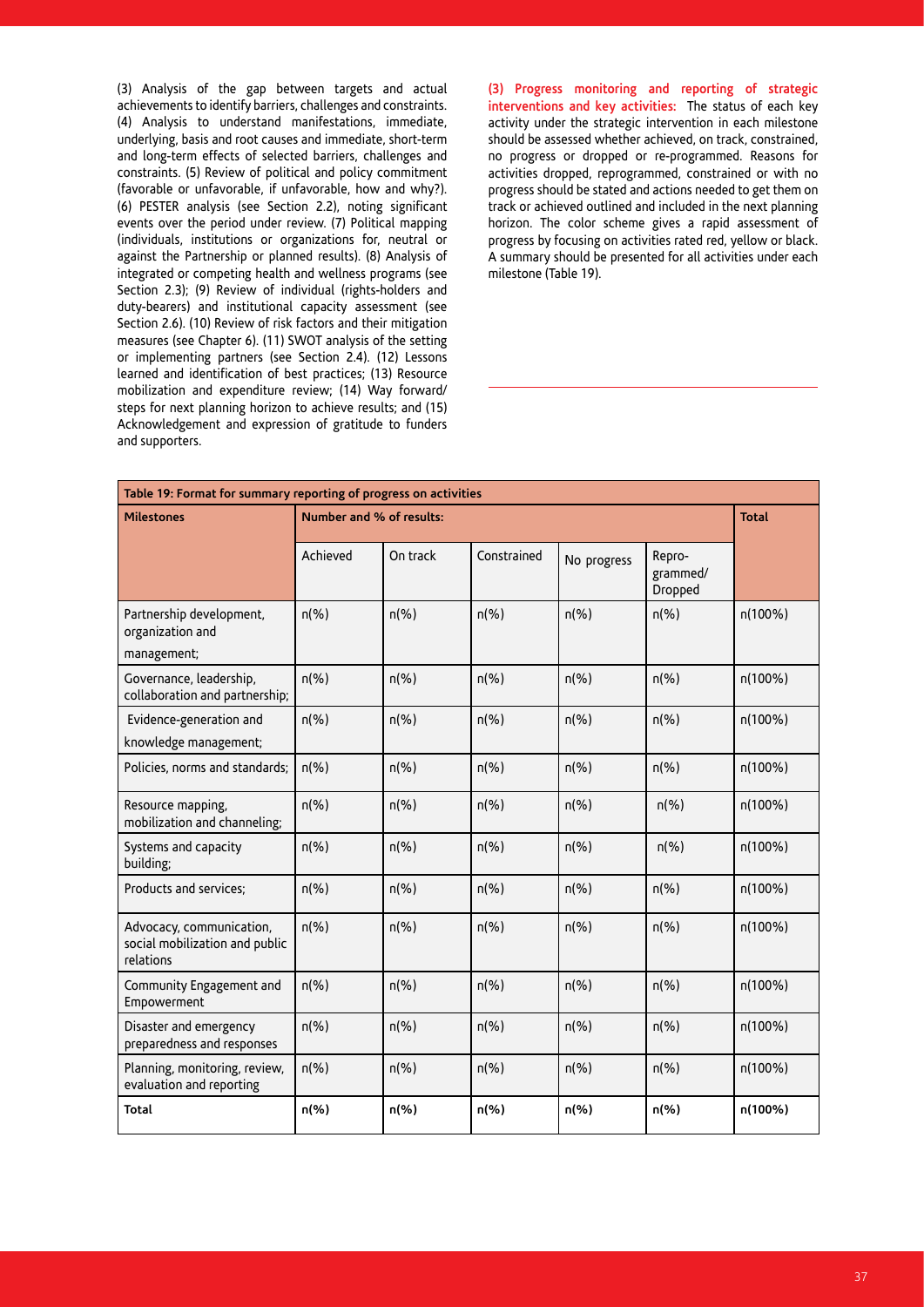## **Chapter 6 Risk and Risk Management**

Table 20 presents the risk and risk management for the STOP TB Partnership Kenya.

| Table 20: Anticipated risks and mitigation measures |                                                                                                                                           |                             |                     |                   |                                                                                                                                                                                                                                                                                                                             |  |  |  |
|-----------------------------------------------------|-------------------------------------------------------------------------------------------------------------------------------------------|-----------------------------|---------------------|-------------------|-----------------------------------------------------------------------------------------------------------------------------------------------------------------------------------------------------------------------------------------------------------------------------------------------------------------------------|--|--|--|
| <b>Risk</b>                                         | Risk Explanation                                                                                                                          | Likelihood of<br>occurrence | Degree<br>of Impact | Overall<br>impact | Mitigation measures                                                                                                                                                                                                                                                                                                         |  |  |  |
| 1. Resources                                        | Inadequate<br>resources to<br>operate and<br>maintain the<br>offices.                                                                     | High                        | High                | High              | Aggressive resource mobilization<br>$\bullet$<br>Scale down operations<br>Leverage policies<br>Advocacy and lobbying for budget<br>allocations at all levels<br>Report regularly at all forums<br>$\bullet$                                                                                                                 |  |  |  |
| 2. Political and<br>social stability                | Lack of political<br>and social<br>stability and<br>security in<br>counties, sub-<br>county, wards,<br>village, estate or<br>neighborhood | Medium                      | High                | High              | Use local Champions, Ambassadors<br>$\bullet$<br>and Advocates to reach out to Key<br>partners<br>Predict and prevent incidences<br>Acquire commensurate security and<br>operational measures<br>Report regularly at all forums                                                                                             |  |  |  |
| 3. Industrial<br>disputes                           | Prolonged and<br>unresolved<br>industrial<br>disputes between<br>management and<br>employees in the<br>target settings                    | Medium                      | Medium              | Medium            | Include in contingency plans for<br>$\bullet$<br>emergencies<br>Promote individual level actions<br>Ensure business continuity<br>Closely monitor all potential disputes<br>$\bullet$<br>and prevent escalation                                                                                                             |  |  |  |
| 4. Lack of enabling<br>environment                  | Senior<br>management<br>of the setting<br>not providing<br>an enabling<br>environment for<br>planning and<br>reviews to use<br>evidence   | Low                         | High                | Medium            | Undertake one to one resolution first<br>$\bullet$<br>Seek peer support<br>$\bullet$<br>Remind of basic partnership agreement<br>Deliberate neglect<br>Closely monitor potential settings and<br>prevent escalation                                                                                                         |  |  |  |
| 5. Negative<br>publicity/bad<br>reputation          | Reports receiving<br>negative publicity<br>in the mass or<br>social media; Bad<br>reputation of the<br>Partnership.                       | Low                         | Medium              | Medium            | $\bullet$<br>Enforce in-house quality control<br>measures, including single-point<br>of accountability for external<br>communication<br>Seek one to one resolution with source<br>and the source to issue or publish<br>corrective statements<br>Issue corrective press releases, if<br>source does not correct the mistake |  |  |  |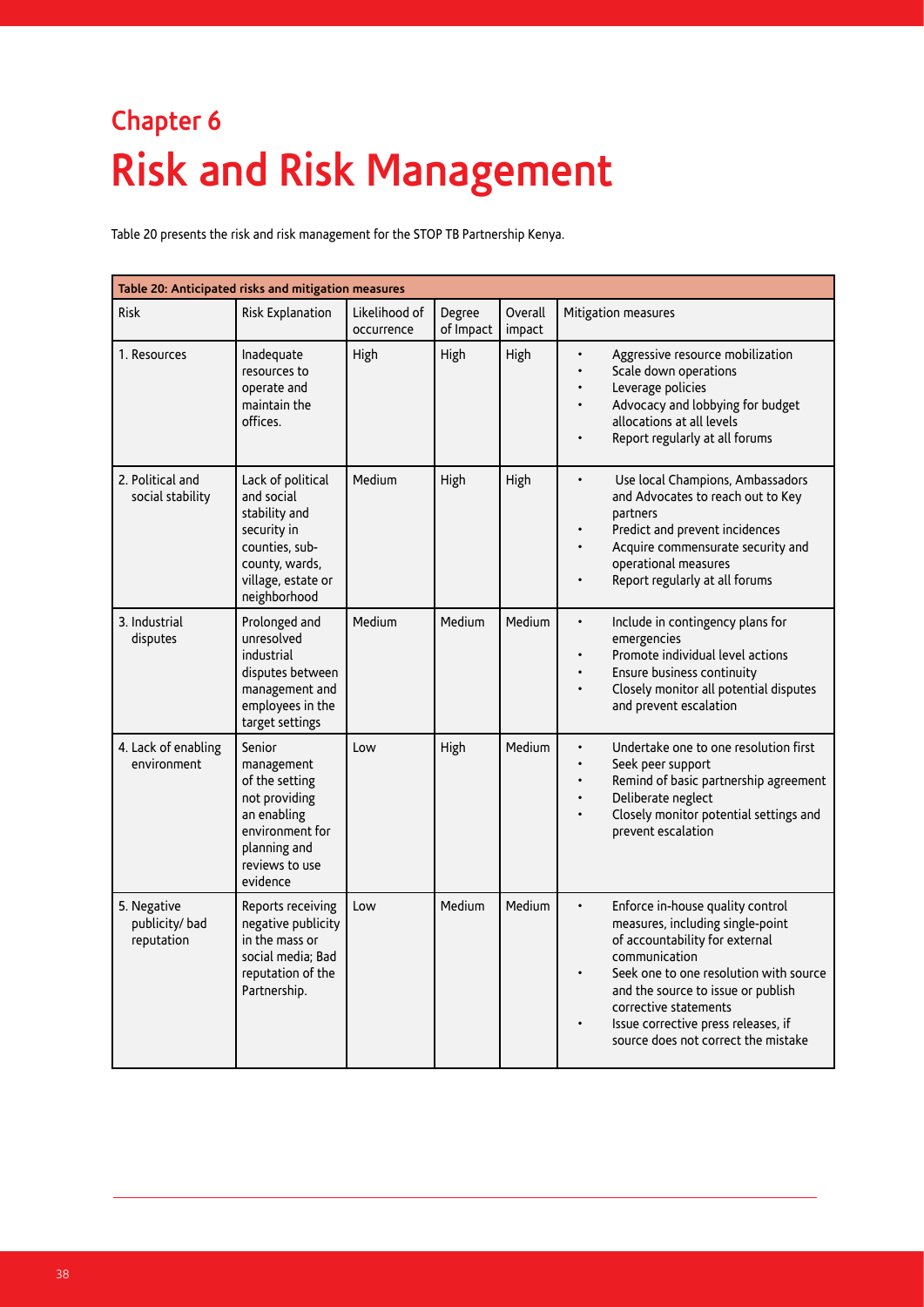| 6. Poor handing<br>over                     | Inadequate hand-<br>over when policy<br>or programme<br>managers change                                                                                                                                                                                                                 | Medium | Low    | Medium | Propose protocol for handing over to<br>$\bullet$<br>all key positions<br>Promote preparation of notes for<br>record for all formal and informal<br>agreements or consensus                                                                                       |
|---------------------------------------------|-----------------------------------------------------------------------------------------------------------------------------------------------------------------------------------------------------------------------------------------------------------------------------------------|--------|--------|--------|-------------------------------------------------------------------------------------------------------------------------------------------------------------------------------------------------------------------------------------------------------------------|
| 7. Misappropriation<br>of funds             | Corruption and<br>misappropriation<br>of funds and<br>other resources.                                                                                                                                                                                                                  | Low    | High   | Medium | Undertake risk assessment of all<br>$\bullet$<br>implementation partners<br>Undertake risk control measures,<br>including capacity building<br>Increase frequency of audits and other<br>$\bullet$<br>measures<br>Practice zero tolerance to corruption           |
| 8. Volunteerism                             | Demand for<br>monetary<br>compensation by<br>volunteers.                                                                                                                                                                                                                                | Medium | Medium | Medium | Promote high level recognition and<br>$\bullet$<br>profiling of volunteers<br>Facilitate out of duty station travels<br>$\bullet$<br>Provide high value non-monetary<br>benefits<br>Plan and implement succession plans                                           |
| 9. Decisions not<br>informed by<br>evidence | MPs and Senators<br>do not referring<br>to reports in<br>exercising<br>their oversight<br>function on the<br>target sectors                                                                                                                                                             | Low    | Medium | Low    | Closely monitor<br>$\bullet$<br>Institute preventive measures as part<br>of routine operations<br>Provide succinct summaries of less<br>$\bullet$<br>than 500 word with key actions<br>highlighted<br>Use multiple channels to<br>communication the same messages |
| 10. Ineffective<br>meetings                 | Inconsistent<br>attendance<br>by members;<br>Meetings<br>dominated by<br>few individuals;<br>Meetings<br>become talk-<br>shops; Members<br>motivated by<br>other things other<br>than making<br>Kenya healthy<br>and prosperous<br>free of TB and<br>other poverty-<br>related diseases | Medium | Low    | Low    | Closely monitor<br>$\bullet$<br>Institute preventive measures as part<br>of routine management and leadership<br>updates<br>Promote after action reviews in all<br>undertakings of the partnership                                                                |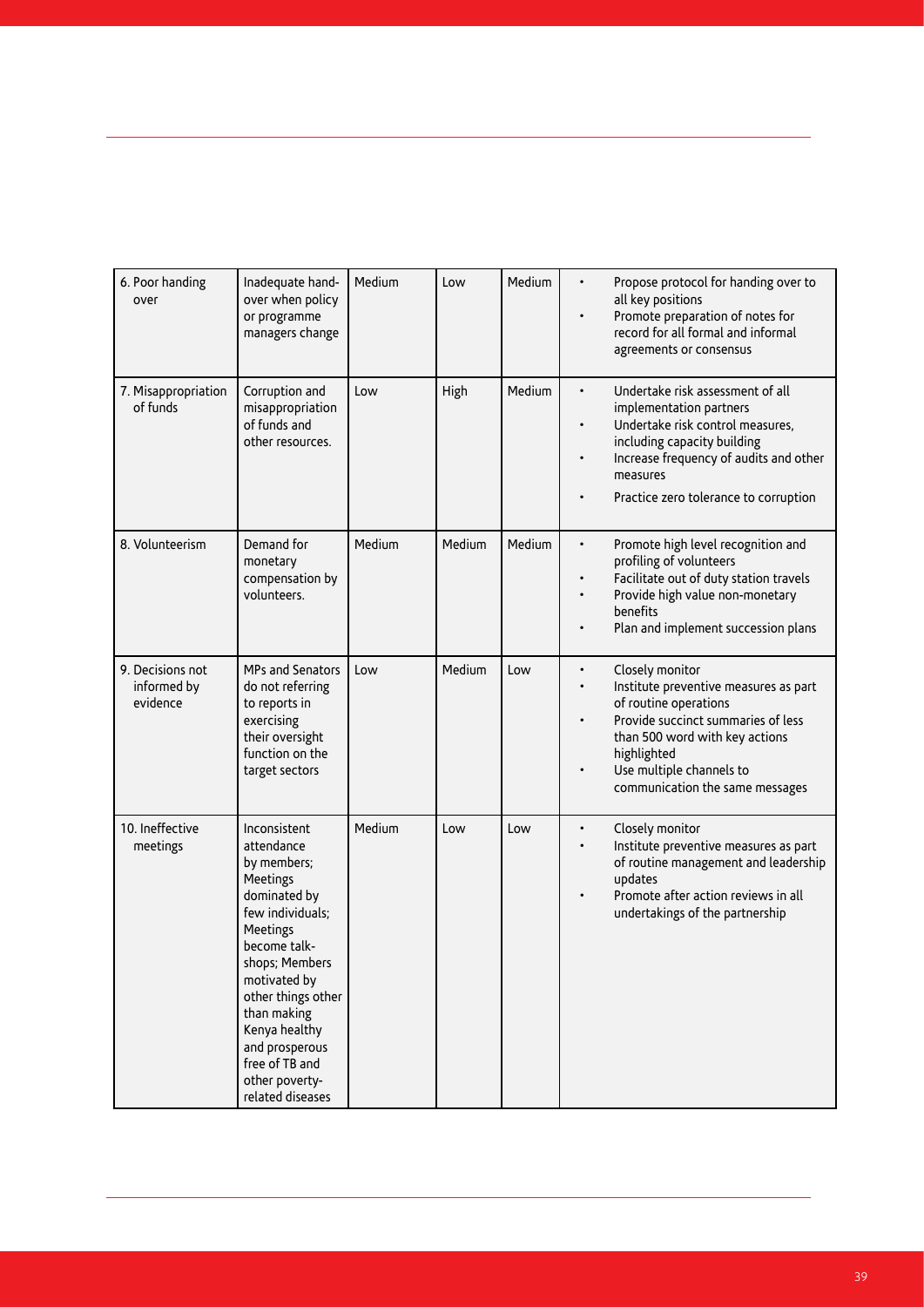## **Chapter 7 Financing, Funding and Indicative Budget**

This strategic plan will be financed and funded from sources indicated in Table 21.

| Table 21: Financing and funding sources for healthy and prosperous Kenya fund |                                                                                                                                                                                                                                                                                                                                                                                                |  |  |  |  |
|-------------------------------------------------------------------------------|------------------------------------------------------------------------------------------------------------------------------------------------------------------------------------------------------------------------------------------------------------------------------------------------------------------------------------------------------------------------------------------------|--|--|--|--|
| Source                                                                        | Process                                                                                                                                                                                                                                                                                                                                                                                        |  |  |  |  |
| 1. Funds generated by the setting                                             | Allocated from the setting's budget<br>Generated by charging fees to the setting's facilities, goods, services, and/or<br>goodwill<br>Generated through fund-raising events<br>Regular free will donations from settings partners at home and abroad<br>Tax deductions for contributions to make Kenya healthy and prosperous (when<br>$\bullet$<br>achieved)                                  |  |  |  |  |
| 2. Business and corporate<br>community                                        | Joint development of social investment programs including partnering with<br>hospital and NGOs to reach the most at risk and vulnerable and those in hard-<br>to-reach areas                                                                                                                                                                                                                   |  |  |  |  |
| 3. Direct contributions                                                       | Kenyans at home and abroad making regular contribution to a Healthy and<br>Prosperous Kenya Fund (HPKF).                                                                                                                                                                                                                                                                                       |  |  |  |  |
| 4. Budget allocations                                                         | Presentation of annual work plan and budget for financial support by national<br>and county governments.                                                                                                                                                                                                                                                                                       |  |  |  |  |
| 5. Fund-raising events                                                        | Organization of events at home and abroad to raise funds towards the Healthy<br>and Prosperous Kenya Fund.                                                                                                                                                                                                                                                                                     |  |  |  |  |
| 6. Resources leveraged by the<br>setting                                      | Integration of funded and unfunded activities<br>Provision of evidence for allocative efficiency<br>Design of funded activities that has synergistic or multiplicative effects<br>Participating and influencing settings decisions in favor of policy,<br>programmatic and tactical actions that make the setting more healthy and<br>prosperous free of TB and other poverty-related diseases |  |  |  |  |
| 7. Donors                                                                     | Responding to request for applications or submitting proposal to donors to<br>capitalize the Partnership and for specific results.                                                                                                                                                                                                                                                             |  |  |  |  |
| 8. Savings                                                                    | Advocating for allocation of saved health care and financial costs saved by<br>investing in preventive interventions.                                                                                                                                                                                                                                                                          |  |  |  |  |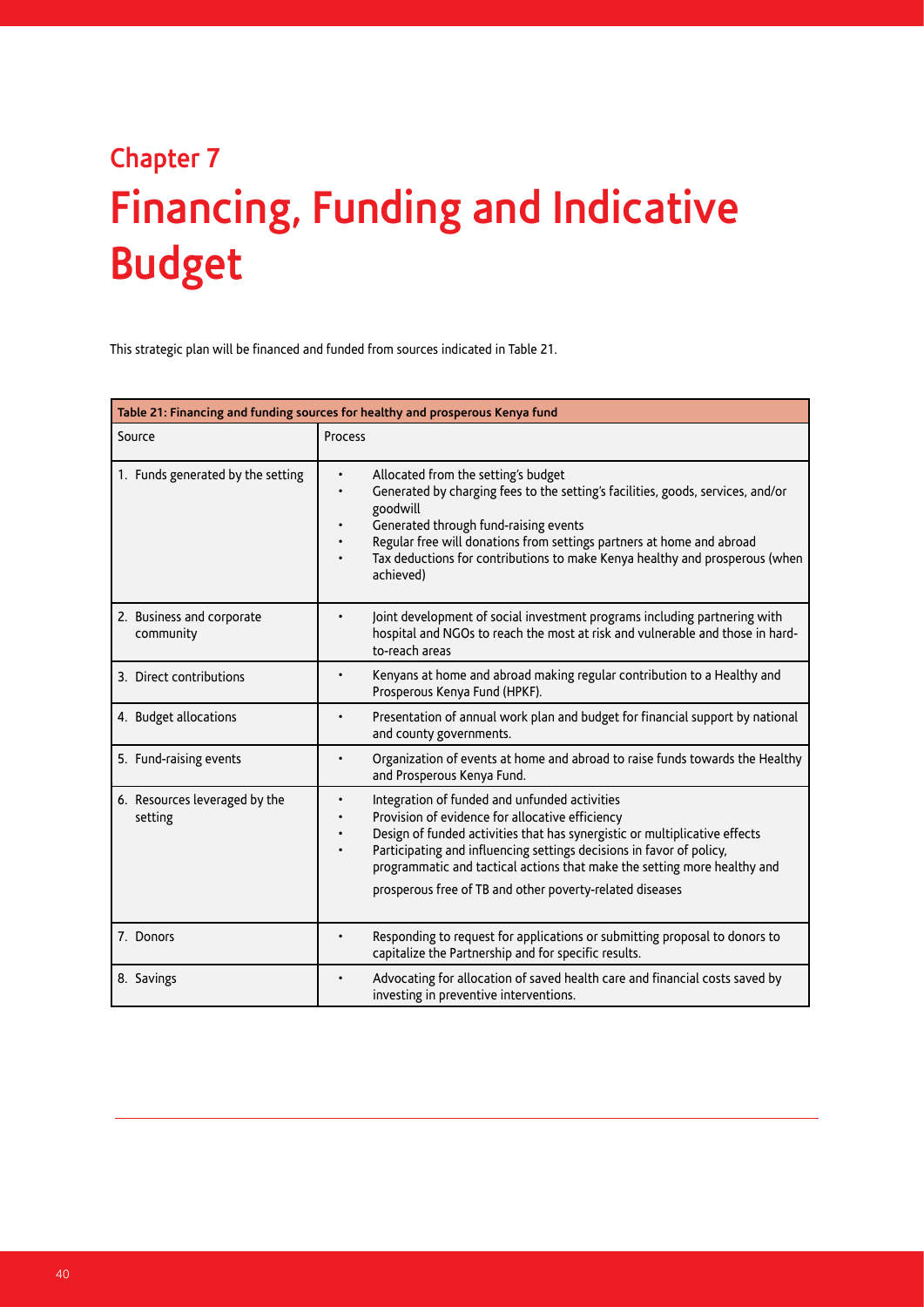Five-year indicative budget for STOP TB Partnership Kenya is USD10.1 million as shown Table 22.

| Table 22: Indicative Five-Year Budget                                                   |           |                   |                   |           |           |             |  |  |
|-----------------------------------------------------------------------------------------|-----------|-------------------|-------------------|-----------|-----------|-------------|--|--|
| Milestones                                                                              | Year 1    | Year <sub>2</sub> | Year <sub>3</sub> | Year 4    | Year 5    | Total (USD) |  |  |
| Milestone 1: Partnership<br>development, organization<br>and management                 | 323,569   | 3,907             | 3,907             | 3,907     | 3,907     | 339,197     |  |  |
| Milestone 2: Governance,<br>leadership, collaboration<br>and partnership                | 1,193,818 | 1,201,096         | 1,184,761         | 1,052,409 | 1,052,409 | 5,684,493   |  |  |
| Milestone 3: Evidence-<br>generation and knowledge<br>management                        | 106,664   | 131,316           | 102,827           | 82,257    | 102,827   | 525,891     |  |  |
| Milestone 4: Policies,<br>norms and standards                                           | 60.466    | 137,078           | 17,512            | 17,512    | 17,512    | 250,079     |  |  |
| Milestone 5: Resource<br>mapping, mobilization and<br>channeling                        | 20,256    | 8,114             | 6,242             | 6,242     | 6,242     | 47,095      |  |  |
| Milestone 6: Systems and<br>capacity building                                           | 88,236    | 106,374           | 102,416           | 14,179    | 14,179    | 325,384     |  |  |
| Milestone 7: Products and<br>services                                                   | 49,798    | 349,507           | 253,286           | 253,286   | 253,286   | 1,159,163   |  |  |
| Milestone 8: Advocacy,<br>communication, social<br>mobilization and public<br>relations | 91,095    | 96,933            | 98,677            | 125,653   | 87,607    | 499,965     |  |  |
| Milestone 9: Community<br>Engagement and<br>Empowerment                                 | 363,943   | 391,763           | 322,513           | 21,833    | 21,833    | 1,121,886   |  |  |
| Milestone 10: Disaster and<br>emergency preparedness<br>and responses                   | 2,449     | 32,419            | 27,740            | 2,449     | 2,449     | 67,505      |  |  |
| Milestone 11: Planning,<br>monitoring, review,<br>evaluation and reporting              | 17,806    | 20,391            | 25,537            | 17,817    | 17,817    | 99,369      |  |  |
| Total                                                                                   | 2,318,100 | 2,478,897         | 2,145,417         | 1,597,544 | 1,580,067 | 10,120,026  |  |  |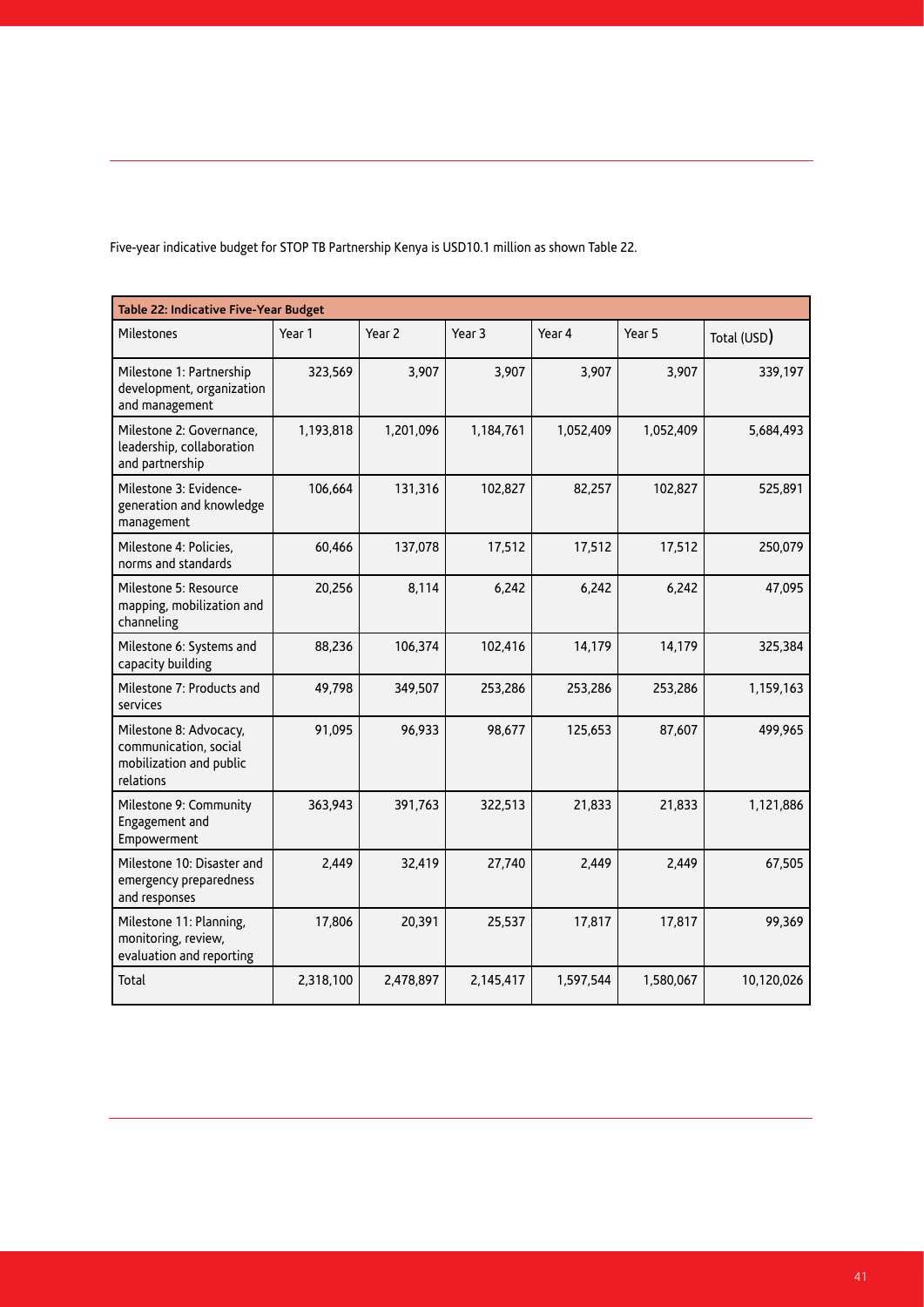## **Annex 1: Summary of the Strategic Planning Process**

This strategic plan was developed through (a) an extensive review of global TB control plans and the global STOP TB Partnership Kenya arrangements; (b) alignment to the Constitution of Kenya 2010, Vision 2030, Kenya Health Sector Strategic and Investment Plan (KHSSP), National Tuberculosis, Leprosy and Lung Disease Unit (NTLD-Program) Strategic Plan (2011 – 2015), Global Stop TB Partnership, and the emerging draft national strategic plan (NSP) for TB control (2014-2018); (c) interview of key informants in public and private sector involved in the initiation and development of the Partnership; (d) document review on TB control in Kenya and on STOP TB Partnership - Kenya; (e) holding two strategic planning workshops: one for design (Coordinating Board Retreat, May 29-31, 2014, Tafaria Castle, Nyahururu) and another for validation (Stakeholders' Forum June 24-25, 2014, Sarova PanAfric Hotel, Nairobi); (f) presentation to the 2nd Stakeholders' meeting for the development of the national strategic plan for Tuberculosis, Leprosy and Lung Health, 2015-2017, held at Crowne Plaza, Nairobi, July 16-17, 2014; and (f) wide circulation of the draft strategic plan and endorsement by Government, Business Community, Patients Community, and peoples' representatives. At various stages of the strategic plan meetings of the Strategic Plan Formulation Team and Reference Group were held to endorse emerging issues and the final version of the strategic plan.

Key Informants for this strategic plan were:

- 1. Dr. Jeremiah Muhwa Chakaya, KAPTLD
- 2. Dr. Joseph K. Sitienei, Division of Communicable Disease Prevention and Control
- 3. Dr. Jackson Kioko, NTLD-Program, MoH
- 4. Samuel Misoi, NTLD-Program, MoH/STOP TB Partnership Secretariat
- 5. Dr. Grace Njeri Gitonga, KAPTLD/STOP TB Partnership Secretariat
- 6. Margaret Mungai, AMREF
- 7. Julius Tome, AMREF
- 8. Chris Apollo, Intro Networks Africa
- 9. Mr. Isaac Kiema, FKE<br>10. Dr. Hellen Magutu Ar
- 10. Dr. Hellen Magutu Amakobe, ILO
- 11. Dr. Jane Nabongo, KEMRI
- 12. Sylvia Khamati Logendo, Kenya Red Cross
- 13. Evelyn Kibuchi, KANCO
- 14. Dr. Paul Wekesa, CHS
- 15. Dr. Samuel Kinyanjui CHS
- 16. Rose Wandia, CHS/STOP TB Partnership Secretariat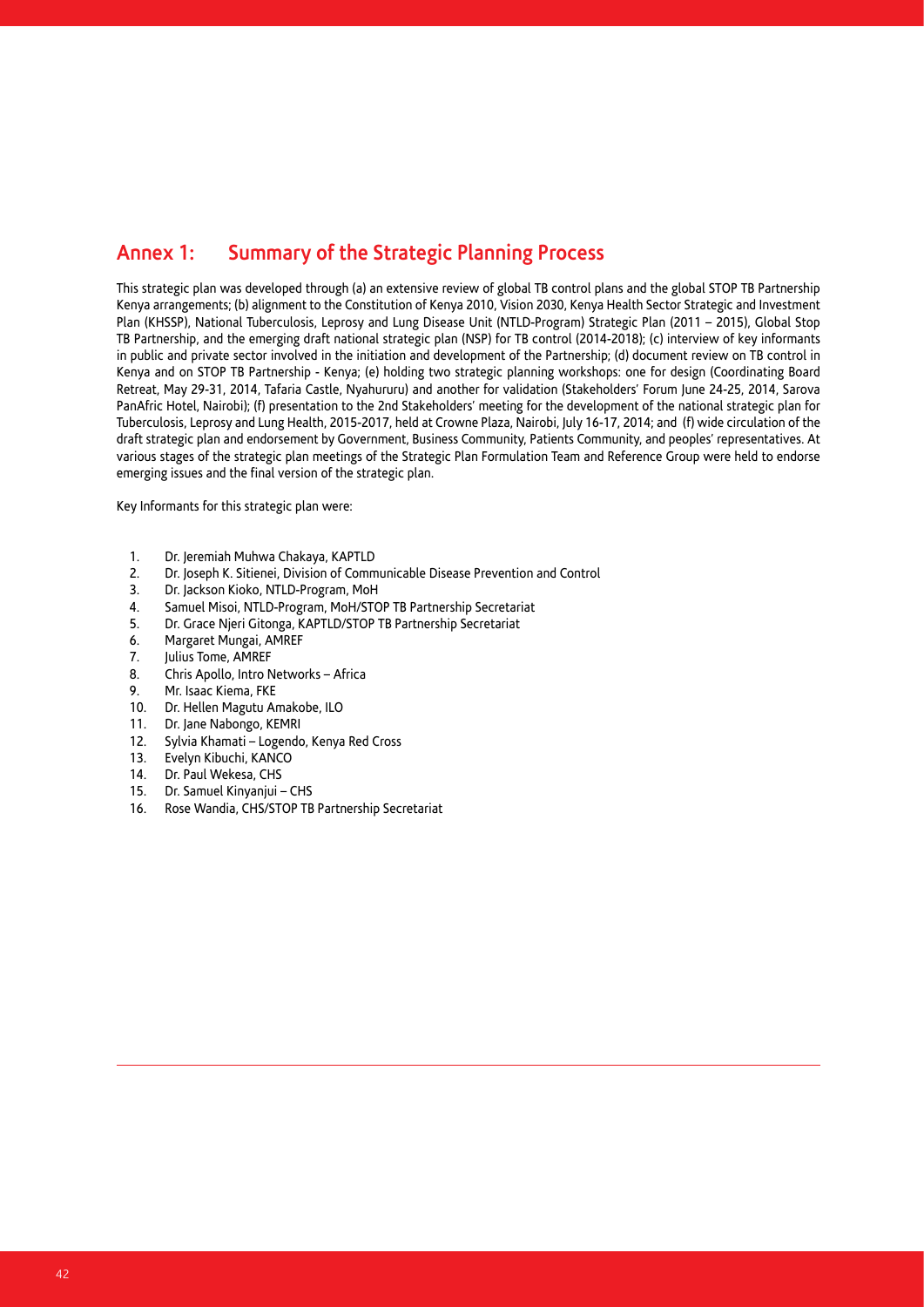## **Printed by**

the Tuberculosis Accelerated Response and Care (TB ARC) Activity with support from USAID